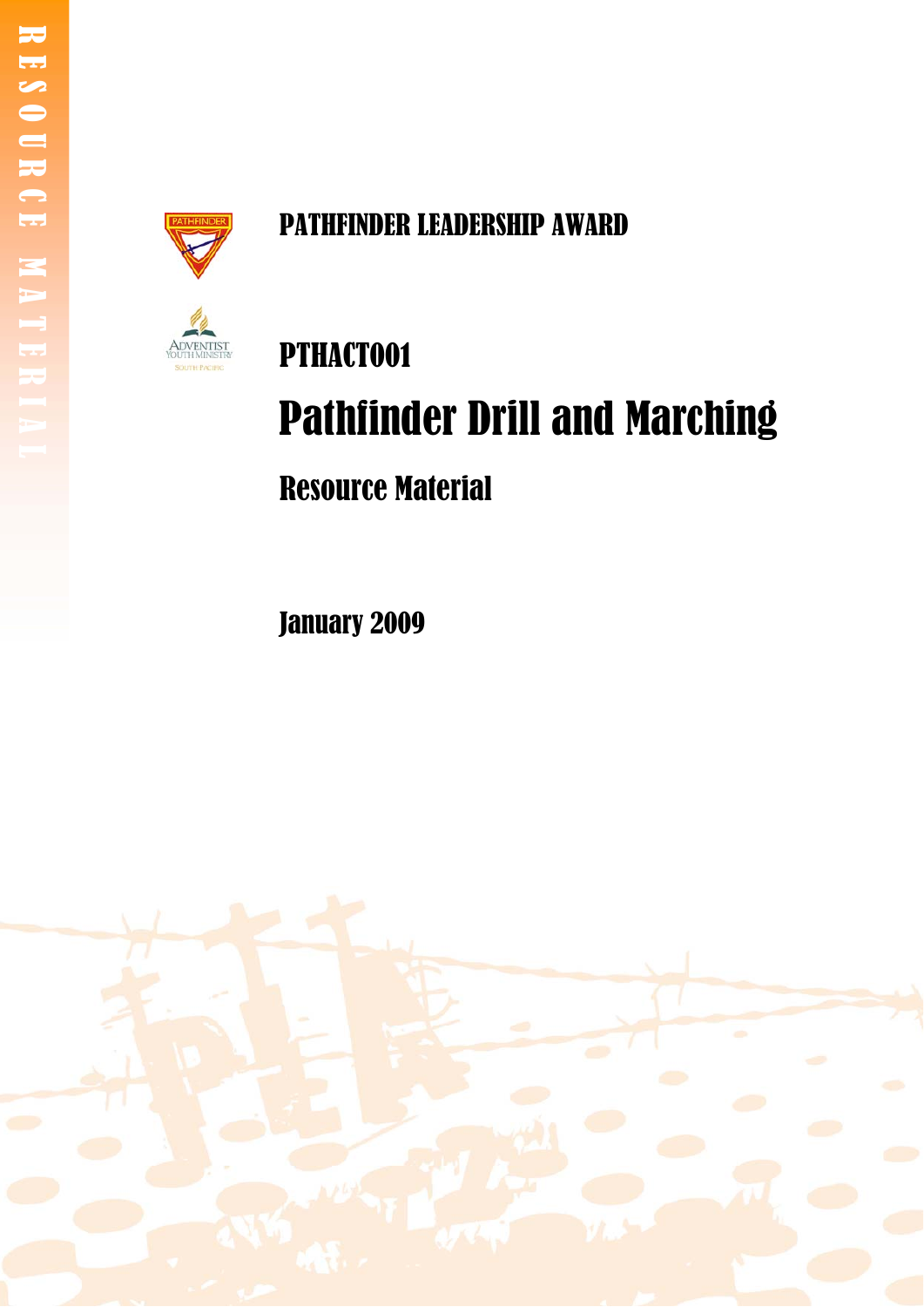Resource Material for the Pathfinder Leadership Award.

The Resource Material, Review Booklet and Assessment tools were produced by the Seventh-day Adventist Church Youth Ministries of the South Pacific Division (SPD). We acknowledge Pastor John Wells, the main author of this Unit and the assistance provided by Mr Paul Creswell. An editorial team reviewed and brought the task to completion. We wish to express our deepest thanks to them all.

© Adventist Youth Ministries, South Pacific Division, Seventh-day Adventist Church, January 2009.

The Unit Outline is unchangeable. However, Conferences/Missions in the SPD are encouraged to be creative in the delivery of the training to suit their local needs. Photocopying of this material is permitted in the context of leadership training. It is not to be used for commercial purposes.

Scripture quotations marked (NLT) are taken from the Holy Bible – New Living Translation, copyright 1996. Used by permission of Tyndale House Publishers, Inc, Wheaton, Illinois 60189. All rights reserved.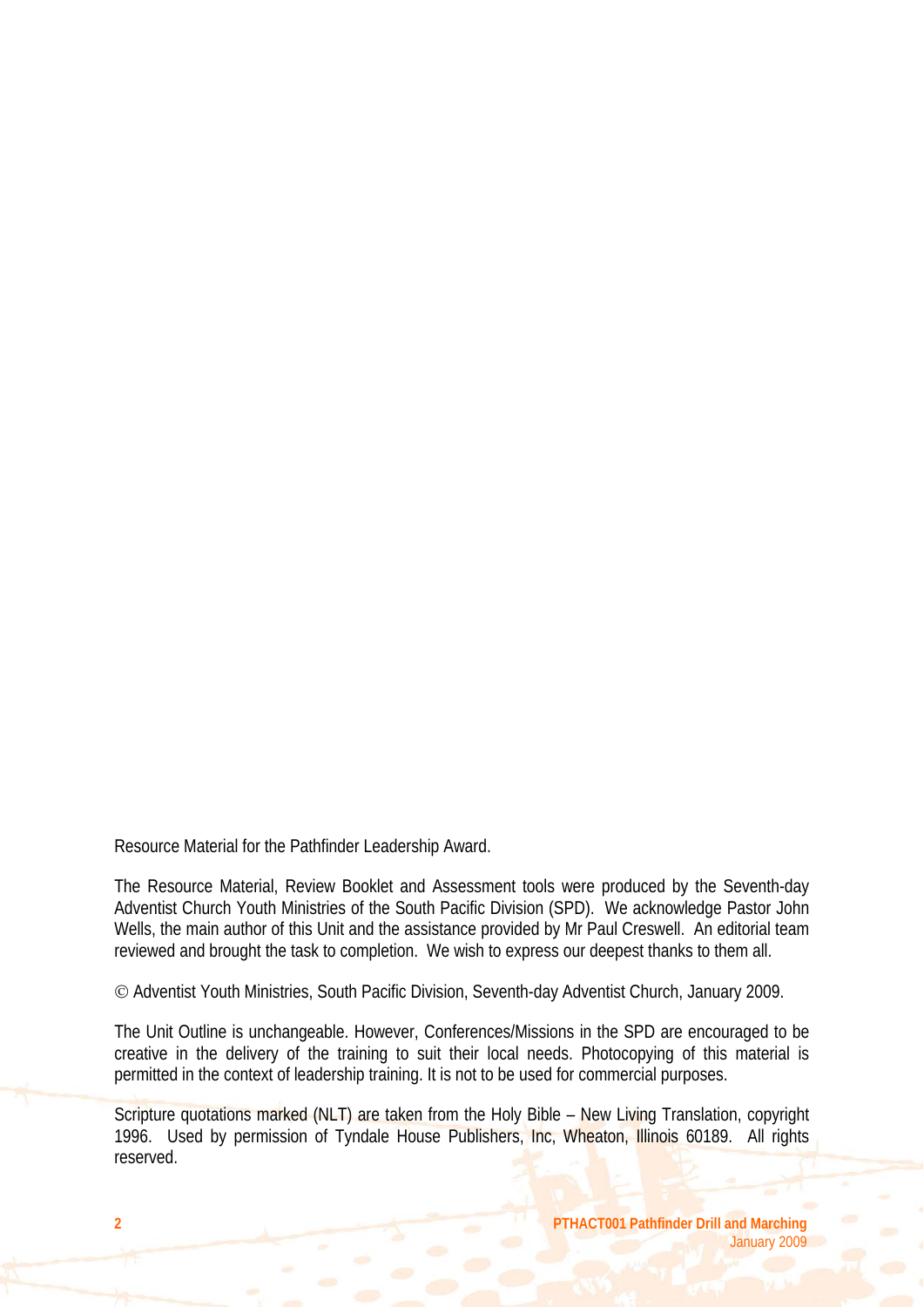# **Contents**

| Conduct on Ceremonial Occasions, During Religious Services, etc. when the Flag is Hoisted, |     |
|--------------------------------------------------------------------------------------------|-----|
|                                                                                            | .19 |
|                                                                                            |     |
|                                                                                            |     |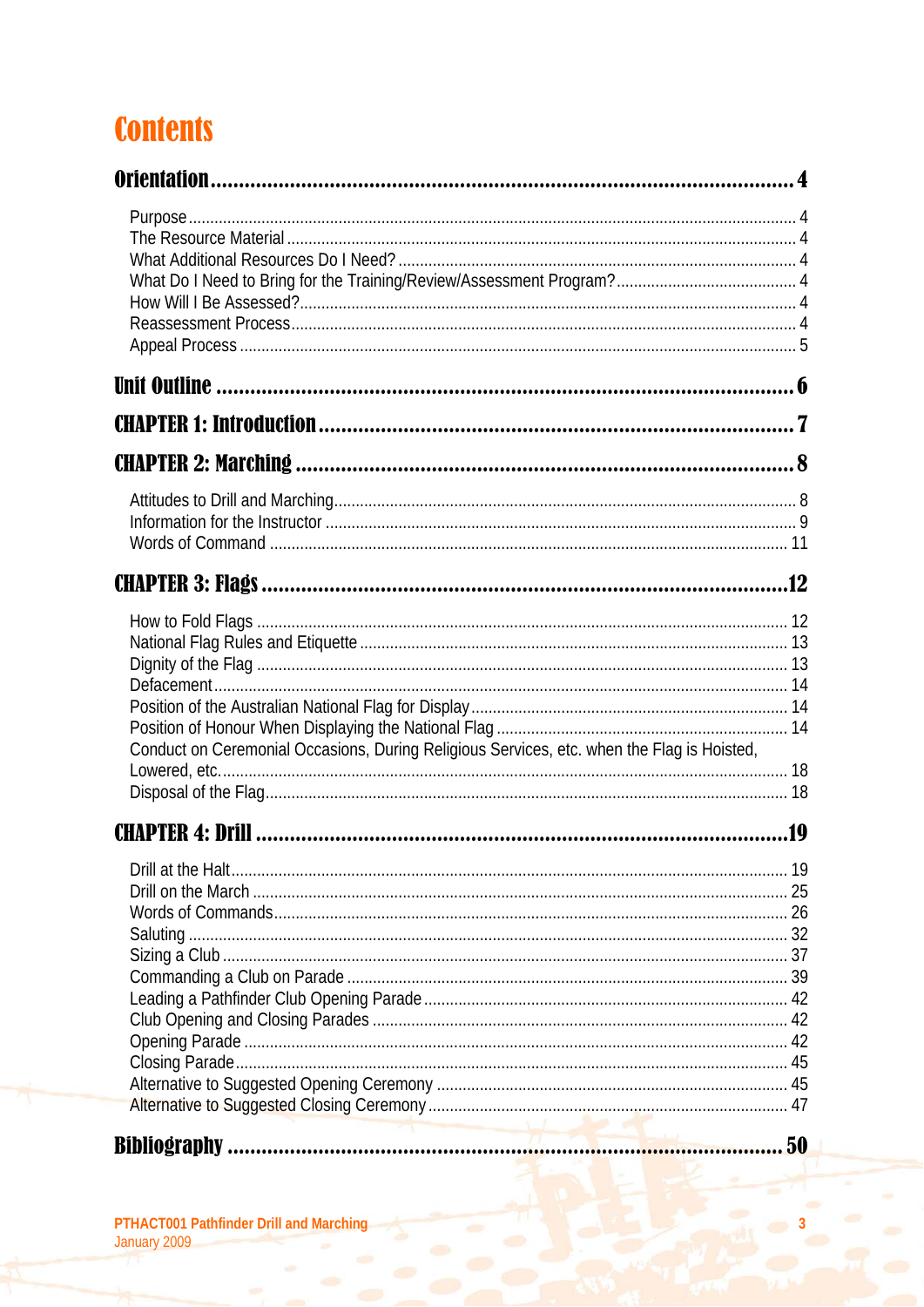# **Orientation**

Welcome to the Resource Material for PTHACT001 Pathfinder Drill and Marching.

# **Purpose**

This unit covers the specific training skills needed to lead a group in Pathfinder Drill and Marching.

# **The Resource Material**

This Resource Material contains the essential information to meet the competencies outlined for this unit. It should help you to:

- Gain a comprehensive understanding of Pathfinder Drill and Marching.
- Understand the issues involved as they relate to a Pathfinder Club.
- Prepare for the training/review/assessment program.
- Acquire knowledge that will help with your Pathfinder Ministry.

A basic Review Booklet has been developed for this unit. It contains a small number of worksheets that, once completed, provide evidence you understand the material. The Review Booklet needs to be completed before the assessment and forms part of the requirements to gain competence in this unit.

Note: If you have any questions, please consult your District Director or your local Conference/Mission Youth Department.

### **What Additional Resources Do I Need?**

- Access to a Pathfinder Club.
- Space for Drill and Marching.

# **What Do I Need to Bring for the Training/Review/Assessment Program?**

- Resource Material (if received beforehand).
- Review Booklet (completed, if required).
- Pencil/pen.
- Any other resources or equipment as specified by your Assessor.

### **How Will I Be Assessed?**

At the Conference/Mission training/review/assessment program, your competency will be assessed by one or more of the following methods:

- Written/oral questioning.
- Completed Review Booklet.
- Simulation activities.
- Project/assignment.

### **Reassessment Process**

- You will be given the opportunity for reassessment if you are not found competent.
- There will be no limit to the number of opportunities for re-assessment.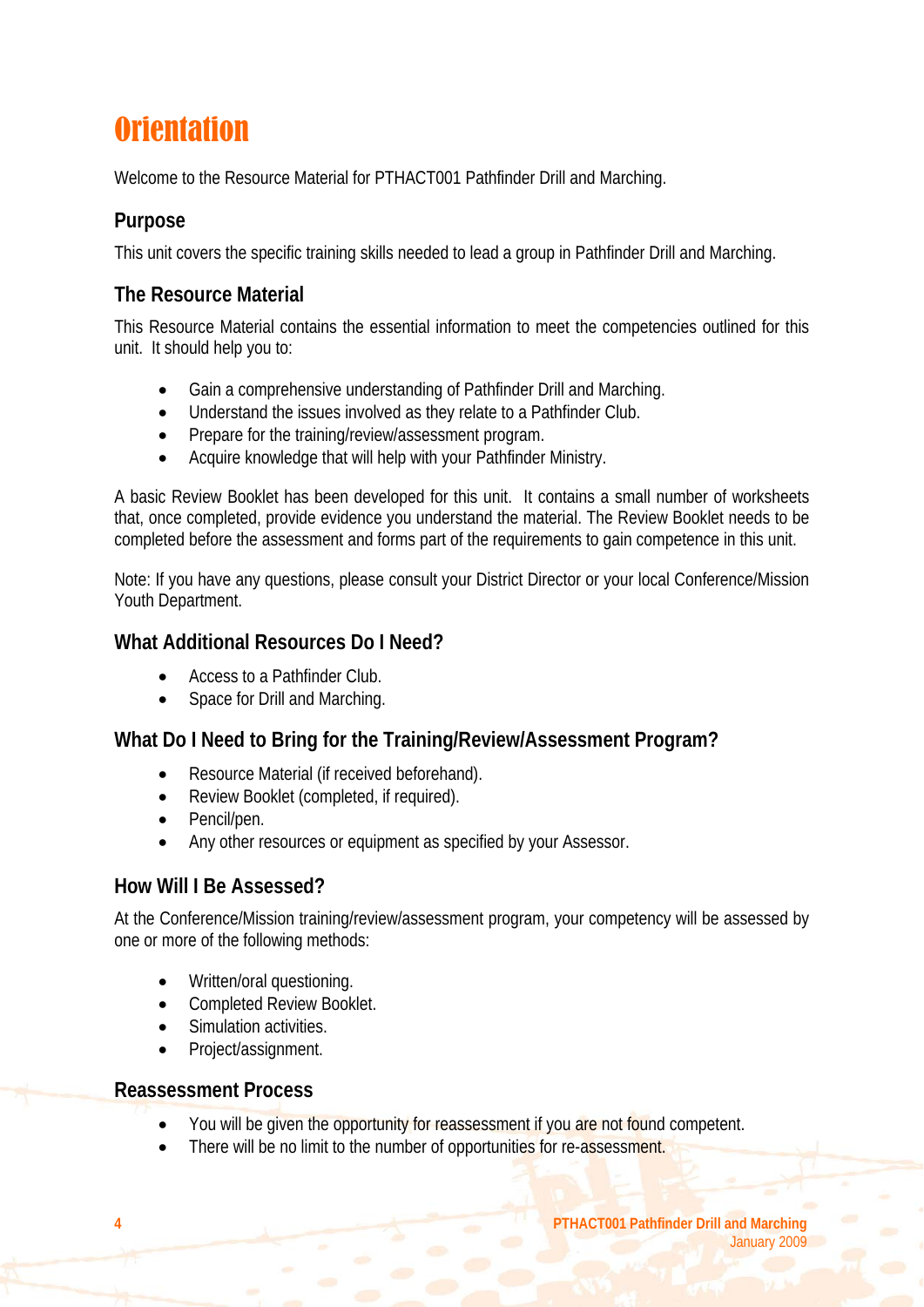# **Appeal Process**

If you are not satisfied with your assessment you can:

- Discuss the issue with your Assessor.
- Discuss the issue with your District Director.
- Request the mediation of another Assessor.
- Report your concern to the Conference/Mission Youth Director.

**PTHACT001 Pathfinder Drill and Marching 5** January 2009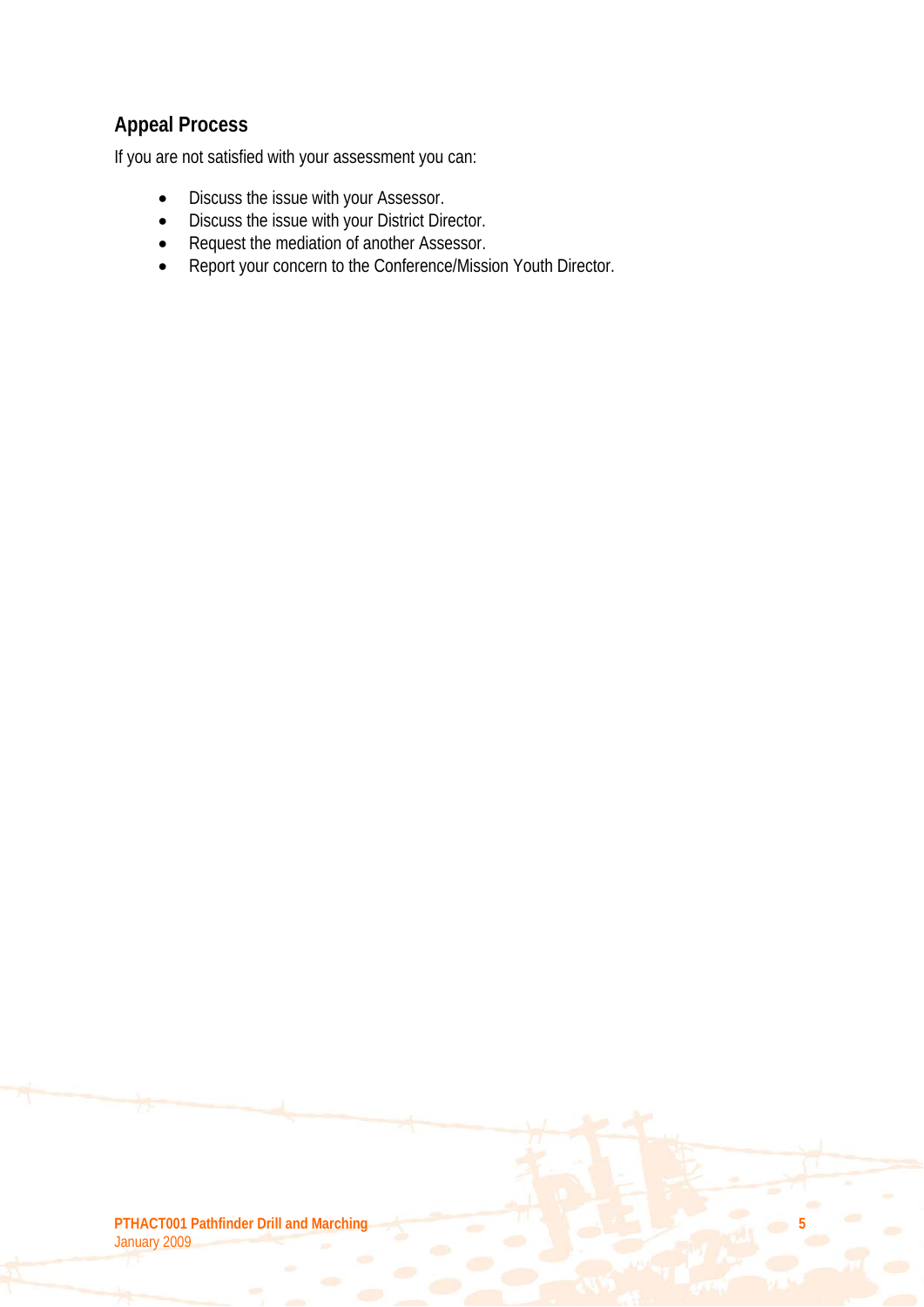# Unit Outline

The Unit Outline below summarises the requirements (Elements) of this unit. Each Element requires completion of various tasks (Performance Criteria).

| PTHACT001 | Pathfinder Drill and Marching |
|-----------|-------------------------------|
| PI        | Pathfinder Leadership Award   |

DESCRIPTION: This unit has been developed by the Adventist Youth Ministries of the South Pacific Division (SPD). This unit covers the specific training skills needed to lead a group in Pathfinder Drill and Marching.

The Competency Based Training (CBT) method has been adopted for the delivery of this unit.

| Element |                                                                           | Performance Criteria                                                                                                                                                                                                                                                                                                                                              |  |
|---------|---------------------------------------------------------------------------|-------------------------------------------------------------------------------------------------------------------------------------------------------------------------------------------------------------------------------------------------------------------------------------------------------------------------------------------------------------------|--|
| 1.      | Explain the role of<br>marching in<br>Pathfindering.                      | 1.1. Identify the positive physical skills gained from marching in<br>Pathfindering.<br>1.2. Explain the positive psychological effects of marching for<br>Pathfinders.<br>1.3. Explain how marching could be presented as a negative activity<br>for Pathfinders.<br>1.4. Identify methods of making marching an enjoyable activity.                             |  |
| 2.      | Identify the leadership<br>skills needed in drill and<br>flag ceremonies. | 2.1. Identify the importance of a leader having a positive personal<br>attitude to marching.<br>2.2. Demonstrate correct timing of marching calls.<br>2.3. Demonstrate the importance of correct voice projection.<br>2.4. Explain specific methods of teaching marching.                                                                                         |  |
| 3.      | Explain the flag rules and<br>etiquette.                                  | 3.1. Demonstrate how to fold a flag in preparation for hoisting and<br>presenting.<br>3.2. Demonstrate ability to prepare the flags and flag poles for a club<br>parade.<br>3.3. Explain the rules and etiquette of the National flag.                                                                                                                            |  |
| 4.      | Demonstrate leading a<br>group of Pathfinders in<br>marching.             | 4.1. Demonstrate leading a group of Pathfinders to complete the<br>orders at the halt.<br>4.2. Demonstrate leading a group of Pathfinders to complete the<br>orders on the move.<br>4.3. Demonstrate leading a group of Pathfinders to complete<br>standard marching procedures.<br>4.4. Demonstrate leading a group of Pathfinders during the Opening<br>Parade. |  |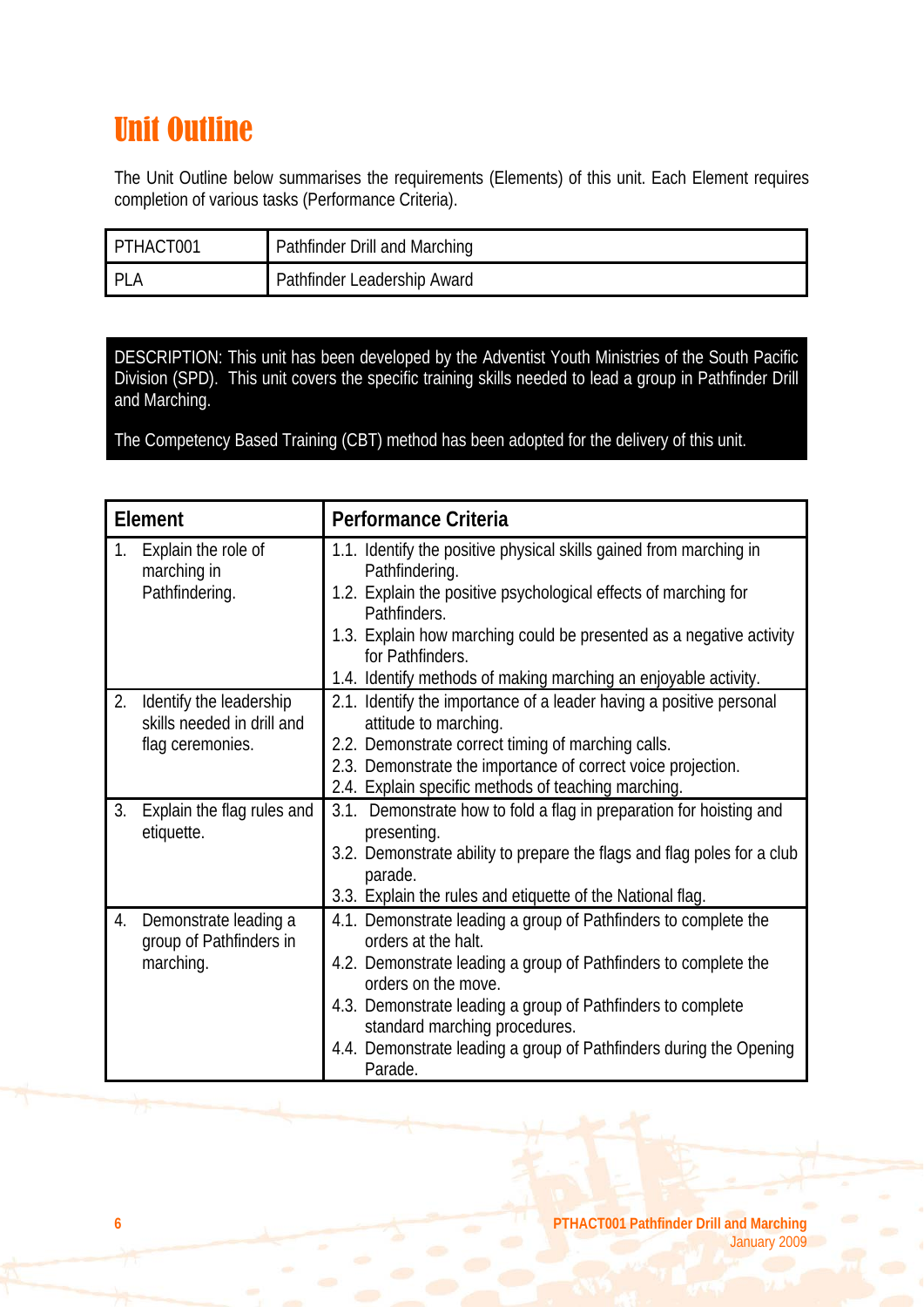# CHAPTER 1: Introduction

Marching, as we know it today has to do with soldiers and war. The Biblical usage of the word marching is mostly in the context of warfare.

At the Red Sea,

"As Pharaoh and his army approached, the people of Israel could see them in the distance, marching towards them." Ex 14:10 (NLT)

When David fought against the Philistines, God told him to attack *"When you hear the sound of marching feet in the tops of the balsam trees, attack!"* 2 Sam 5:24 (NLT)

When Joshua walked around Jericho,

"The seven priests with the rams horns marched in front of the ark of the Lord, blowing their horns. Armoured guards marched both in front of the priests with the horns and behind the ark of the Lord." Josh 6:3 (cf. v.2,3,4,7,14,15)(NLT)

The original Hebrew word used in these passages refers to walking as a group ready for battle, but not necessarily in step. The Greeks developed new fighting methods, discovering that a group of men compacted close together with their shields and weapons, was a greater force than individual fighters. To achieve this successfully and to save themselves falling over each other's feet, they began to move in step, and laid the basis of marching as we know it today.

Modern marching methods were first developed by Gustavus II Adolphus (1594 – 1632) the King of Sweden and taken up by other European nations. Jean Martinet,, a French army officer in the 1600's, established the length of a stride as 30 inches, which the Pathfinder organisation has adapted for Pathfinders to 50cm (20 inches).

The *Macquarie Dictionary's* definition for marching is:

"To walk with regular and measured tread, as soldiers; advance in step in an organised body".

This emphasises the notion that marching relates only to a military situation. Pathfinders use marching as a method of moving groups of Pathfinders in step as an organised body.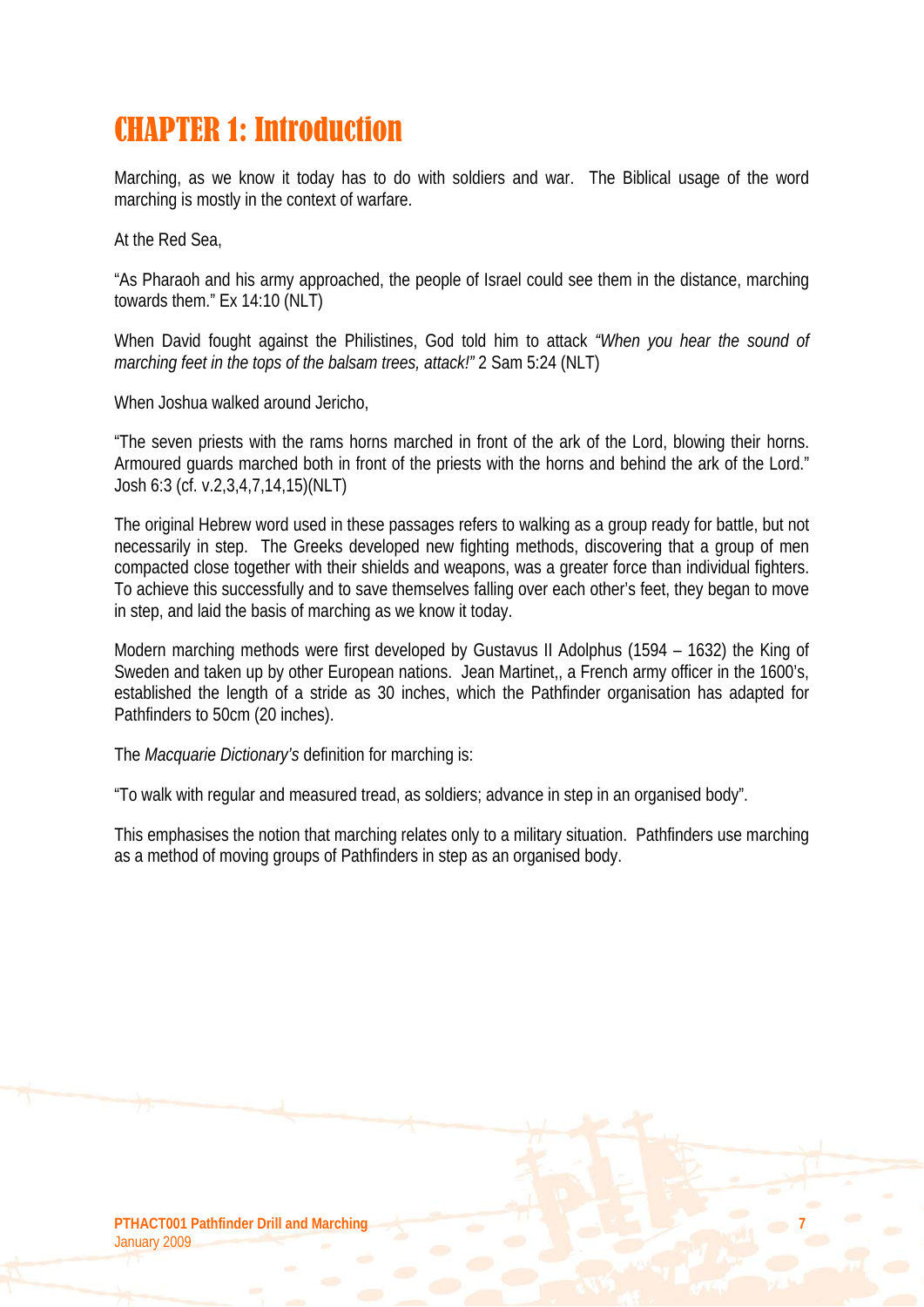# CHAPTER 2: Marching

Drill and marching skills are taught because they:

- Teach a group how to work together as a team.
- Develop physical coordination.
- Set the standard for the execution of any duty.
- Build a sense of confidence between Club staff and Pathfinders that is essential to morale.
- Encourage self-confidence.
- Introduce the Pathfinder to the concept of timing.
- Instil discipline and orderliness that will carry over into adulthood.
- Teach the Club staff how to use discipline to control activities involving Pathfinders.
- Result in high morale and respect for authority, when utilised correctly.
- Are fun.

Good marching develops a group spirit within a club. There is a sense that everyone is working together, everyone is important and they are proud to belong to the local Pathfinder group. Drill and Marching does something for the club that nothing else can, because everyone is responding in the same way, moving together, travelling in a common direction and having a common goal.

Drill and marching are used to:

- Maintain control at all times.
- Move quickly and efficiently from one activity to another.

Activities include, but are not restricted to:

- The local Club program.
- Pathfinder Club ceremonies.
- Conference programs.
- Public parades.
- Public ceremonial occasions such as ANZAC Parades etc.
- Visits by dignitaries.

### **Attitudes to Drill and Marching**

The methods of instruction and the attitude of the instructor and other staff in the Pathfinder Club are critical factors in the response of the Pathfinders to Drill and Marching.

Pathfinder marching is not related to military training. The instructor is teaching a skill that develops a positive response in Pathfinders (both physically and mentally), and that is used on all Pathfinder occasions.

The instructor needs to train Pathfinders so that the skills are learnt in a positive, fun atmosphere. There is no place for military Drill Sergeant methods. When a mistake is made it is a time for encouragement and not rebuke. When a group gets it right it is a time for affirmation. The time spent in training should be just long enough to learn a skill and maintain standards.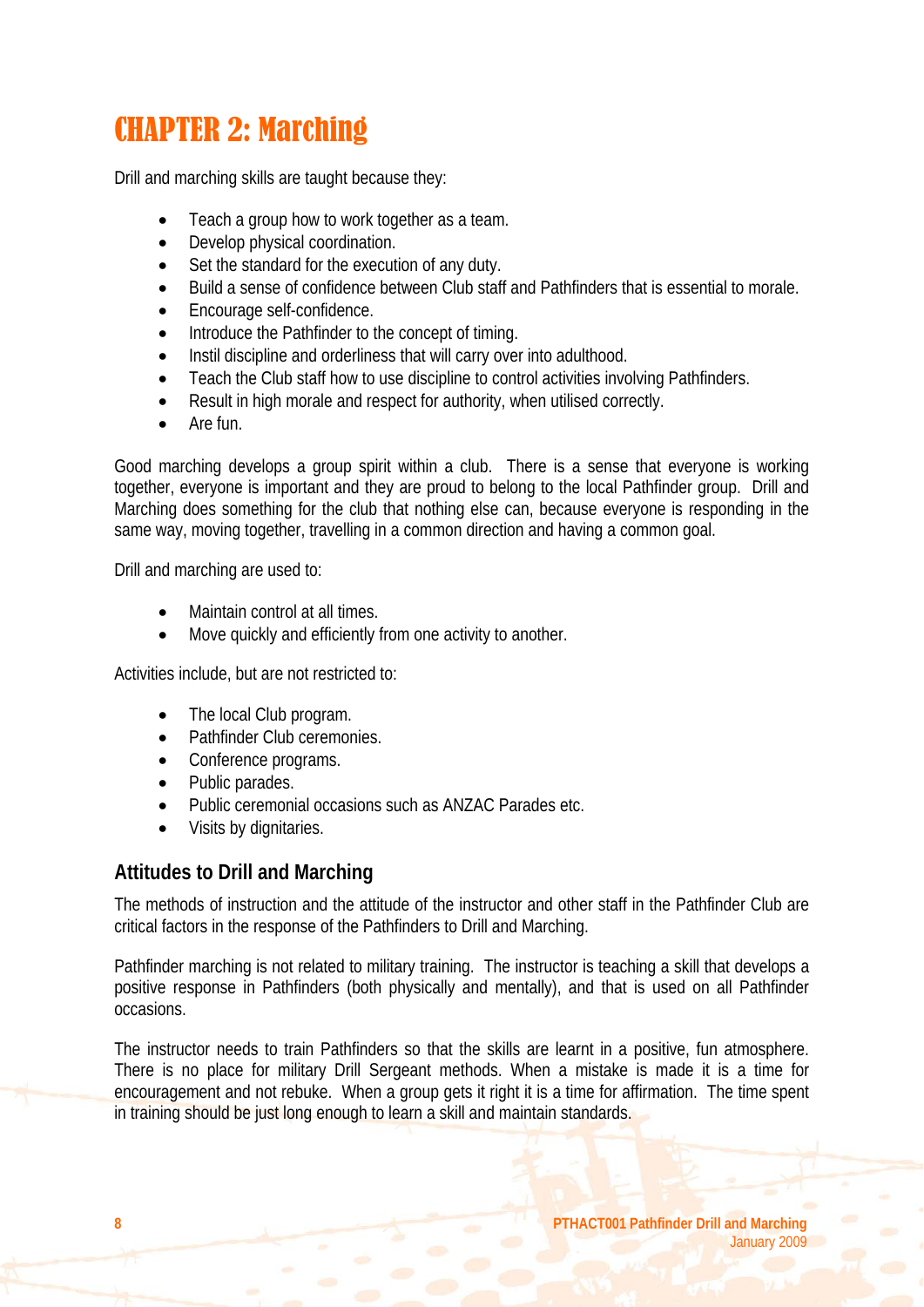The instructor should develop methods of training that create a positive atmosphere, such as:

- Drill down Who is left standing by responding correctly to the orders given?
- Demonstrations, especially by leaders.
- Using marching music. Be creative and use four beat music that is contemporary.
- Get the Pathfinders to develop their own routines or encourage them to even think of original moves that a club may adopt at certain times.
- Singing marching or club songs.
- Holding a marching contest as outlined in the *Way To Go* curriculum. (*Pursuit*, *March 8, 9,10*)

The remainder of the marching notes (with some adaptations<sup>1</sup>) come from the South Pacific Division Pathfinder Staff Manual, Section II - Drill and Flag Ceremonies.<sup>2</sup>

# **Information for the Instructor**

- 1. Set and maintain a high standard.
	- a. Since example is usually imitated, the instructor will set and maintain a high standard in uniform, drill and discipline.
- 2. Develop the unit to its maximum potential.
	- a. The instructor must approach the Pathfinders with goodwill and skill when undertaking a session of instruction.
	- b. The Pathfinders will be quick to note the instructor's standard and set their own accordingly.
	- c. They will work with the instructor and develop under his/her skill as an instructor, if the activity is made interesting for them.
	- d. Instructors must bear in mind that one demonstration is worth more than a lot of talk and no action.
	- e. Demonstrations must be excellent, and exaggerated movements of the body, head and hands are to be avoided.
	- f. Be prepared to demonstrate a procedure several times.
	- g. The instructor must develop a vocabulary of short, incisive words with which to impress the unit that there is something positive and definite to be done.
	- h. Give praise and credit where it is due.
	- i. Do not press a unit beyond its ability and capacity.
	- j. Your object will be to help the unit drill as well as they can.
- 3. Short rests must be given.
	- a. This is important, especially in the early stages of training.
	- b. Pathfinders under instruction must not be allowed to remain in a strained position during demonstrations, questions or explanations. To overcome this the unit can be ordered to "stand easy" if applicable.
	- c. When the Pathfinders are ordered to "rest" or "stand easy" for a physical rest during drill instruction, the instructor can maintain mental activity by questioning on the subject matter of the lesson or previous lessons.

<sup>1</sup> These adaptations were suggested by Paul Cresswall.

<sup>&</sup>lt;sup>2</sup> South Pacific Division Pathfinder Staff Manual, SPD Youth Department, Pp 8-11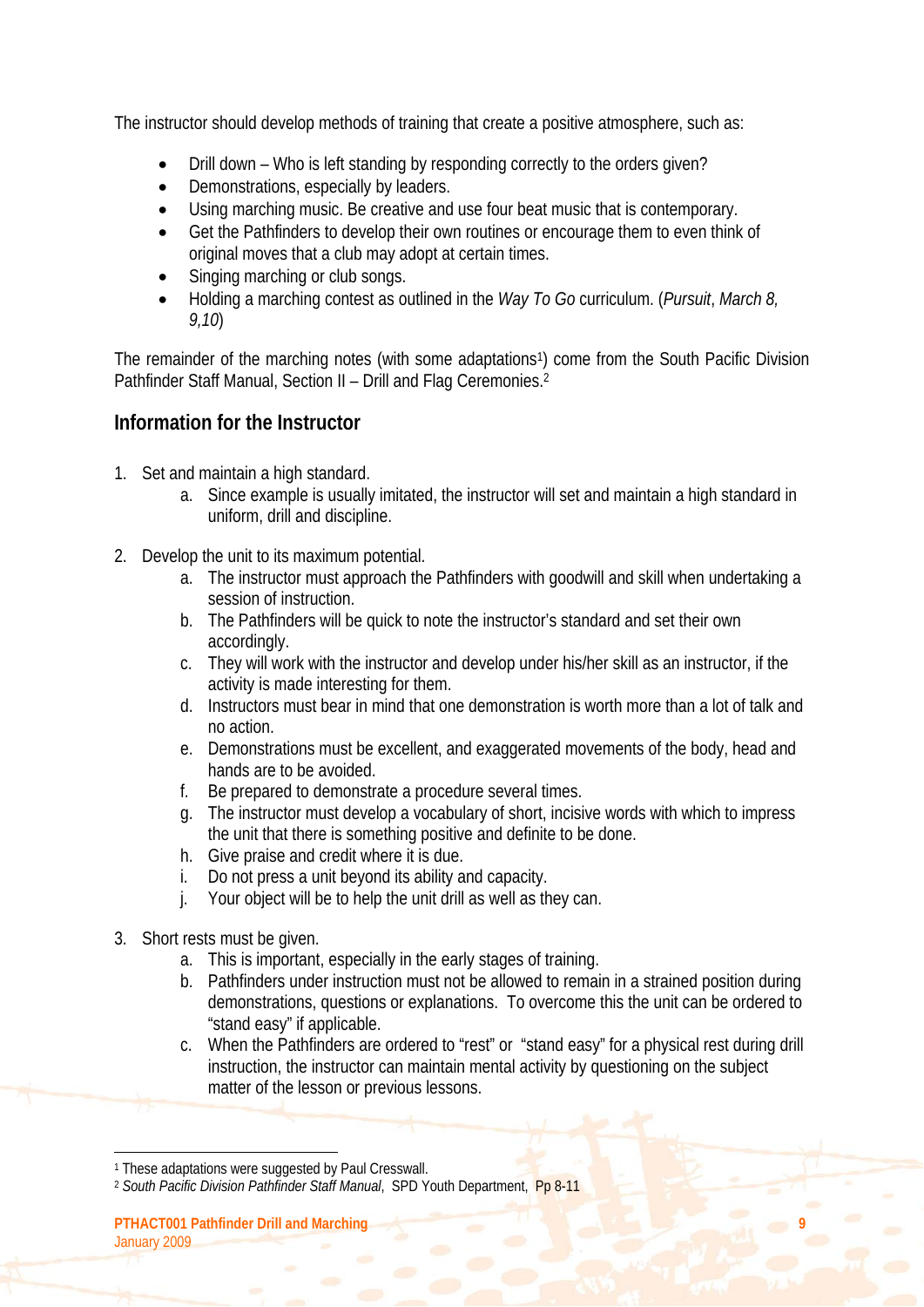- 4. Blue print for drill.
	- a. **Revision** Revise what has been previously taught that is relevant to the lesson to be undertaken.
	- b. **Briefing** Explain the lesson and the reason for it.
	- c. **Silent demonstration** Demonstrate the complete movement to show the Pathfinders the standard to be reached. A demonstration is worth more than many words.
	- d. **Calling the time** In the early stages of training, it is helpful for the Pathfinders to call out the time when executing drill movements. Upon the "executive" stage of the order, the Pathfinders:
		- i. Execute the first stage of the movement and simultaneously call out "one";
		- ii. Call "two" on completing the first stage of the movement, then "three" while observing the "regulation" or standard pause;
		- iii. Continue to repeat points one and two above for each and every stage thereafter throughout the movement; and,
		- iv. When executing the final stage of the movement simultaneously call out "one".
	- e. **Check faults** This is most important. We all learn from our mistakes. Call the fault loud enough for all to hear, and name the person at fault. This is done so that the individual Pathfinder will know that they are at fault and not some other person. However never humiliate or shame a Pathfinder.
	- f. **Demand quality performance** It is the quality of the drill that counts, not the time spent on it. The Pathfinders will only deliver the level of excellence that is demonstrated and encouraged. Poor results denote poor instruction.
- 5. Never try to bluff.
	- a. If an instructor makes a mistake with an instruction, respect will be maintained if the mistake is admitted and corrected immediately or on the next drill parade. In the event of an instructor giving the wrong command, train Pathfinders to stand "as you were".
- 6. Conduct the lesson in several stages.

The lesson may be conducted by the instructor in two stages:

- a. Stage 1.
	- i. Outline the purpose of the position or movement to be taught.
	- ii. Demonstrate and explain the position or movement, calling out the time.
	- iii. Demonstrate and explain the first part of the movement.
	- iv. Practise the club on the first part of the movement.
	- v. Teach the second and each subsequent movement following the sequence described in "c" and "d".
- b. Stage 2.
	- i. Practise the club in the complete movement, the instructor calling out the time.
	- ii. Have the club carry out the complete movement calling out the time, until uniformity is achieved.
	- iii. Practise the club in the complete movement, the Pathfinders calling the time silently to themselves.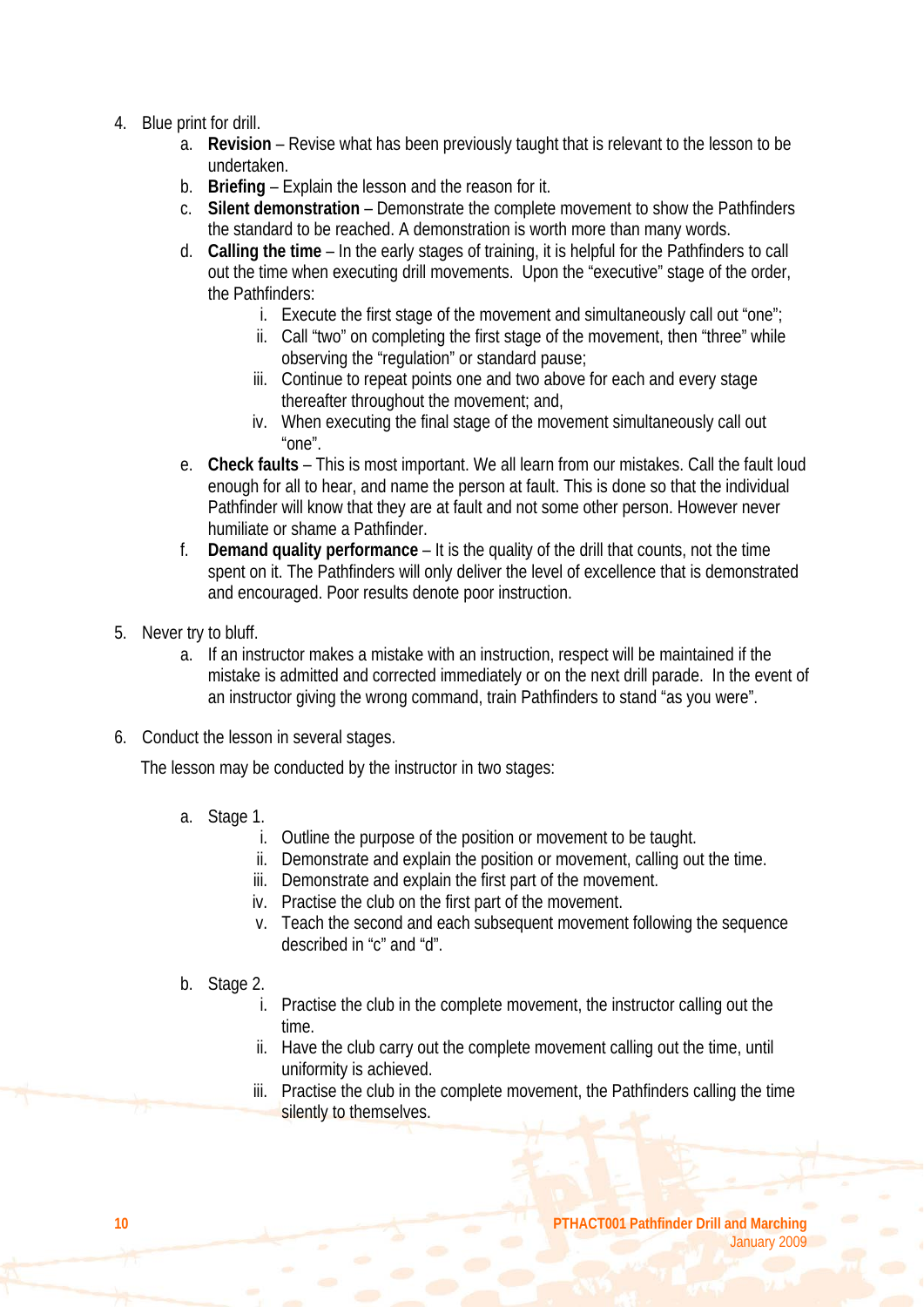# **Words of Command**

- 1. The word of command must be clearly understood.
	- a. A good regular word of command will do much to produce good drill. It does not come of its own accord; it needs both practice and development before successful drilling of a unit can be achieved.
- 2. Words of command are divided into "cautionary" and "executive" stages
	- a. Words of command are divided into cautionary, e.g. "about"; and executive stages, e.g. "TURN". The executive stage must be sharp, and of a higher pitch than the cautionary. The word of command must be clearly understood by the unit. Throughout this manual, words of command are enclosed in quotation marks. The executives are shown in CAPITAL LETTERS. For example, Director: "Pathfinders, about TURN."
	- b. The person giving the order will direct the command to a specific person or group, for instance the Colour Guard. The person or group to which the command is directed, is stated before the cautionary stage of the command.
- 3. Delivery of words of command.
	- a. Timing during delivery.
		- i. Give the same pause between the cautionary and executive command each time it is given.
		- ii. Bad timing of words of command will destroy good drill and lower morale.
		- iii. Pathfinders will learn quickly when to anticipate the executive command when the pause is always the same.
	- b. Projection of the voice.
		- i. Always give a word of command with the full power of the voice.
		- ii. A soft or "confidential" word of command loses authority and leads to poor drill.
	- c. Crisp execution.
		- i. Executive words of command must be given crisply and sharply.
		- ii. A drawling delivery of words of command will produce a slovenly reaction.
	- d. To abort a command.
		- i. When it is desired to stop an incomplete movement, cancel an incorrect order or get back to the last position, the command "As you were" will be given.
- 4. Give practice in responding to a command.
	- a. In the early stages of training, the club is to call out the time when executing drill movements.
		- i. To warn the club that the time is to be called out, the instructor is to precede the command for the movement by the cautionary command "calling out the time."
		- ii. As an example, on the command, "Calling out the time, right TURN", the club:
		- iii. Executes the first movement of the turn on the executive order and simultaneously calls out "one",
		- iv. On completing the first movement calls "two", then "three" while observing the standard pause; and
		- v. When executing the final movement simultaneously calls out "one".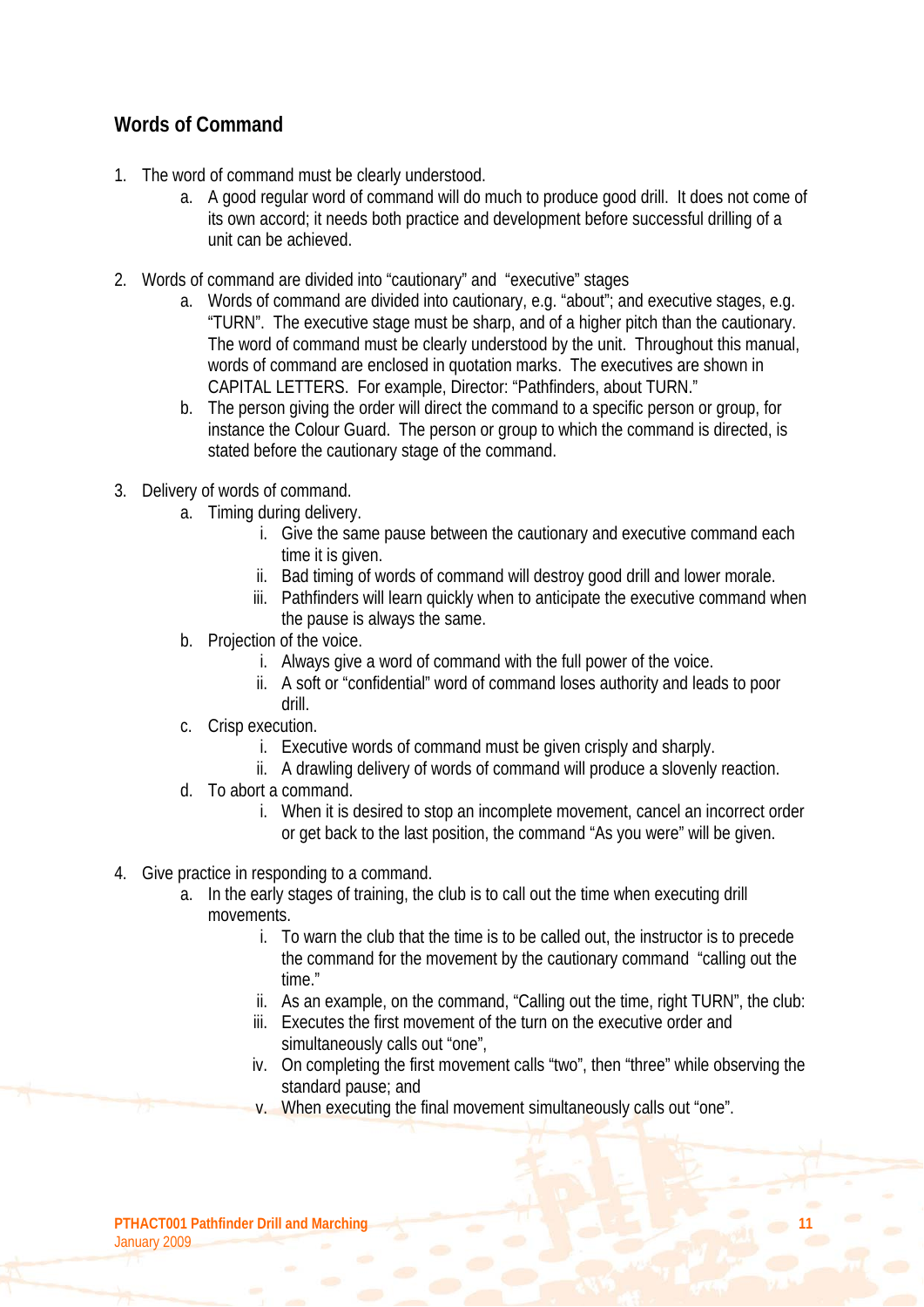# CHAPTER 3: Flags

# **How to Fold Flags**

1. For Breaking at the Flagpole.

Flags that are hoisted up a flagpole have a short rope sewn into the edge nearest the pole. Usually on the upper end of the rope is a wooden toggle, while at the lower end is a spliced eye.

The flag is folded lengthwise twice, making a long narrow rectangle and then folding this in a concertina fashion. The lower rope of the flag is then wrapped round the flag and looped under itself, to stop the flag unrolling while being hoisted up the flagpole. (figure 3.1.)

Attach the toggle to the upper end of the halyard and the spliced eye to the lower end of the halyard. Hoist the flag till it reaches the top of the mast, where it is held firmly by tying the halyard attached to the toggle and leaving the other end of the halyard loose. The flag is "broken" by giving the lower rope a sharp tug, and making fast the rope.

The flag should only be flown between 8 a.m. and sunset. The flag should never be allowed to drag on the ground, but should be caught up by the hand as it nears the ground.



*Figure 3.1:*3 *Folding the Flag for Breaking at the Flagpole.* 

2. For Closing Ceremonies.

To fold the flag two persons should work together. One person should hold the upper left-hand quarter of the flag in the right hand and the other corner of that end of the flag in the left hand. The other person holds the other end of the flag. They fold as follows:

- a. Fold in the middle lengthwise, then fold in the middle lengthwise again, leaving the upper left-hand quarter outside.
- b. Begin at the opposite end of the flag from the upper left-hand quarter and fold one corner in a triangle upon the upper edge of the long fold. Now fold this triangle forward along its side on to the main body of the flag, thus making another triangle fold. Continue this process until the flag is completely folded. (See *Figure 3.2)*

<sup>3</sup> *South Pacific Division Pathfinder Staff Manual,* Section II, p5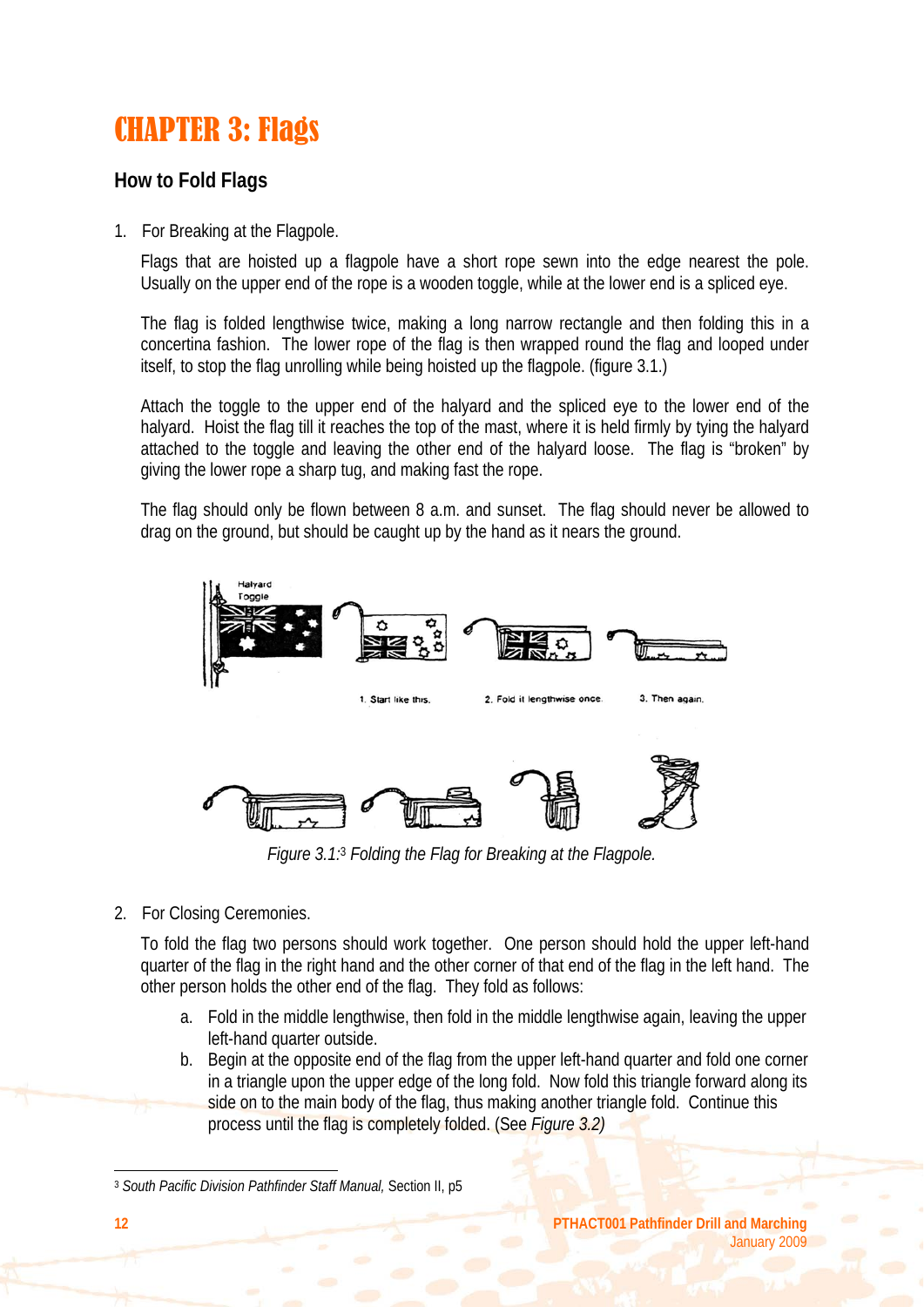c. Alternatively, after folding the flag lengthwise as described in "1" it may be folded in a rectangular way. To do this, fold the opposite ends of the flag together and continue the process until the upper left-hand quarter covers the rest of the flag.



*Figure 3.2*4*: Folding Flag for Closing Ceremonies.* 

# **National Flag Rules and Etiquette**

Following are the regulations for the display of the national colours of the various nations which comprise the South Pacific Division. In those countries where there is no policy for the display of the national colours but where they are members of the Commonwealth, it is suggested that the policy of Australia or New Zealand be used as the model.

# **Dignity of the Flag**

Your National flag is to be displayed only in a manner befitting the national emblem; it should not be subjected to indignity or displayed in a position inferior to any other flag or ensign. The flag normally takes precedence over all other National flags. It should always be flown aloft and free.

It is undignified to use the National flag in any of the following ways:

- As a table or seat cover.
- Allowing it to fall onto or lie upon the ground.
- As a masking for boxes, barriers or intervening space between. floor and ground level on a dais or platform.

Due consideration should be given to flag etiquette and precedence whenever the National flag is displayed. If a purely decorative effect is desired without the involvement of precedence, it is better to confine the display to flags of lesser status, e.g. house flags, or pennants of coloured bunting.

 $\overline{a}$ <sup>4</sup> *South Pacific Division Pathfinder Staff Manual,* Section II, p5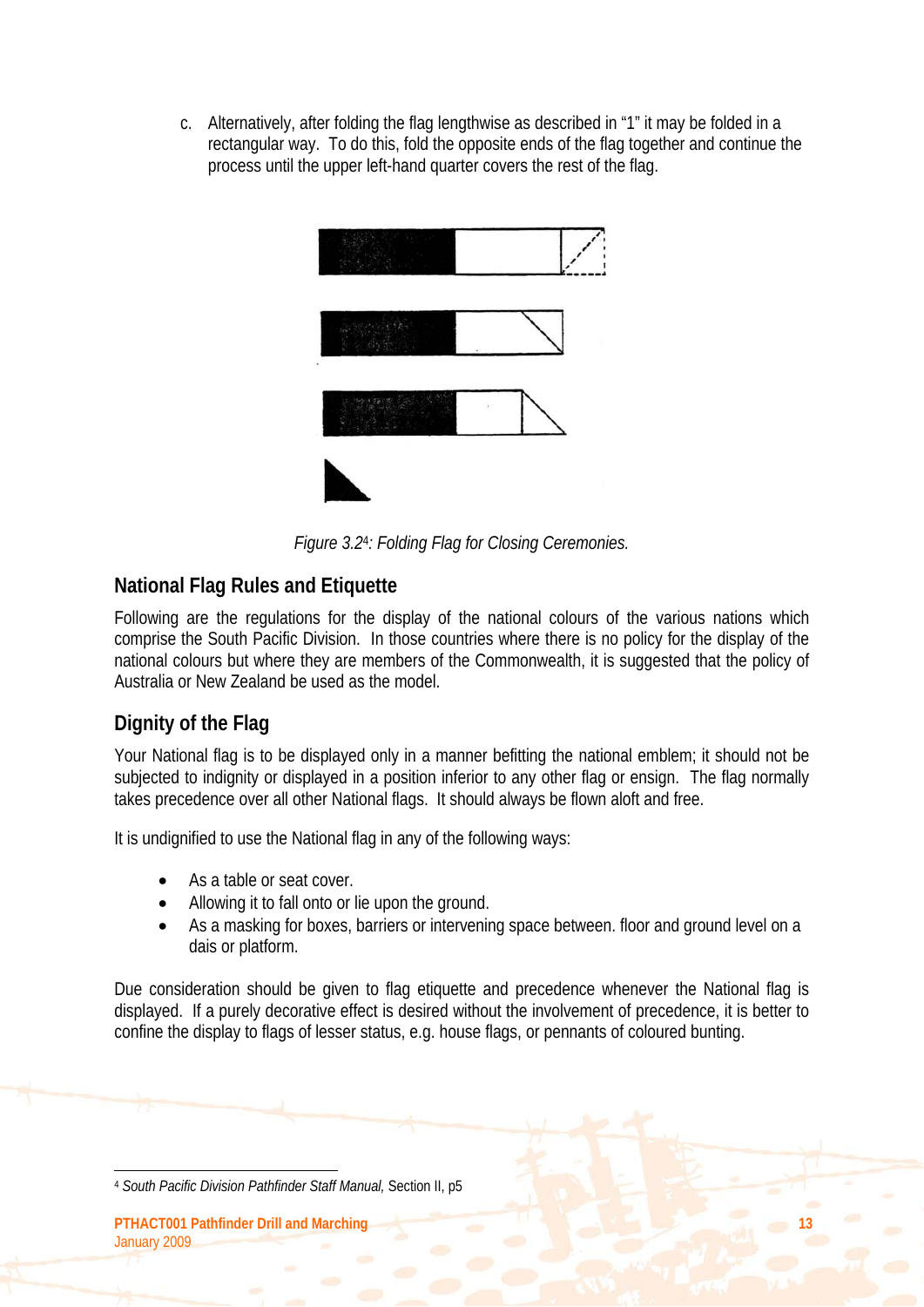# **Defacement**

A flag is said to be "defaced" when a "badge of office" is superimposed upon an authorised flag. This has occurred on some official standards and flags. Current policy prohibits defacement of the National flag.

# **Position of the Australian National Flag for Display**

- 1. On a staff. The top-left (first) quarter is to be placed in the position nearest the top of the staff. When carried, the flag should be aloft and free.
- 2. On a flag rope (halyard). The top-left quarter is to be placed uppermost, raised as closely as possible to the top, with the flag rope tight.
- 3. Flat against a wall. The top-left quarter is to be placed uppermost on the observer's left, as viewed from the front.
- 4. When used to cover a casket at funerals. The top-left quarter to be draped over the left shoulder of the deceased. The flag should be removed before the casket is lowered into the grave or, at a crematorium, after the service.

# **Position of Honour When Displaying the National Flag**

- 1. When displayed alone at a meeting.
	- a. On a speaker's platform:
		- i. flat against the wall (as in the flying position) above and behind the speaker
		- ii. on a staff on the speaker's right as he faces the audience
	- b. In the main body of the hall from a staff on the left of the audience as they face the platform.
- 2. When displayed with the Pathfinder flag.
	- a. Against a wall with crossed staffs, National flag should be on the observer's left when facing the flags, and the staff bearing the National flag should be in front of the staff bearing the Pathfinder flag.
	- b. On a dais, the National flag should be on the speaker's right, and other flags on the speaker's left.
	- c. On the floor, the National flag should be at the left of the audience as they face the platform. Other flags are to be to the right of the audience.
- 3. When flown alone on top of or in front of a building.
	- a. With two flagpoles, the National flag should be on the flagpole on the left of the observer facing the flag.
	- b. With more than two flagpoles, the National flag should be as near as possible to the centre.
- 4. When displayed with the flags of one or more sovereign nations within your country, your National flag should occupy the position of honour.
	- a. When flown with the flag of one other nation, the National flag should be on the left of the observer facing the flags. Both should be at the same height.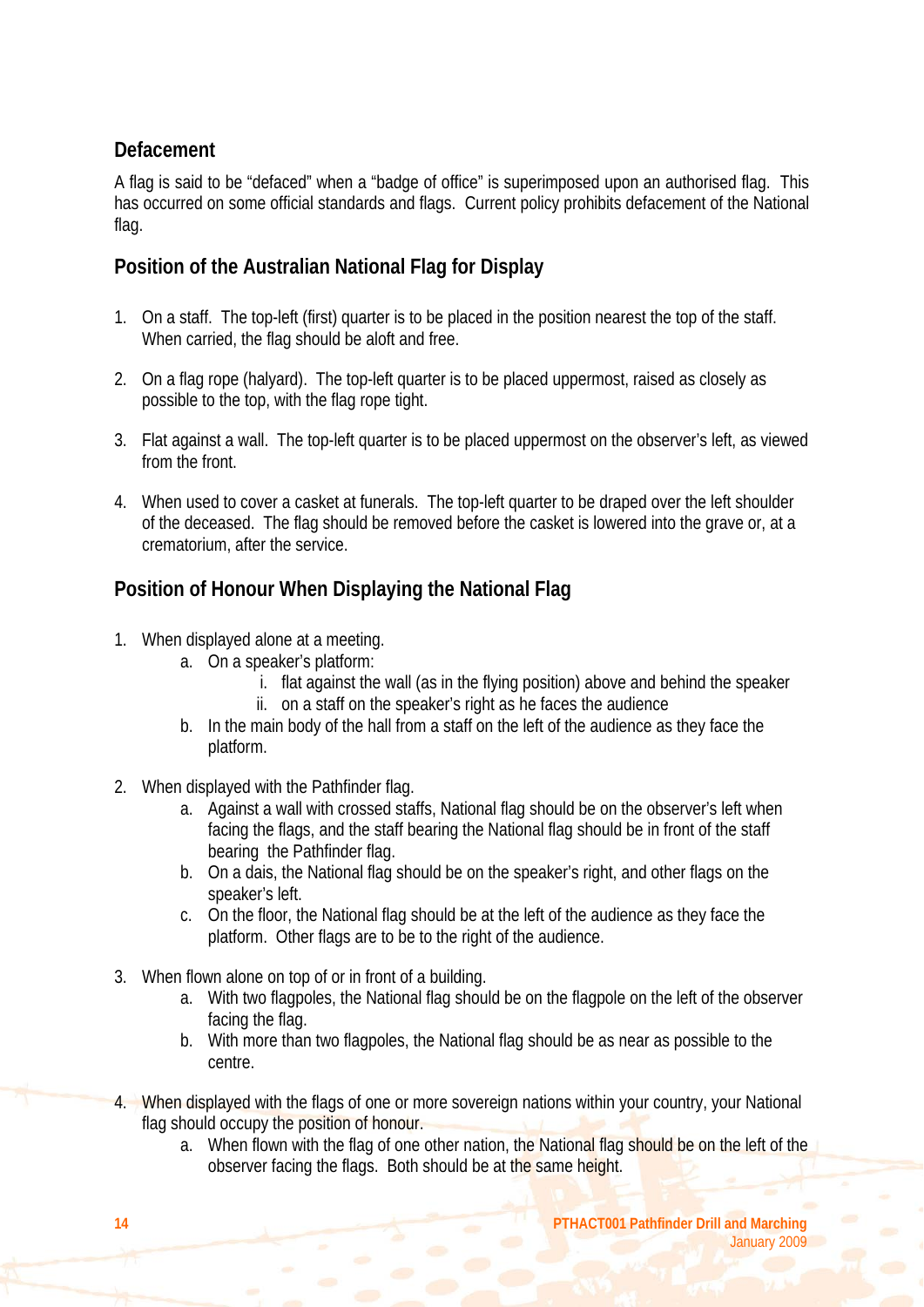b. When flown from cross-staffs, the national flag should be on the left of the observer facing the flags. Its staff should be in front of the staff of the other flag. (Figure 3.3).



*Figure 3.3*5*: Position of National Flag when flown from Cross-Staffs.* 

- c. In an enclosed circle of flags, your National flag should be flown on the flagpole immediately opposite the main entrance to a building or arena.
- d. In a semicircle of flags, your National flag should be in the centre (figure 3.4).



*Figure 3.4*6*: Position of National Flag in a Semicircle.* 

e. In a line of flags, your National flag should be flown in the centre when one National flag only is available. If there is an even number of flags, your National flag should be flown on the left of the observer facing the flags. Where two National flags are available, one should be flown at each end of the line (figure 3.5).

<sup>5</sup>*South Pacific Division Pathfinder Staff Manua,l* Section II, p73 <sup>6</sup> *South Pacific Division Pathfinder Staff Manual* Section II, p73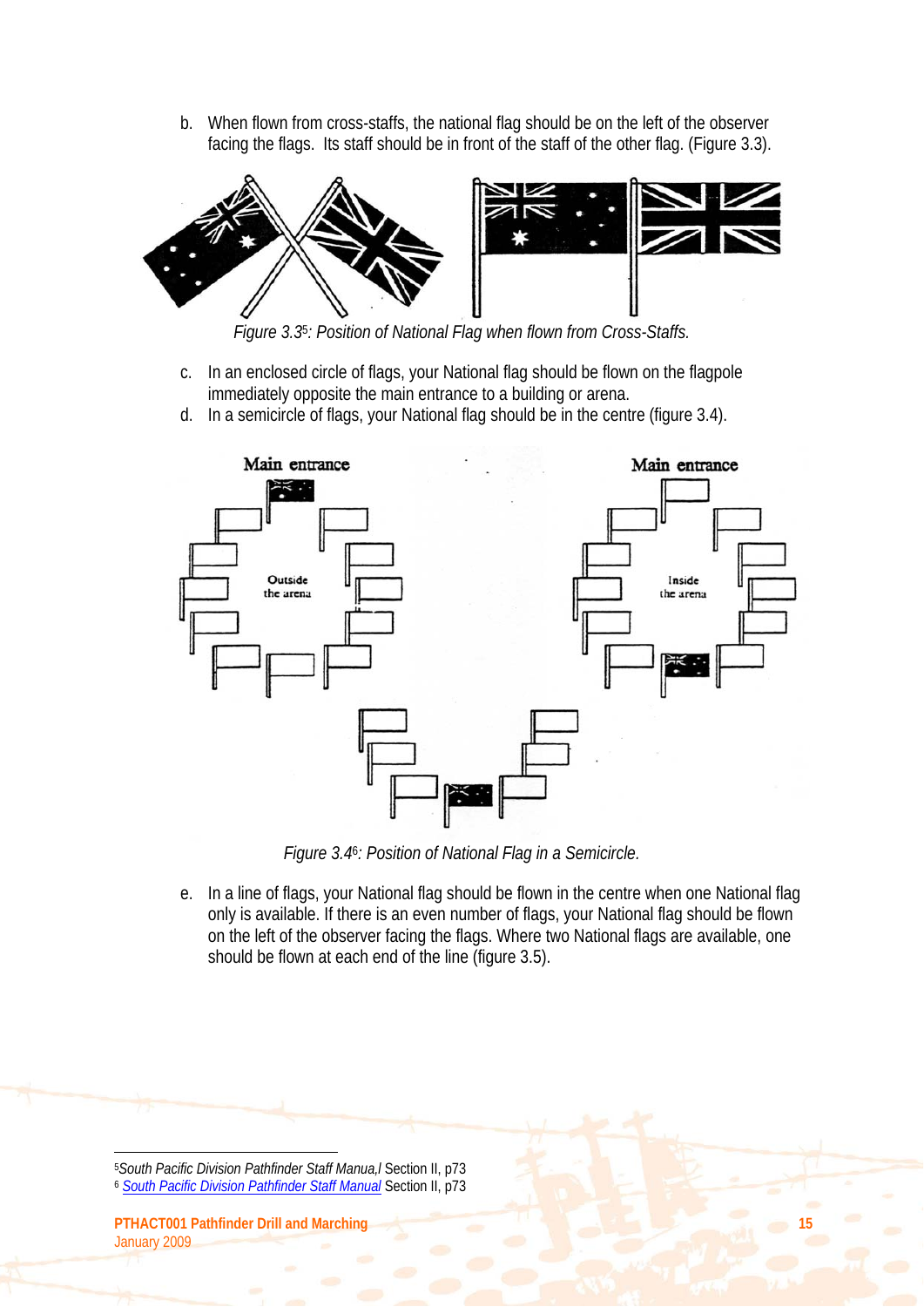

*Figure 3.5*7*: Position of National Flag in a Line.* 

- 5. When carried in a procession:
	- a. In single file, the National flag, if carried with other flags, should always lead (figure 3.6).



*Figure 3.6*8*: Position of National Flag in a Procession.* 

b. In line abreast, it is preferable to have the National flag at each end of the line. If only one National flag is available, it should be placed in the centre of the line of flags carried abreast. Where the number of flags is even and the National flag cannot be carried in the centre (of a line of flags abreast), it should be placed (carried) on the right-hand end of the line facing the direction of movement (figure 3.7).

<sup>7</sup> *South Pacific Division Pathfinder Staff Manual,* Section II, p74

<sup>8</sup> *South Pacific Division Pathfinder Staff Manual,* Section II, p74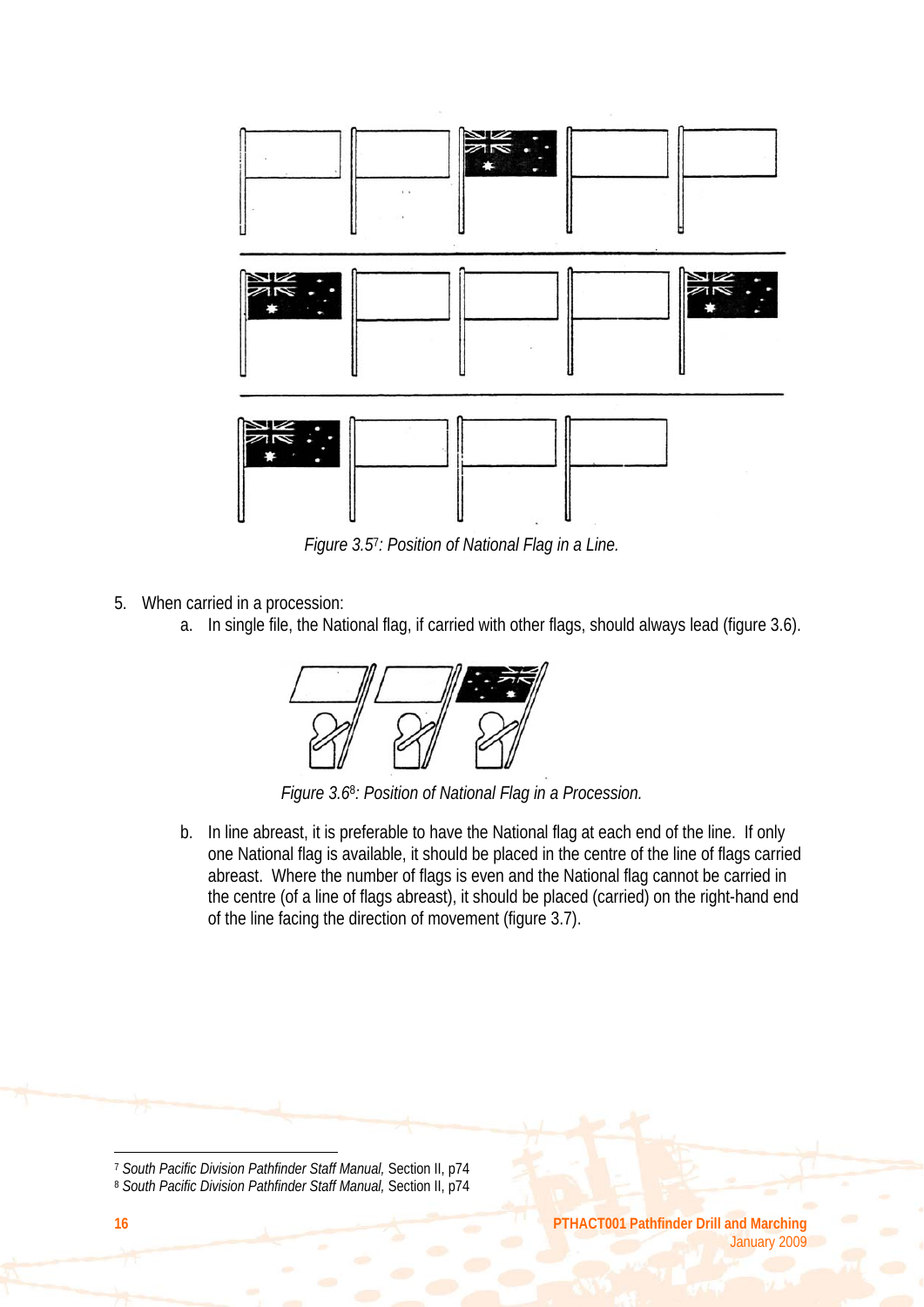

*Figure 3.7*9*: Position of National Flag in Line Abreast.* 

- 6. When displayed with state flags, house flags, and club pennants, the National flag should be flown on the left of a person facing the flags or at each end of a line of flags, and slightly higher. It is desirable to avoid flying the National flag and State flags or house flags on the same flag rope (halyard). Nevertheless, the National flag should always be at the peak.
- 7. When the National flag, the Union Jack and the State flag are displayed on or in front of a building, the correct position is shown in figure 3.8.



*Figure 3.8*10*: Position of National Flag In Front of a Building.* 

8. The National flag, when flown or paraded, takes precedence over all other national flags. When flown with the flags of other sovereign nations, all flags should be flown on separate staffs and at the same height, all being of the same size, if possible. International practice forbids the display of the flag of one nation above that of another in time of peace. The National flag should, however, be raised first and lowered last, unless the number of flags permits their being raised and lowered simultaneously.

<sup>9</sup> *South Pacific Division Pathfinder Staff Manual,* Section II, p75

<sup>10</sup> *South Pacific Division Pathfinder Staff Manual,* Section II, p75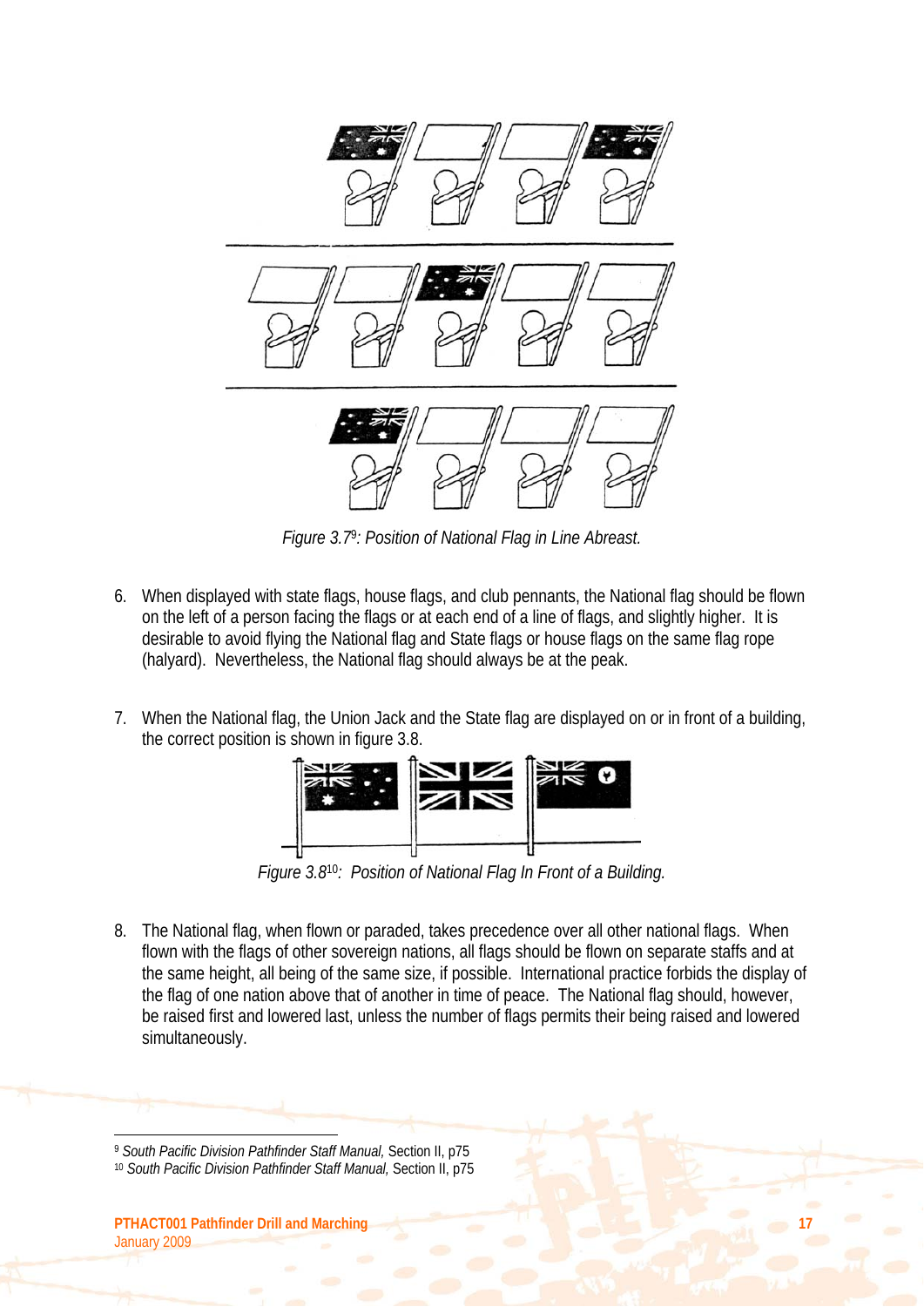# **Conduct on Ceremonial Occasions, During Religious Services, etc. when the Flag is Hoisted, Lowered, etc.**

When the National flag is raised or lowered, or when it is carried in a parade or review, all persons present should face the flag, men should remove their hats, and all should remain silent. Persons in uniform should salute.

# **Disposal of the Flag**

When a flag becomes dilapidated and is no longer in a suitable condition for use, it should be destroyed in a dignified way by burning privately.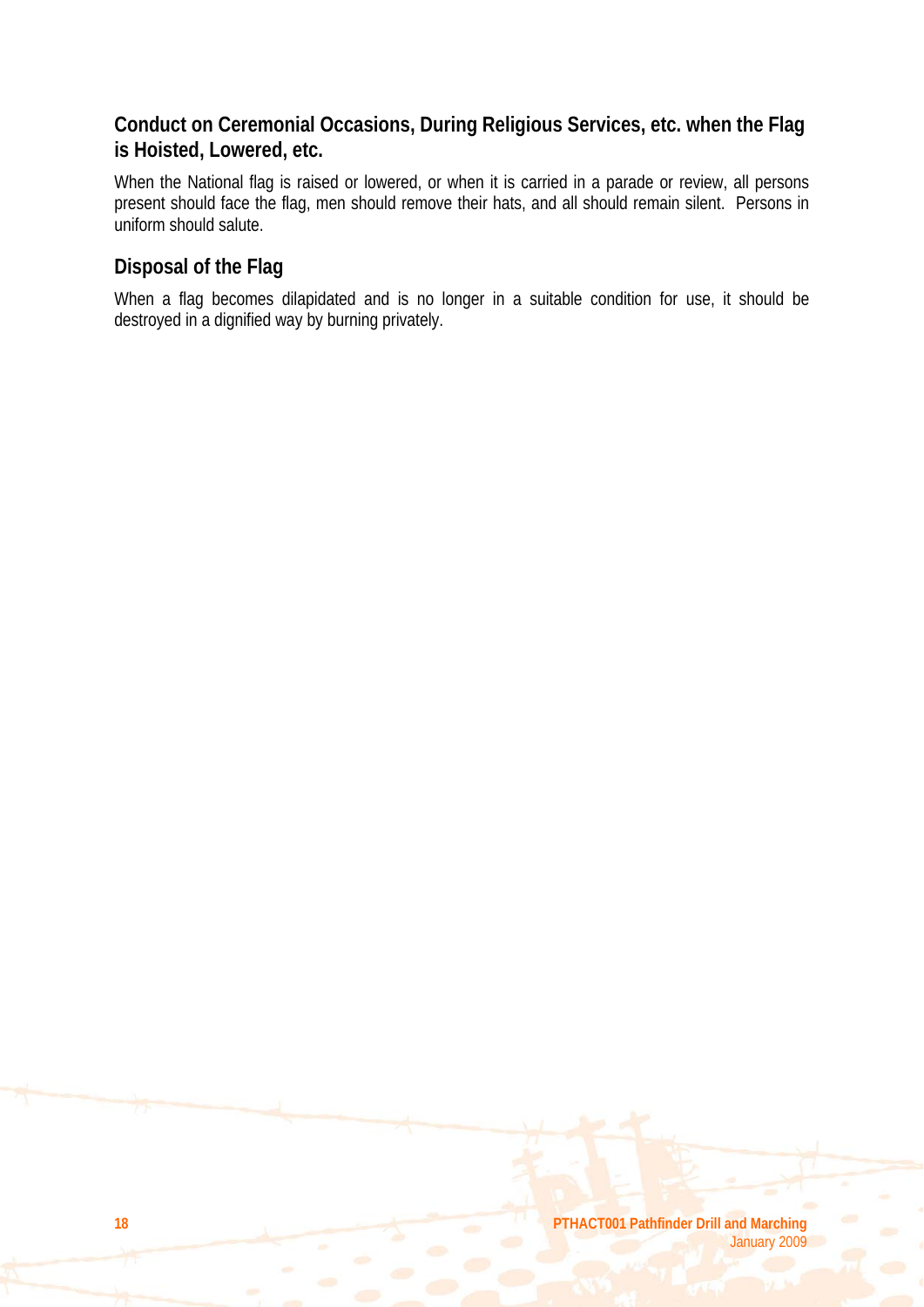# CHAPTER 4: Drill

# **Drill at the Halt**

In foot drill there are no exaggerated movements of the arms, feet and legs.

Between each and every stage in the execution of a command there will be a "regulation" or "standard" pause that is the equivalent of two beats in quick time.

1. Attention.

"Pathfinders, atten-TION."

The position of "attention" is one of readiness in expectation of a word of command. Exactness in this position is important and, therefore, Pathfinders should not be at "attention" longer time than necessary. The following position is adopted sharply:

- a. Place the heels together and in line.
- b. Feet turned out to an angle of 30 degrees.
- c. Knees braced.
- d. Body erect with the weight evenly between the balls of the feet and the heels.
- e. Shoulders level, and squared to the front.
- f. Arms hanging straight from the shoulders, elbows close to the sides.
- g. Wrists straight.
- h. Hands closed (not clenched), back of the fingers lightly touching the thighs.
- i. Thumbs straight and to the front.
- j. Head up; eyes open, steady, and looking their own height.
- k. No part of the body strained.

#### Common Faults

- a. A strained and exaggerated position causing breathing to be restricted.
- b. Unsteadiness caused by not being correctly balanced on both feet.
- c. Feet and body not square to the front, heels not closed and in line.
- d. Arms bent, elbows pulled back.
- e. Wrists crooked.
- f. Feet not correct angle of 30 degrees.
- g. Scraping the feet on the ground.
- h. Rising on the toes and clicking the heels.
- i. Hopping or leaving the ground with both feet at once.
- 2. Stand at Ease.

The "stand at ease" is an intermediate position between "attention" and "stand easy". It allows no relaxation, but can be maintained for a longer time then "attention" without strain.

"Pathfinders, stand at EASE."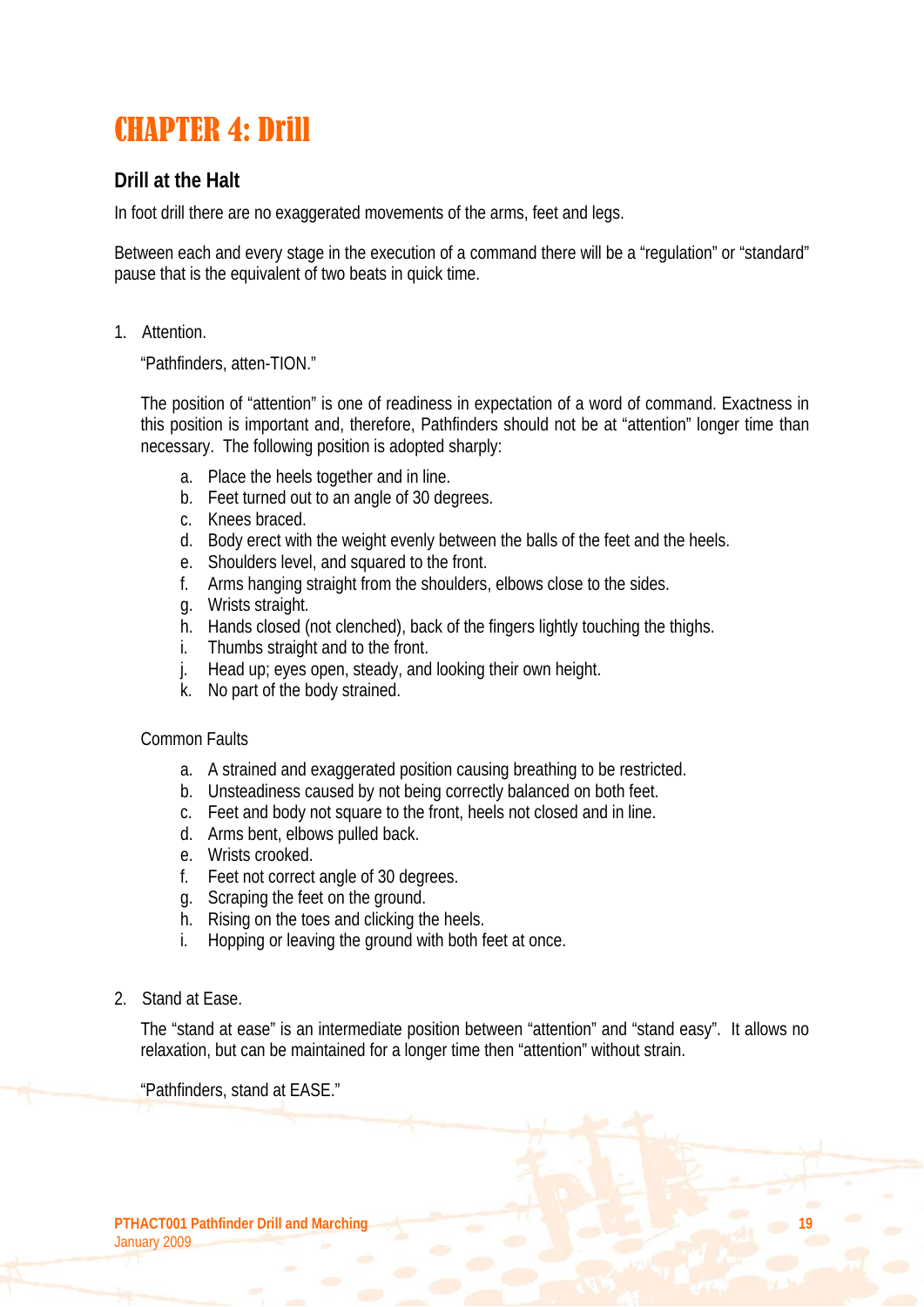The following position is adopted sharply:

- a. Keeping the right foot still and the leg braced back, bend the left knee, carry the left foot sharply to the left so that the feet are 20-30 cm (8-12") apart, depending on the size of the Pathfinder, heels still in line, and the feet at the same relative angle as in "attention".
- b. Transfer the weight of the body evenly over both feet.
- c. At the same time bring the arms behind the back, keeping them straight, and place the back of the right hand in the palm of the left, thumbs crossed, fingers and hands straight and pointing toward the ground or floor.
- d. Note that when a book or any articles are being carried on parade the arms will be held to the side as for "attention". The book or other such items that can be carried in one hand will be carried be the left. If articles are only carried in the left hand, the right arm must remain at the side as for the position of "attention". When marching, objects are to be held in the left hand and the arm kept still. The right arm is free to swing.

#### Common Faults

- a. Failure to carry foot off 20-30 cm and not square to left.
- b. Not maintaining the angle of the foot and heels not in line.
- c. Movement of right foot and consequent loss of dressing.
- d. Binding forward during movement.
- e. Flapping the arms.
- f. Arms not fully extended.
- g. Hands not clasped in correct position.
- 3. Stand Easy.

"Pathfinders, stand EASY."

The head, body and limbs are relaxed. Clothing and equipment may be adjusted. Pathfinders must not move feet or talk, or lower hips.

The position of "stand easy" is given when it is desirable to permit Pathfinders to relax. This command is only given when the club is in the position of "stand at ease".

Common Faults

- a. Moving the feet, resulting in losing position.
- b. Slouching and talking.
- 4. Attention from Stand at Ease.

"Pathfinders, atten-TION."

- a. Bend the left knee and bring the left foot to the position of "attention", and
- b. At the same time bring the arms and hands to the position of "attention".
- 5. Right Turn.

"Pathfinders, right TURN."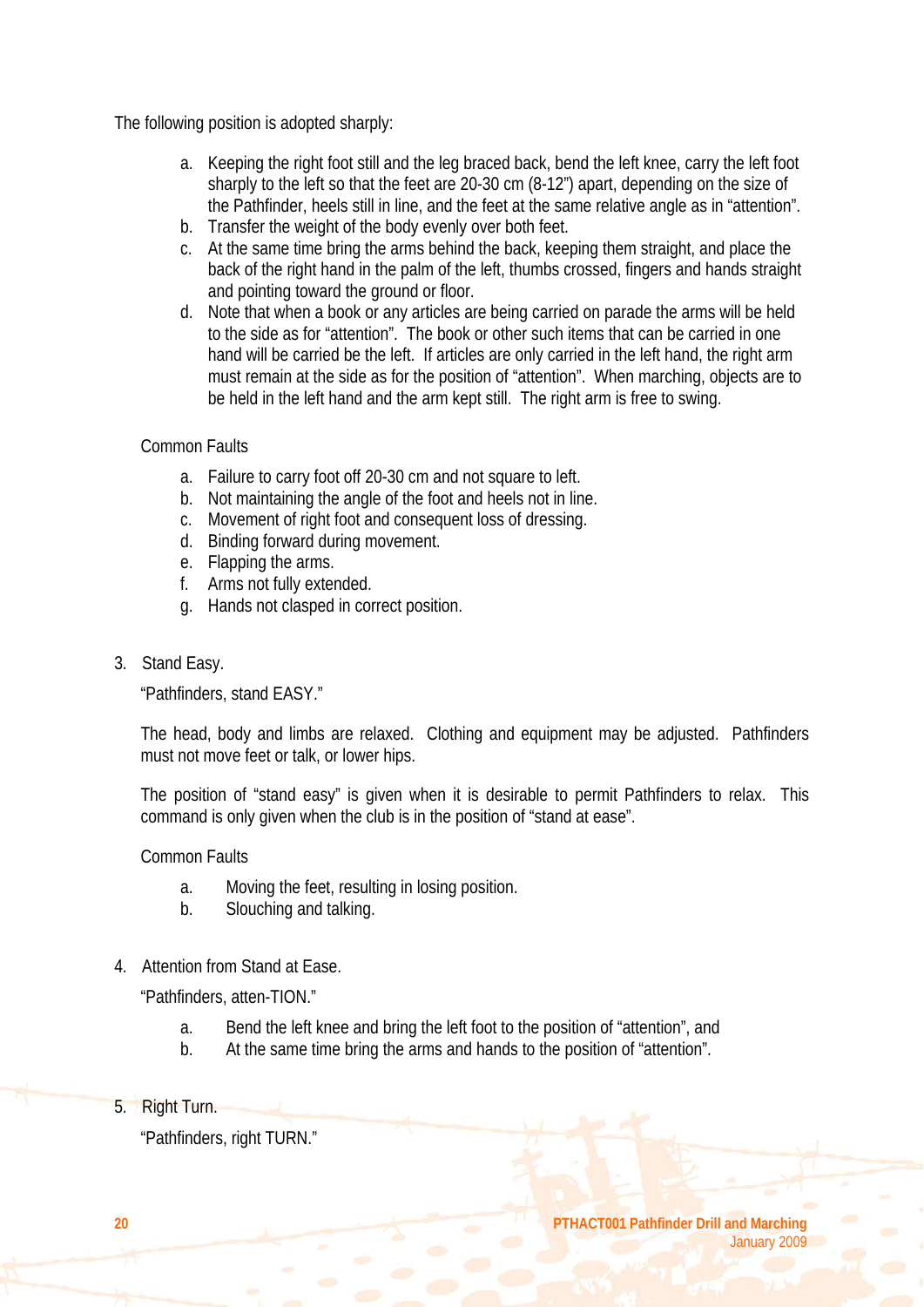- a. Keeping both knees straight, turn through 90 degrees to the right, on the right heel and the ball of the left foot, raising the left heel and the right toe in doing so, keeping the weight of the body on the right foot. On completion of the movement the right foot is flat on the ground, the left leg to the rear with the heel raised, and turned slightly inwards. Both knees braced back, and arms in the position of "attention".
- b. Bend the left knee and bring the left foot sharply to the right into the position of "attention".

The drill movement can be taught in two parts and is given as: "By numbers, right turn. Pathfinders ONE", and the movement is carried out as detailed in 'a';"-TWO", and the completion of the turn is carried out as detailed in 'b.'

#### Common Faults

- a. The weight being put on the rear foot, allowing the heel of the forward foot to move over the ground instead of pivoting.
- b. Scraping the ball of the right foot over the ground, instead of lifting the toes.
- c. Bending the knee of the pivot leg, and bending forward particularly during the second movement.
- d. Not making a square turn with the body and shoulders.
- e. Moving the arms.
- 6. Left Turn.

"Pathfinders, left TURN."

- a. Keeping both the knees straight, turn through 90 degrees to the left, on the left heel and the ball of the right foot, raising the right heel and the left toe in doing so, keeping the weight of the body on the left foot. On completion of the movement the left foot is flat on the ground, the right leg to the rear with the heel raised, and turned slightly inwards. Both knees braced back, and arms in the position of "attention".
- b. Bend the right knee and bring the right foot sharply to the left into the position of "attention".

This drill movement can be taught in two parts and is given as: "By numbers, left turn. Pathfinders ONE;" and the movement is carried out as detailed in 'a'; "–TWO," and the completion of the turn is carried out as detailed in 'b.'

Common Faults

- a. The weight being put on the rear foot, allowing the heel of the forward foot to move over the ground instead of pivoting.
- b. Scraping the ball of the left foot over the ground, instead of lifting the toes.
- c. Bending the knee of the pivot leg, and bending forward particularly during the second movement.
- d. Not making a square turn with the body and shoulders.
- e. Moving the arms.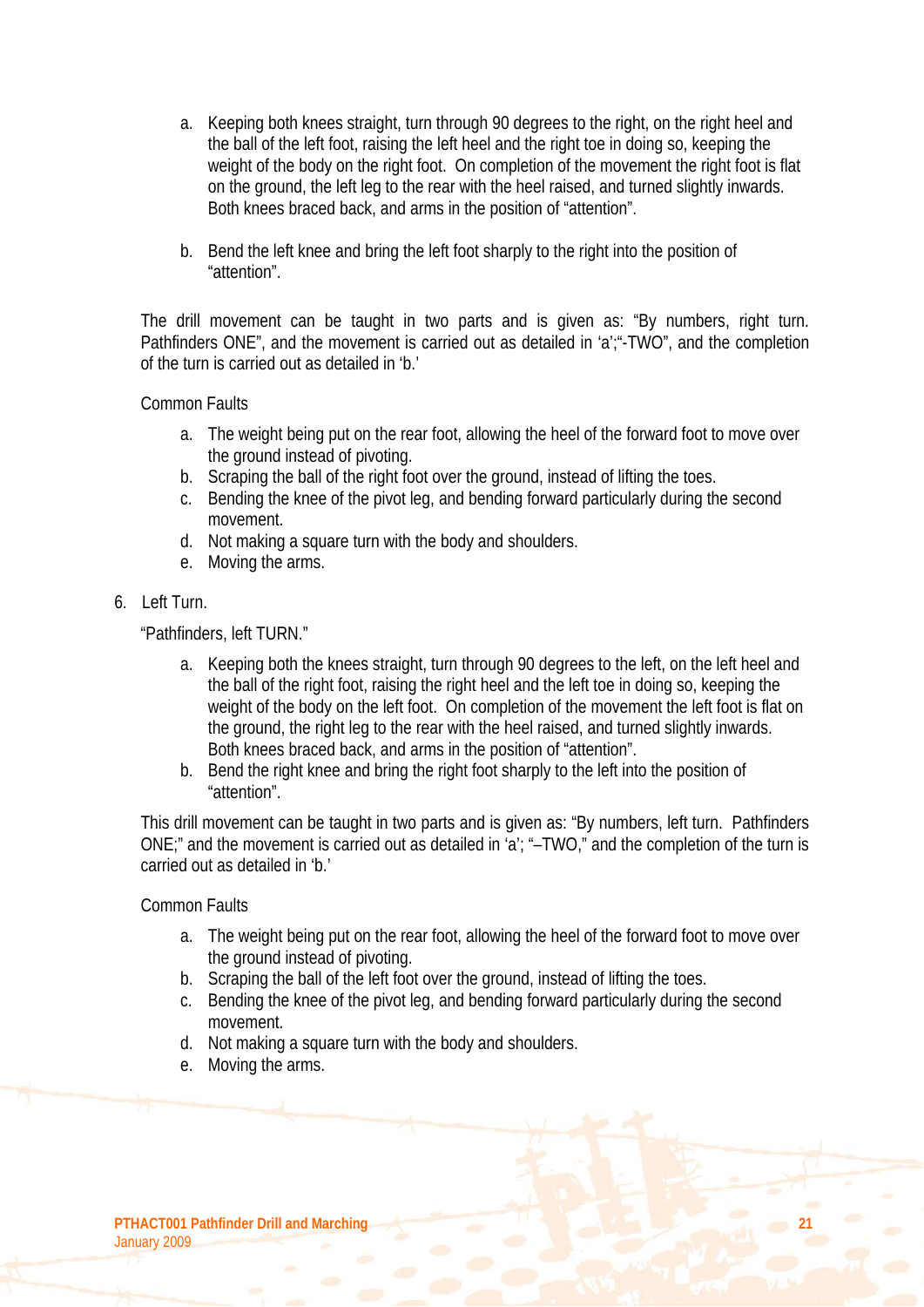#### 7. About Turn.

"Pathfinders, about TURN."

- a. Keeping both the knees straight, turn through 180 degrees to the right, on the right heel and the ball of the left toot, raising the left heel and the right toe in doing so, keeping the weight of the body on the right foot. On completion of the movement the right foot is flat on the ground, the left leg to the rear with the heel raised, and turned slightly inwards. Both knees braced back, and arms in the position of "attention".
- b. Bend the left knee and bring the left foot sharply to the right into the position of "attention".

This drill movement can be taught in two parts and is given as: "By numbers, about turn. Pathfinders ONE", and the movement is carried out as detailed in 'a'; "-TWO", and the completion of the turn is carried out as detailed in 'b'.

Common Faults

- a. The weight being put on the rear foot, allowing the heel of the forward foot to move over the ground instead of pivoting.
- b. Scraping the ball of the right foot over the ground, instead of lifting the toes.
- c. Bending the knee of the pivot leg, and bending forward particularly during the second movement.
- d. Not making a square turn with the body and shoulders.
- e. Moving the arms.
- f. Taking the right foot back to the left foot to complete the second movement, thus upsetting the dressing.
- 8. Right Incline.

"Pathfinders, right in-CLINE."

- a. Keeping both the knees straight, turn through 45 degrees to the right, on the right heel and the ball of the left foot, raising the left heel and the right toe in doing so, keeping the weight of the body on the right foot. On completion of the movement the right foot is flat on the ground, the left leg to the rear with the heel raised, and turned slightly inwards. Both knees braced back, and arms in the position of "attention".
- b. Bend the left knee and bring the left foot sharply to the right into the position of "attention".

This drill movement can be taught in two parts and is given as: "By numbers, right incline. Pathfinders ONE", and the movement is carried out as detailed in 'a': "-TWO", and the completion of the turn is carried out as detailed in 'b'.

Common Faults

- a. The weight being put on the rear foot; allowing the heel of the forward foot to move over the ground instead of pivoting.
- b. Scraping the ball of the right foot over the ground, instead of lifting the toes.
- c. Bending the knee of the pivot leg, and bending forward particularly during the second movement.
- d. Not making a square turn with the body and shoulders.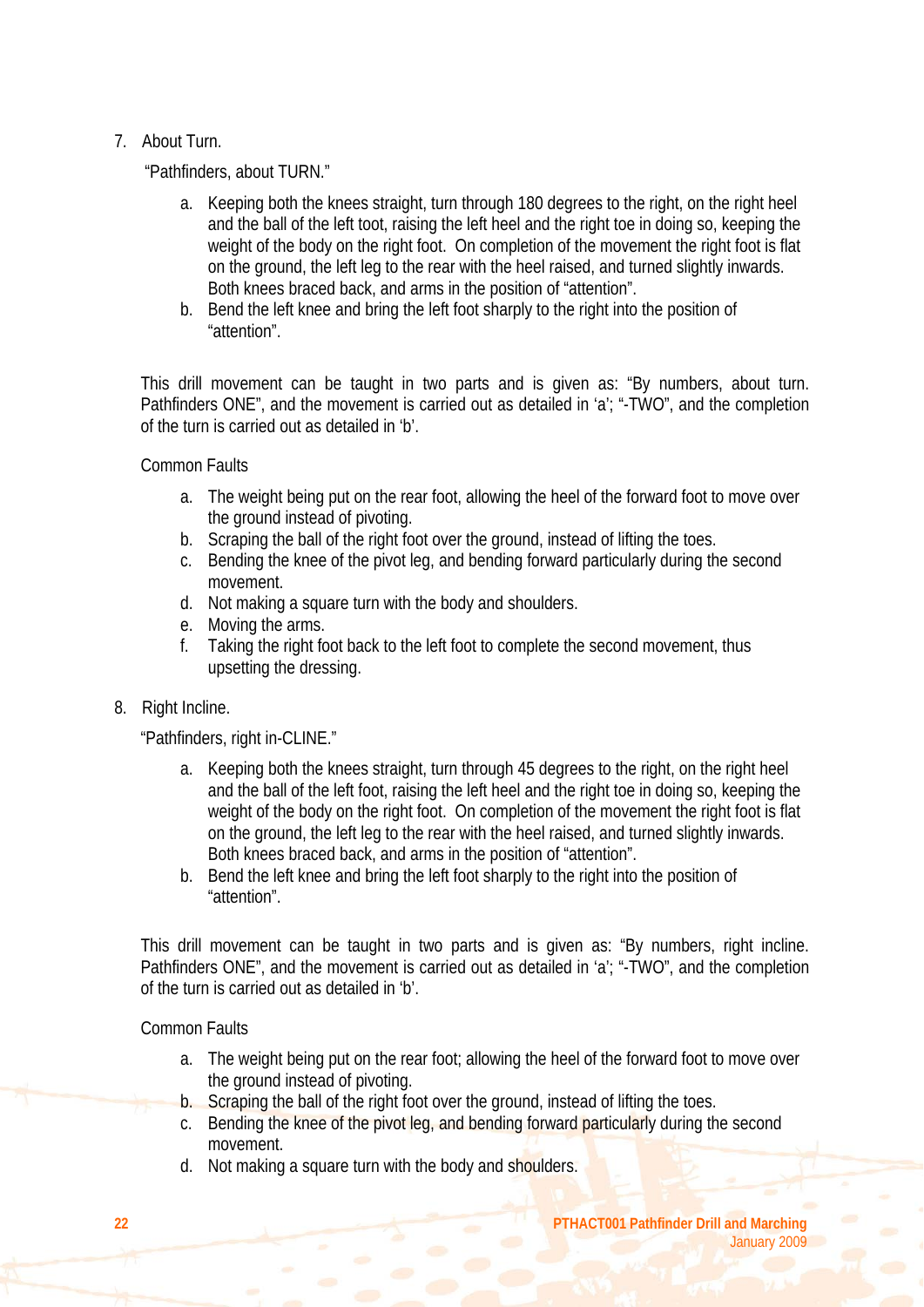- e. Moving the arms.
- f. Taking the right foot back to the left foot to complete the second movement, thus upsetting the dressing.
- 9. Left Incline.

"Pathfinders, left in-CLINE."

- a. Keeping both the knees straight, turn through 45 degrees to the left, on the left heel and the ball of the right foot, raising the right heel and the left toe in doing so, keeping the weight of the body on the left foot. On completion of the movement the left foot is flat on the ground, the right leg to the rear with the heel raised, and turned slightly inwards. Both knees braced back, and arms in the position of "attention".
- b. Bend the right knee and bring the right foot sharply to the left into the position of "attention".

This drill movement can be taught in two parts and is given as: "By numbers, left incline. Pathfinders ONE", and the movement is carried out as detailed in 'a'; "-TWO", and the completion of the turn is carried out as detailed in 'b'.

Common Faults

- a. The weight being put on the rear foot, allowing the heel of the forward foot to move over the ground instead of pivoting.
- b. Scraping the ball of the left foot over the ground, instead of lifting the toes.
- c. Bending the knee of the pivot leg, and bending forward particularly during the second movement.
- d. Not making a square turn with the body and shoulders.
- e. Moving the arms.
- f. Taking the right foot back to the left foot to complete the second movement, thus upsetting the dressing.
- 10. Paces Forward.

"Pathfinders, …. paces forward MARCH."

The movement is carried out in quick time but with the arms held by the sides. Each rank concerned will march forward the required number of paces called for, stepping with the left foot. Each pace is to be approximately 50 cm.

Common Faults

- a. Taking too short a pace with the left foot.
- b. Looking down at the ground.
- 11. Paces Back.

"Pathfinders, …. paces backward MARCH."

The movement is carried out in quick time but with the arms held by the sides. Each rank concerned will march backward the required number of paces called for, stepping with the left foot. Each pace is to be approximately 50 cm.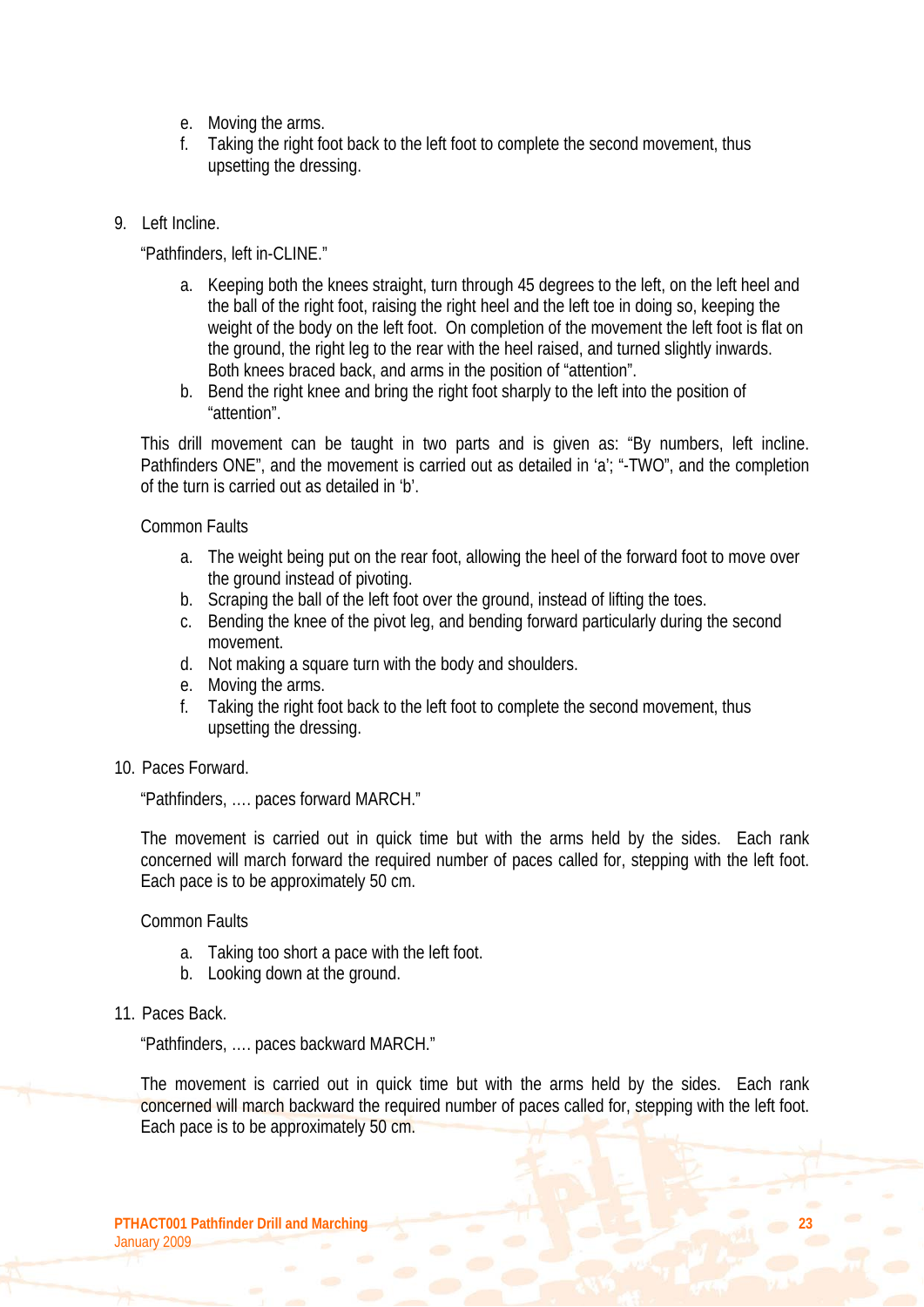Common Faults

- a. Taking too short a pace with the left foot.
- b. Looking down at the ground.
- 12. Side Paces to the Left.

"Pathfinders, …. paces left close MARCH."

During the side pace other parts of the body will maintain the position of "attention".

- a. Bend the left knee
- b. Carry the left foot off to the left a distance of 30cm.
- c. Raise the right heel approximately 2.5cm.
- d. Bend the right knee and bring the right foot sharply to the left into the position of "attention".
- e. Continue 'a' to 'd' above for each pace to be covered.

Common Faults

- a. Uneven paces causing loss of covering and dressing.
- b. Failure to close heels at each pace.
- c. A tendency to move the left foot before the right has been placed firmly on the ground.
- 13. Side Paces to the Right.

"Pathfinders, …. paces right close MARCH."

During the side pace other parts of the body will maintain the position of "attention".

- a. Bend the left knee
- b. Carry the left foot off to the left a distance of 30cm.
- c. Raise the right heel approximately 2.5cm.
- d. Bend the right knee and bring the right foot sharply to the left into the position of "attention."
- e. Continue 'a' to 'd' above for each pace to be covered.

#### Common Faults

- a. Uneven paces causing loss of covering and dressing.
- b. Failure to close heels at each pace.
- c. A tendency to move the left foot before the right has been placed firmly on the ground.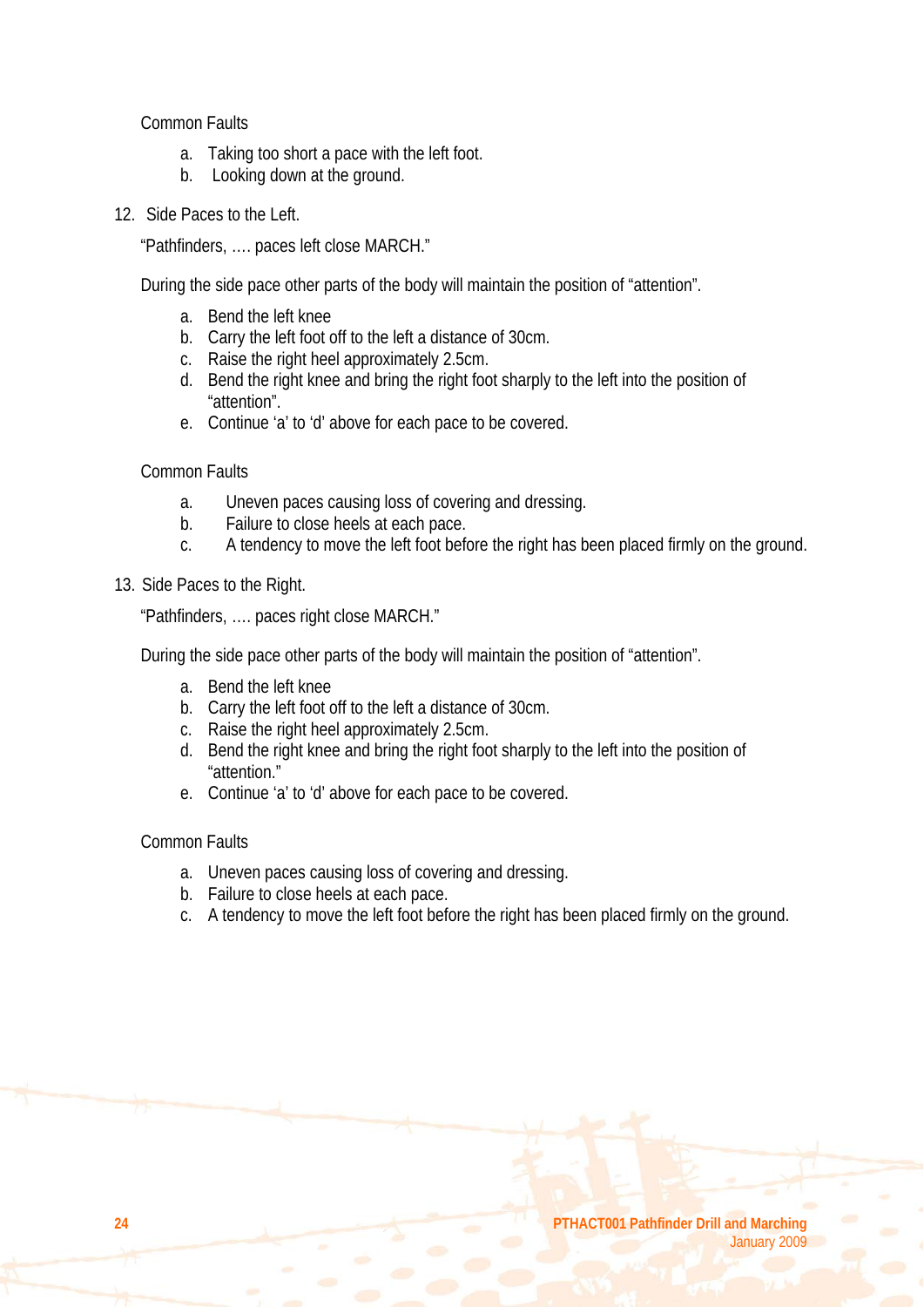- 14. Carrying of Articles.
	- a. If an article is carried, it must be carried in the left hand. When marching, the left arm is kept by the side and the right arm only swings in the normal manner.
	- b. When carrying articles, to adopt the position of
		- i. "Attention", the arms remain at the side.
		- ii. "Stand at ease", the arms remain at the sides and the feet 20-30 cm apart.
		- iii. "Stand easy", the arms remain at the sides.
- 15. Remove Hats.
	- a. On the command, "Remove HATS", bring the right hand by the shortest route and grasp the peak of the headdress at the centre between the thumb and fingers.
	- b. Resume the position of "attention" by bringing the right hand to the side by the shortest route.
	- c. The regulation pause will be observed between movements.
	- d. The command applies only to male Pathfinders and male staff members.
- 16. Replace Hats.
	- a. On the command, "Replace HATS", replace the headdress using both hands to position headdress correctly.
	- b. Resume the position of "attention".
	- c. The regulation pause will be observed between movements.
	- d. The command applies only to male Pathfinders and male staff members.

#### **Drill on the March**

1. Introduction

Marching plays its part in drill as a means of working together; a Pathfinder group marching with precision is well disciplined and has high morale.

A common cause of bad marching is the stepping of pace more than that taken by the smallest Pathfinder on parade.

The unit or individual Pathfinder is to commence to march from the position of attention. If they are standing at ease when the command "Quick MARCH" or "ON-Parade" is given they will come to attention before stepping off. In all instances they will step off with the left foot leading.

- 2. Cadence
	- a. Paces to the minute in quick time 120
	- b. Paces to the minute in slow time  $60$
	- c. Paces to the minute in double time 180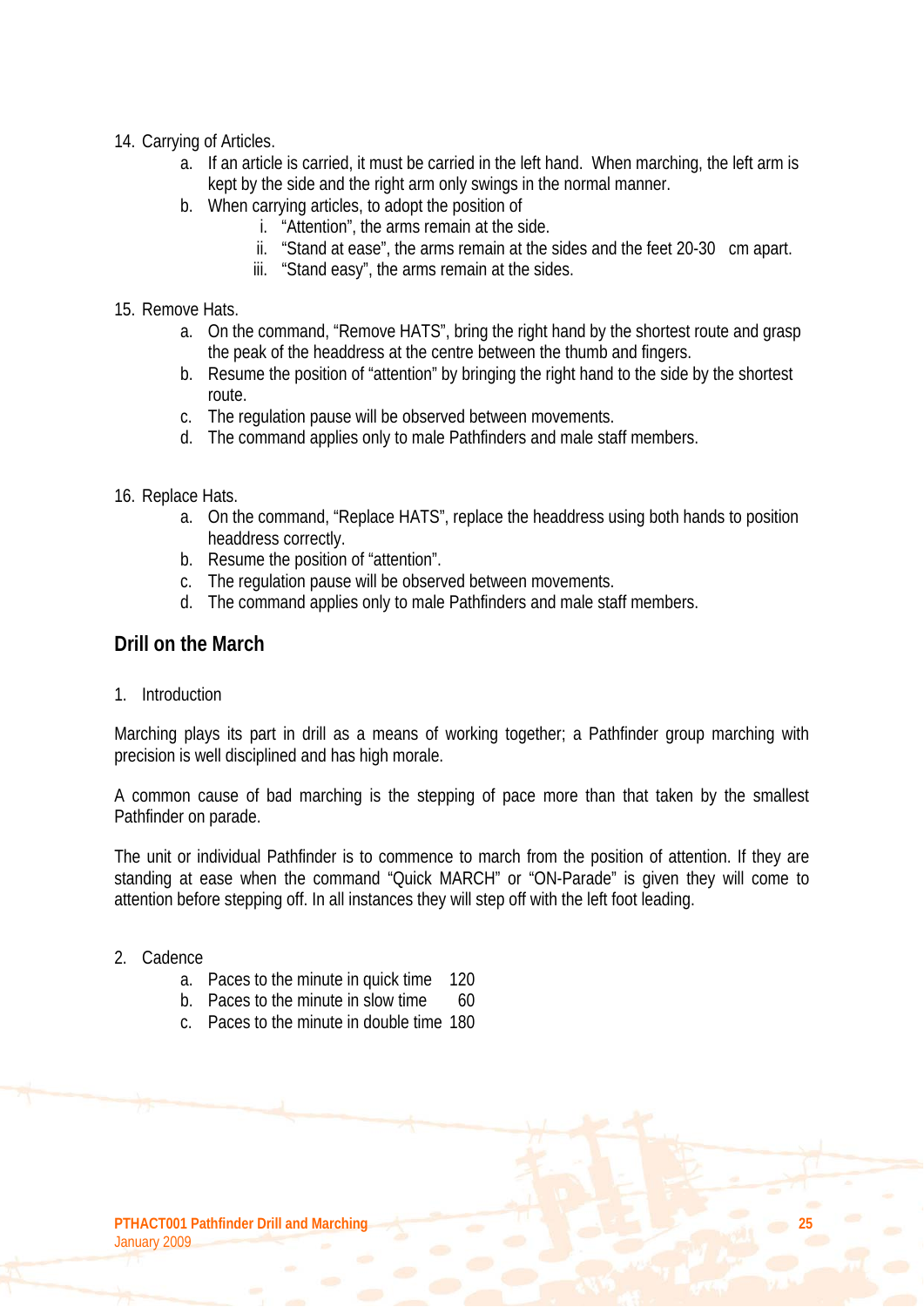3. Lengths of Pace

| a. Quick and slow time   | <b>Juniors</b> | $60 \text{ cm}$ |
|--------------------------|----------------|-----------------|
|                          | <b>Teens</b>   | 69 cm           |
|                          | Adults         | 76 cm           |
| b. Double time           |                | 76 cm           |
| c. Pace forward/backward |                | 50 cm           |
| d. Side pace             |                | 30 cm           |
|                          |                |                 |

The length of pace must be adjusted to suit the smallest Pathfinder.

### **Words of Commands**

The following commands are given on the foot as indicated:

| Command                                         | Foot  |
|-------------------------------------------------|-------|
| Halt                                            | Left  |
| Quick MARCH, Slow MARCH, or Double TIME         | Left  |
| Mark TIME (when marching)                       | Left  |
| For-WARD                                        | Left  |
| <b>Right TURN</b>                               | Right |
| Change STEP                                     | Left  |
| Eyes RIGHT, eyes FRONT                          | Left  |
| Change to quick TIME, Slow time, or Double TIME | Left  |
| <b>About TURN</b>                               | Left  |
| Left TURN                                       | Left  |

1. Quick March.

"Pathfinders, quick MARCH."

The Pathfinders will step off with the left foot, swinging the right arm forward and the left arm to the rear, and march straight to the front unless otherwise directed.

While marching:

- a. The heel must strike the ground first, the weight then coming forward over the ball of the foot as the moving leg passes the stationary leg. Every pace, including the first, will be 60 cm.
- b. Each leg must be swung forward naturally in a straight line.
- c. The arms must be swung freely and straight from the front to rear, reaching the extremity of their swing each time the heel comes to the ground.
- d. By locking the thumb over the second joint of the forefinger the arms and wrists will be kept straight and swung from the shoulder, hands reaching at least as high as the belt of the Pathfinder in front and as high as possible to the rear.
- e. The hand will be closed, but not clenched, thumbs leading.
- f. The shoulders will be held square to the front.

#### Common Faults

- a. Flipping the forearm or hands across the body, either to the front or the rear.
- b. Bending the left knee when stepping off, thus taking a pace of less than 60 cm.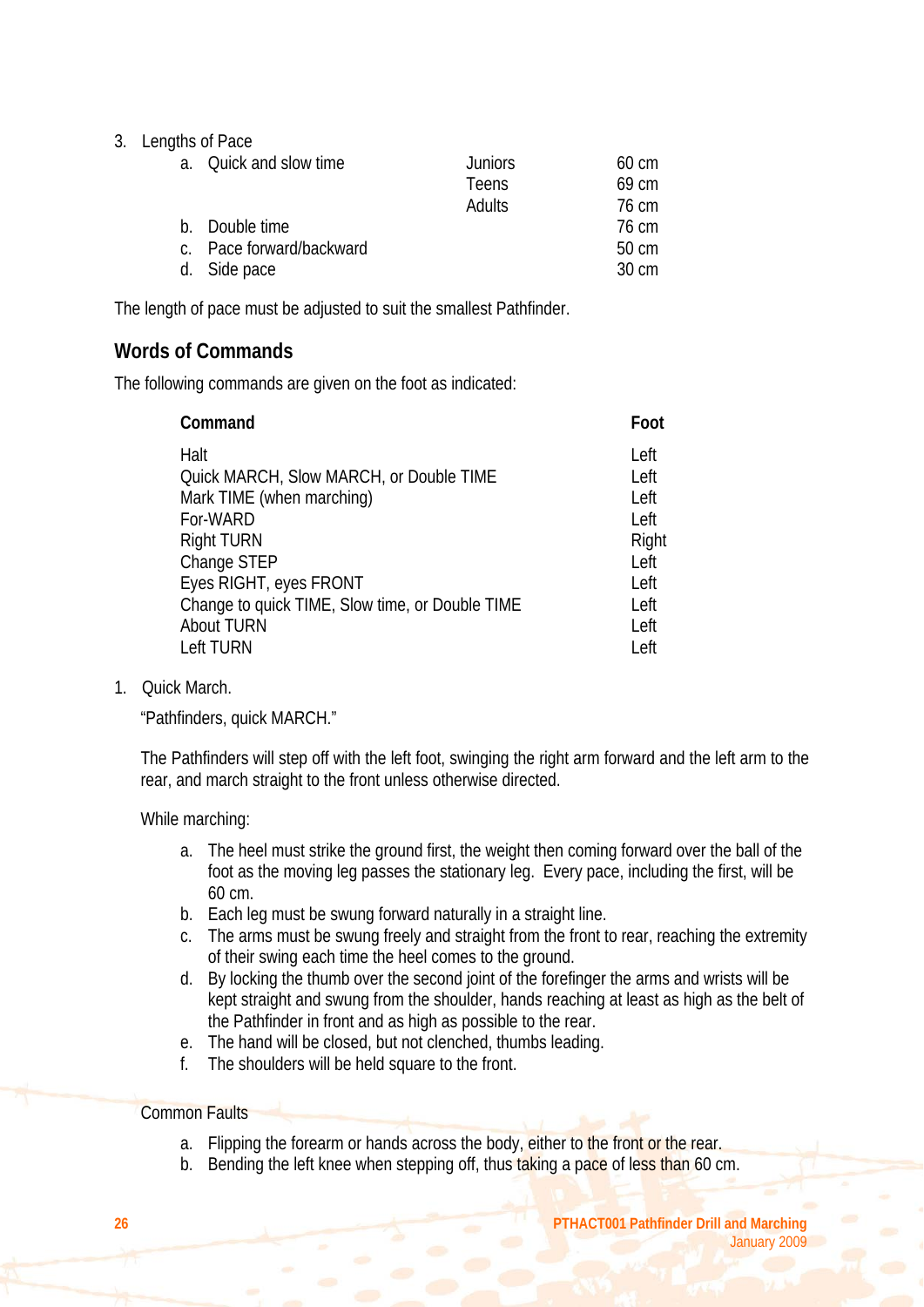- c. Taking a pace of more than 60 cm.
- d. Bending forward at the waist, particularly when stepping off, and dropping the shoulders.
- e. Not punching the arms to the rear.
- f. Swinging the arms with the back of the hands leading.

#### 2. Halt.

"Pathfinders, HALT."

The command will be given on the left foot. The Pathfinders will take a further pace with the right foot, a check pace of 60 cm with the left foot by striking the ground with the left heel; complete the movement by bringing the right foot sharply to the left foot and snapping the arms to the sides, thus adopting the position of "attention".

Common Faults

- a. Leaping off the ground
- b. Exaggerated upward swing with the right hand; bending the right forearm at the elbow.
- c. Little or no backward swing with the left hand.
- d. Scraping the left foot along the ground.
- e. Taking too short a pace with the left foot.
- f. Failing to adopt the position of "attention" on completion of the movement.
- 3. Marking Time from the Halt.

"Pathfinders, mark TIME."

- a. Marking time is carried out at the same cadence as for marching. Only the legs are moved; the upper portion of the body remains in the position of "attention", arms at the side.
- b. On the command, "Mark TIME"
	- i. Bring the left foot forward and up and commence marking time.
	- ii. The knee is raised so that the upper part of the leg is 45 degrees to the ground with the foot at a natural angle.
	- iii. As the knee is lowered the toe is placed on the ground before the heel, and
	- iv. The club will continue to mark time until the command "forward" or "halt" is ordered.

Common faults

- c. Gaining or losing ground, thus losing dressing.
- d. Swaying and general unsteadiness including flapping of the arms.
- e. Looking down.
- f. A tendency to lean forward.
- g. Kicking the heels towards the seat.
- h. Tendency to increase the cadence if continued for a prolonged period.
- 4. Changing Step when Marking Time.

"Pathfinders, change STEP."

Given as the right foot is on the ground: take two successive mark time paces with the left foot; and continue marking time.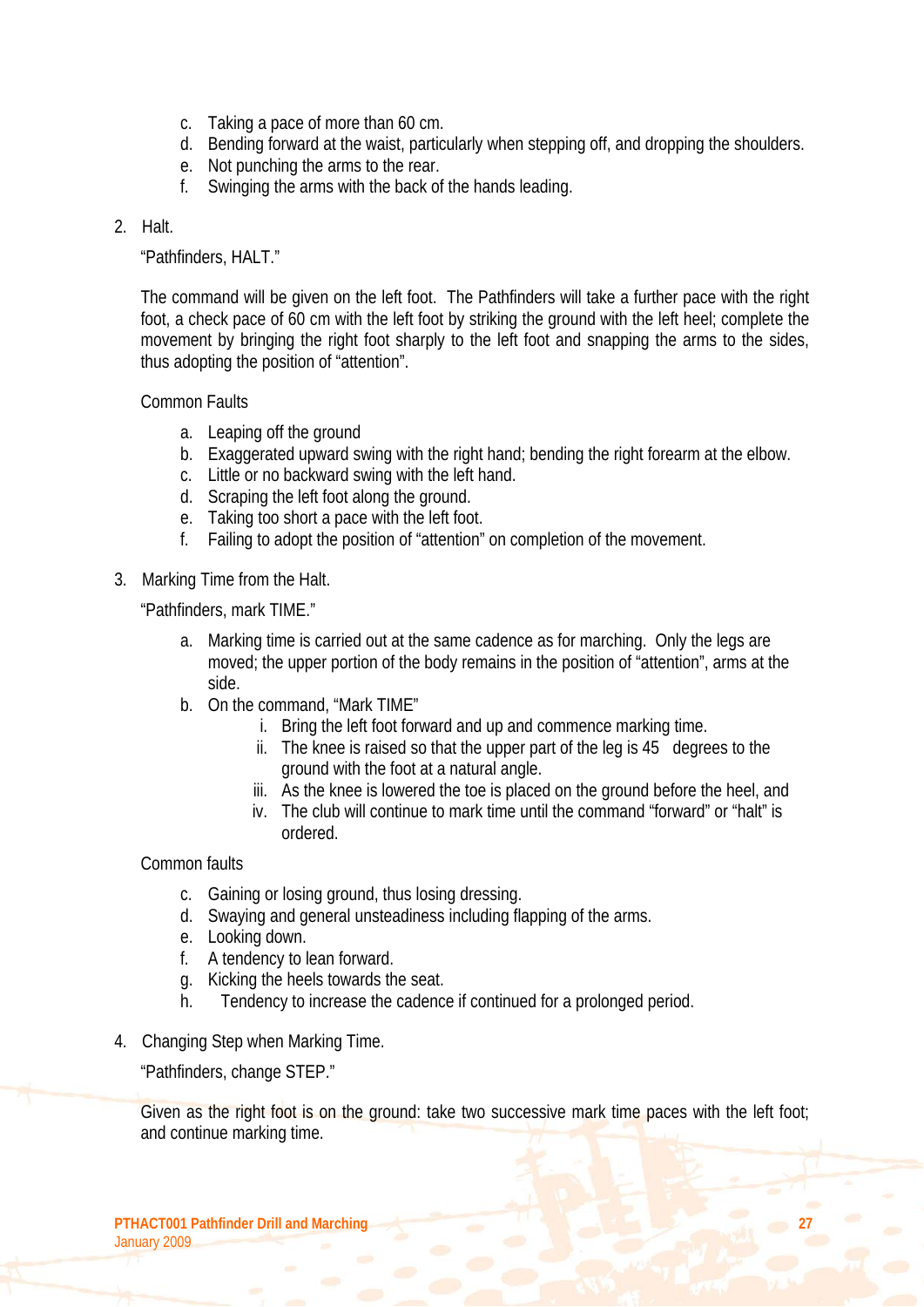5. Halting from Marking Time.

"Pathfinders, HALT."

Given as the left knee is being raised. Complete the movement of the left foot and halt by making a further beat with the right foot.

6. Mark Time on the March.

"Pathfinders, mark TIME."

Given on the left foot. Complete a 60 cm pace with the right foot and commence to mark time on the next beat of the left foot, cutting the arms to the sides as the left knee is being raised.

7. Changing Step on the March.

"Pathfinders, change STEP."

- a. In slow time, on the command, "change step", given as the right foot is forward and on the ground:
	- i. Complete a full pace with the left foot;
	- ii. Bring the right foot forward in quick time and place the instep of the right foot against the heel of the left foot; and
	- iii. Step off in slow time with the left foot.
- b. b. In quick time, on the command, "change step", given as the right foot is forward and on the ground complete a full pace with the left foot;
	- i. Bring the right foot forward in double time and place the instep of the right foot against the heel of the left foot, bringing the arms to the sides; and
	- ii. Step off in quick time with the left foot, swinging the arms.
- 8. Moving Forward from Marking Time.

"Pathfinders, for-WARD."

Given as the left knee is being raised. Complete the beat with the left foot and make a further beat with the right foot. As the right foot comes to the ground move the left foot and right arm forward and the left arm to the rear and proceed in quick time.

9. Left Turn in Quick Time.

"Pathfinders, turning on the march, left TURN."

- a. The word of command is given on the left foot.
- b. Bring the right knee forward and upward; remain balanced on the left leg.
- c. Turn the right foot across the body, with the upper part of the leg horizontal, foot hanging at the natural angle, right knee in front of the left knee. In this position, the right foot should be directly above the ground in front of the left toe. The body and arms are to remain in the position of "attention".
- d. By a vigorous straightening of the right knee, drive the right foot to the ground, with the instep just ahead of the left toecap.
- e. The instant the right foot strikes the ground, move the left foot out in the new direction and continue marching.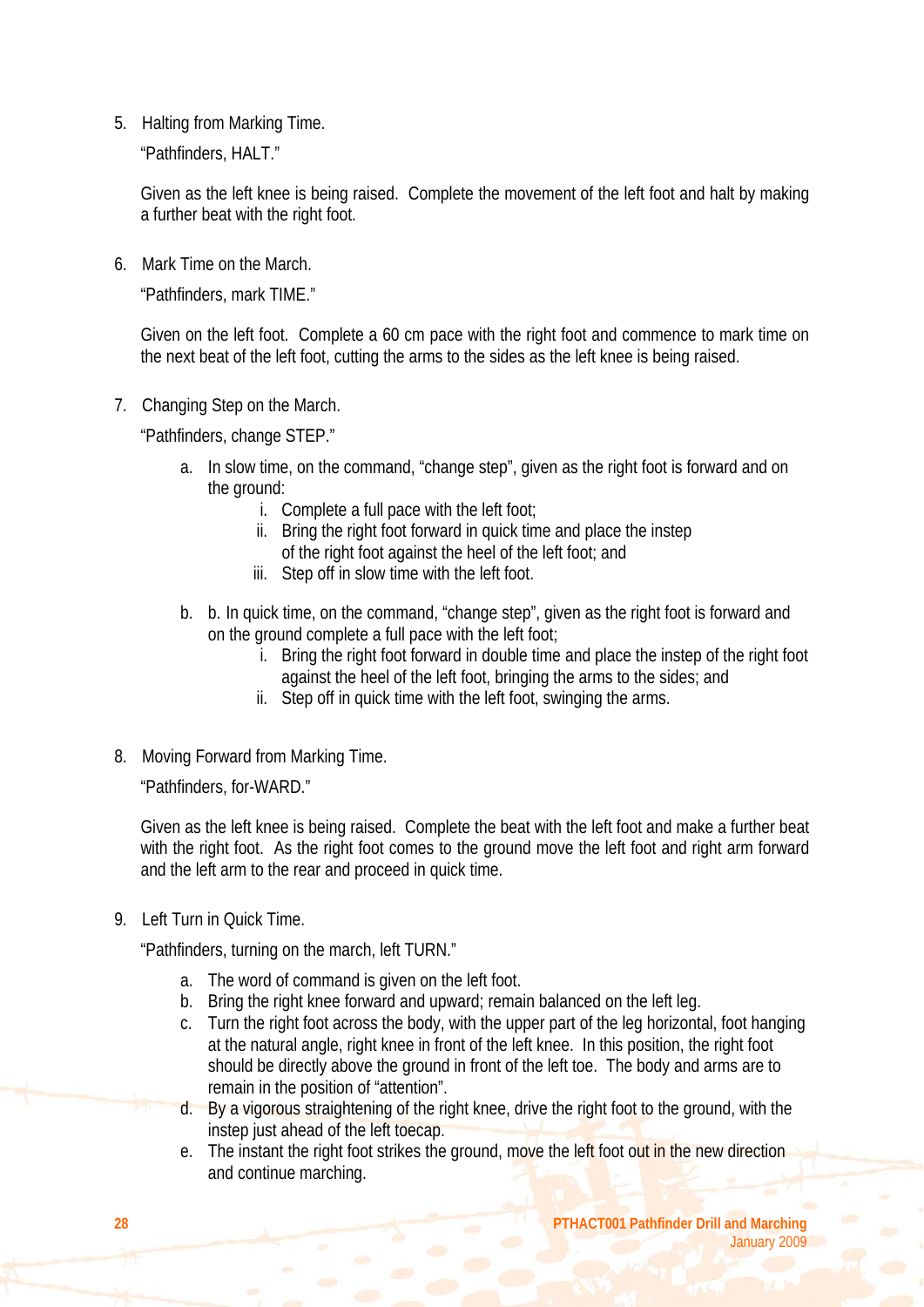- f. The arms are snapped to the side at the commencement of the first movement of the turn, that is, when the right knee is being raised in the left turn.
- g. The arms commence to swing as the left foot is moved forward in the new direction.

Common Faults

- a. Allowing the arms to move away from the sides during the turn.
- b. Not stepping forward in the new direction the full distance.
- c. Bending forward when stepping off in the new direction.
- d. Trying to move the stationary foot, before the moving foot strikes the ground, giving the impression of a "skip".
- e. Coordination between arms and legs tends to become lost.
- f. There is a marked tendency toward not raising the knee high enough, thus racing the movement.

#### 10. Right Turn on Quick Time.

"Pathfinders, turning on the march, right TURN."

- a. The word of command is given on the right foot.
- b. Bring the left knee forward and upward; remain balanced on the right leg.
- c. Turn the left foot across the body, with the upper part of the leg horizontal, foot hanging at the natural angle, left knee in front of the right knee. In this position, the left foot should be directly above the ground in front of the right toe. The body and arms are to remain in the position of "attention".
- d. By a vigorous straightening of the left knee, drive the left foot to the ground, with the instep just ahead of the right toecap.
- e. The instant the left foot strikes the ground, move the right foot out in the new direction and continue marching.
- f. The arms are snapped to the side at the commencement of the first movement of the turn, that is, when the left knee is being raised in the right turn.
- g. The arms commence to swing as the right foot is moved forward in the new direction.

#### Common Faults

- a. Allowing the arms to move away from the sides during the turn.
- b. Not stepping forward in the new direction the full distance.
- c. Bending forward when stepping off in the new direction.
- d. Trying to move the stationary foot, before the moving foot strikes the ground, giving the impression of a "skip".
- e. Coordination between arms and legs tends to become lost.
- f. There is a marked tendency toward not raising the knee high enough, thus racing the movement.
- 11. About Turn in Quick Time.

"Pathfinders, about TURN."

- a. The word of command is given as the left foot reaches the ground.
- b. Take another pace with the right foot to check forward momentum. At the same time cut the arms to the sides.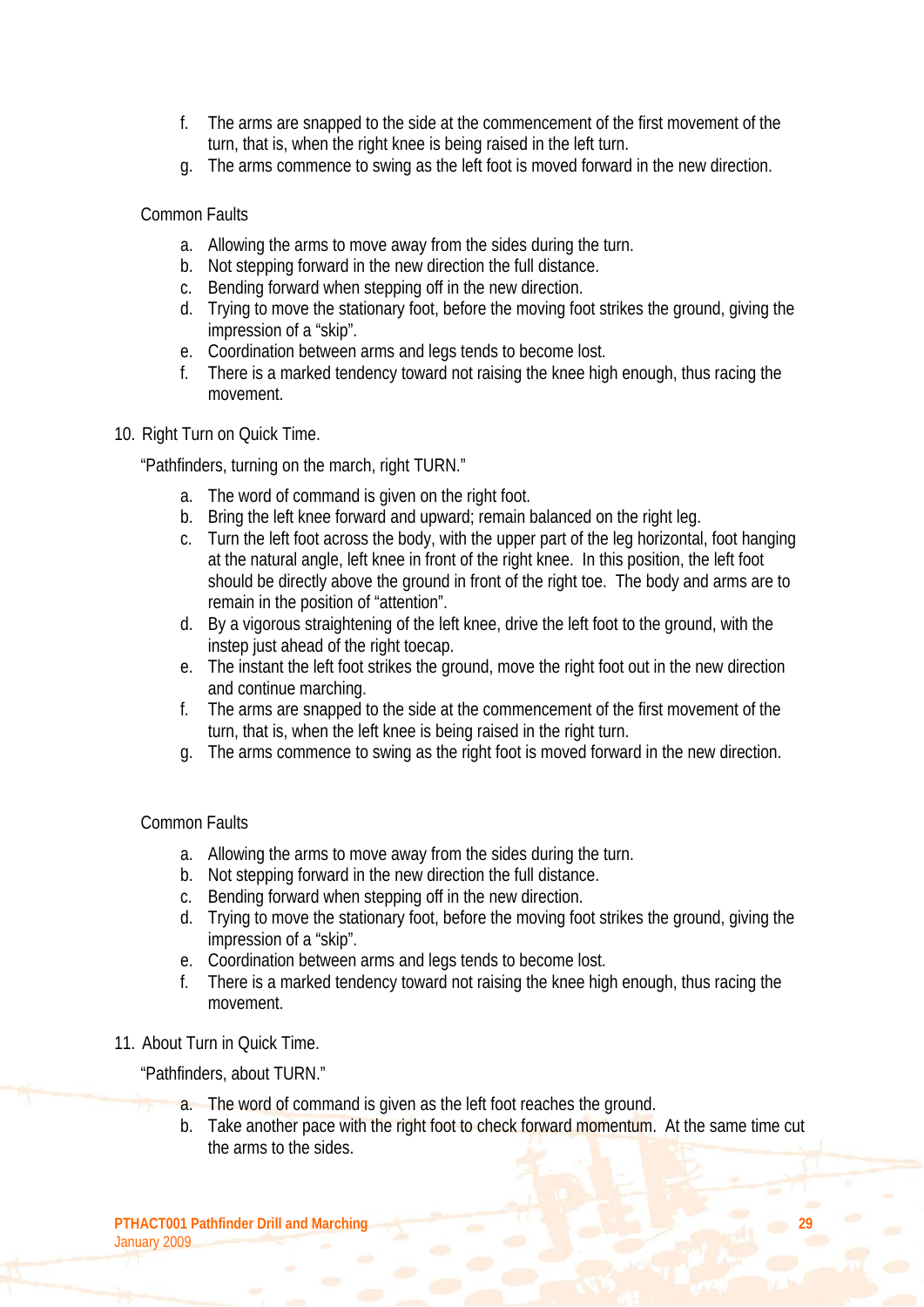- c. Raise left foot, turn body through 90 degrees to the right and place the left foot down with the instep in front of the toe on the right foot.
- d. Raise the right foot, turn the body through the further 90 degrees and place the right foot down, toe pointing in the new direction.
- e. Raise the left foot and place alongside the right foot.
- f. Commence to swing the arms as the right foot leads off in the new direction.
- g. In 'b' to 'e' above the foot is raised 21 cm from the ground.

#### Common Faults

- a. Allowing the arms to move away from the sides during the turn.
- b. Not stepping forward in the new direction the full distance.
- c. Bending forward when stepping off in the new direction.
- d. Trying to move the stationary foot, before the moving foot strikes the ground, giving the impression of a "skip".
- e. Coordination between arms and legs tends to become lost.
- f. There is a marked tendency toward not raising the knee high enough, thus racing the movement.
- 12. Wheeling to the Right.

"Pathfinders, change direction right, right WHEEL."

The word of command may be given on either foot.

- a. When marching in two or three columns the inner Pathfinder will wheel on the circumference of a circle with a radius of 60 cm and will change direction through 90 degrees. The spread of the wheel is governed by the ability of the outside Pathfinders to keep pace by stepping out.
- b. The Pathfinders on the inner flank will glance outwards from the corner of their eye and will vary the pace accordingly.
- c. Files in rear will march straight to their front and will follow on the ground covered by the leading files.
- d. If it is desired to wheel through more than a right angle, the command "Right WHEEL" will be given a second time.

If it is desired to wheel through less than a right angle (even after a second "Right WHEEL" has been ordered), the command "for-WARD" will be given when the leading section is facing the required direction. They will then lead straight on.

The arms will continue to swing through the entire wheel.

Common Faults

- e. When wheeling in twos and threes, failure of inner Pathfinders to adjust length of pace to allow the outer Pathfinders to maintain dressing.
- f. A marked tendency for covering files to swing outwards on approaching the wheeling point.
- g. Arms not swinging through the entire wheel.
- 13. Wheeling to the Left.

"Pathfinders, change direction left, left WHEEL."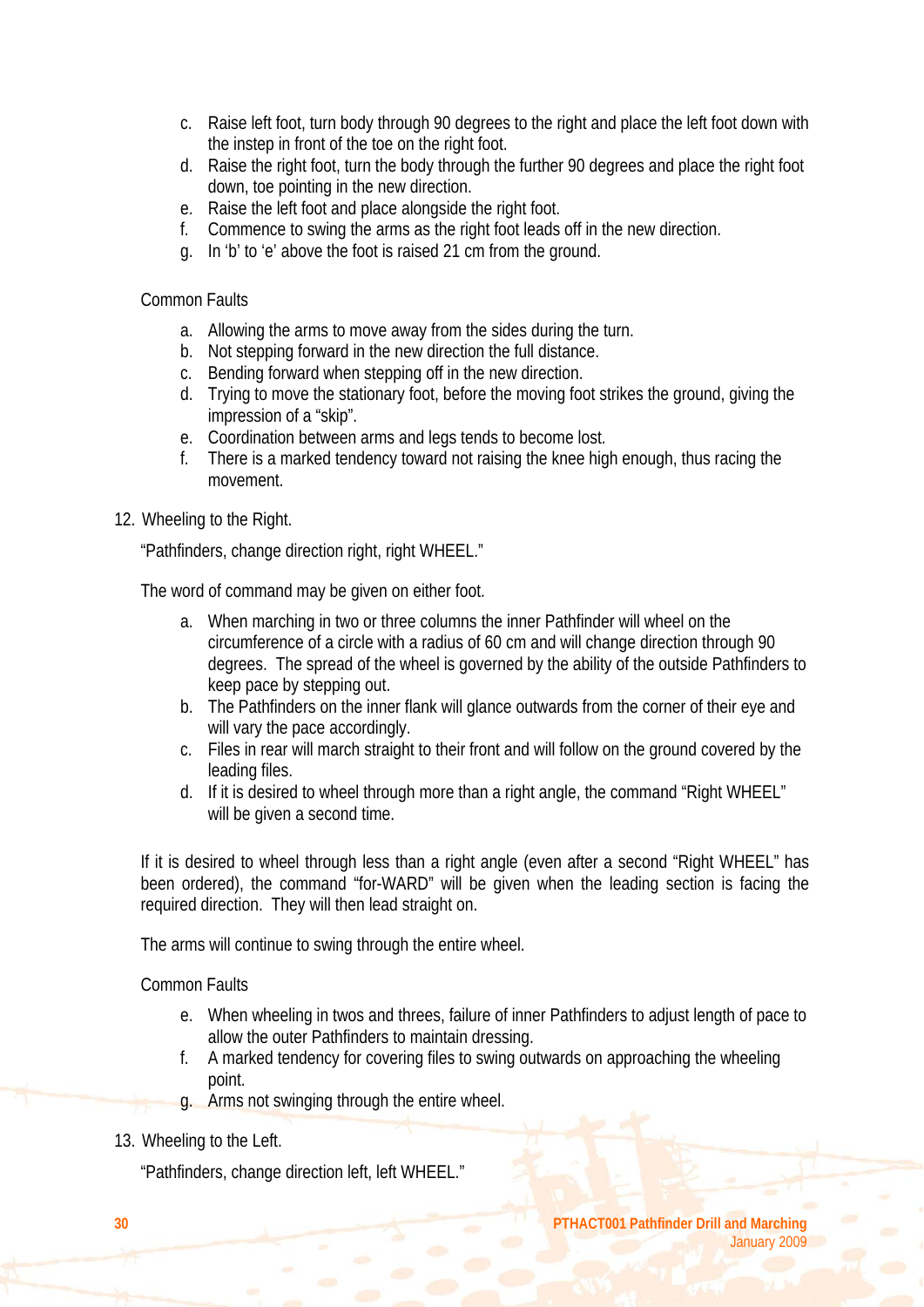The word of command may be given on either foot.

- a. When marching in two or three columns the inner Pathfinder will wheel on the circumference of a circle with a radius of 60 cm and will change direction through 90 degrees. The spread of the wheel is governed by the ability of the outside Pathfinders to keep pace by stepping out.
- b. The Pathfinders on the inner flank will glance outwards from the corner of their eye and will vary the pace accordingly.
- c. Files in rear will march straight to their front and will follow on the ground covered by the leading files.
- d. If it is desired to wheel through more than a right angle, the command "Left WHEEL" will be given a second time.

If it is desired to wheel through less than a right angle (even after a second "Left WHEEL" has been ordered), the command "for-WARD" will be given when the leading section is facing the required direction. They will then lead straight on.

The arms will continue to swing through the entire wheel.

#### Common Faults

- a. When wheeling in twos and threes, failure of inner Pathfinders to adjust length of pace to allow the outer Pathfinders to maintain dressing.
- b. A marked tendency for covering files to swing outwards on approaching the wheeling point.
- c. Arms not swinging through the entire wheel.

#### 14. Doubling.

"Pathfinder, double MARCH."

- a. Step off with the left foot and run on the balls of the feet with easy swinging strides, inclining the body slightly forward, but maintaining correct carriage.
- b. The feet must be picked up cleanly from the ground at each pace, and the thigh, knee and ankle joints must all work freely.
- c. The heels should not be raised toward the seat, but the foot carried straight to the front and the ball of the foot placed lightly on the ground.
- d. The arms should be swung as in quick time except that they should be bent so that the forearm forms an angle of about 135 degrees with the upper arm.

The length of the pace will be increased and the rate of marching will be 180 paces to the minute.

#### Common Faults

- a. Swinging the shoulders.
- b. Looking down.
- c. Stepping too long at the head of the unit, thus causing straggling in the rear and dressing harder to maintain.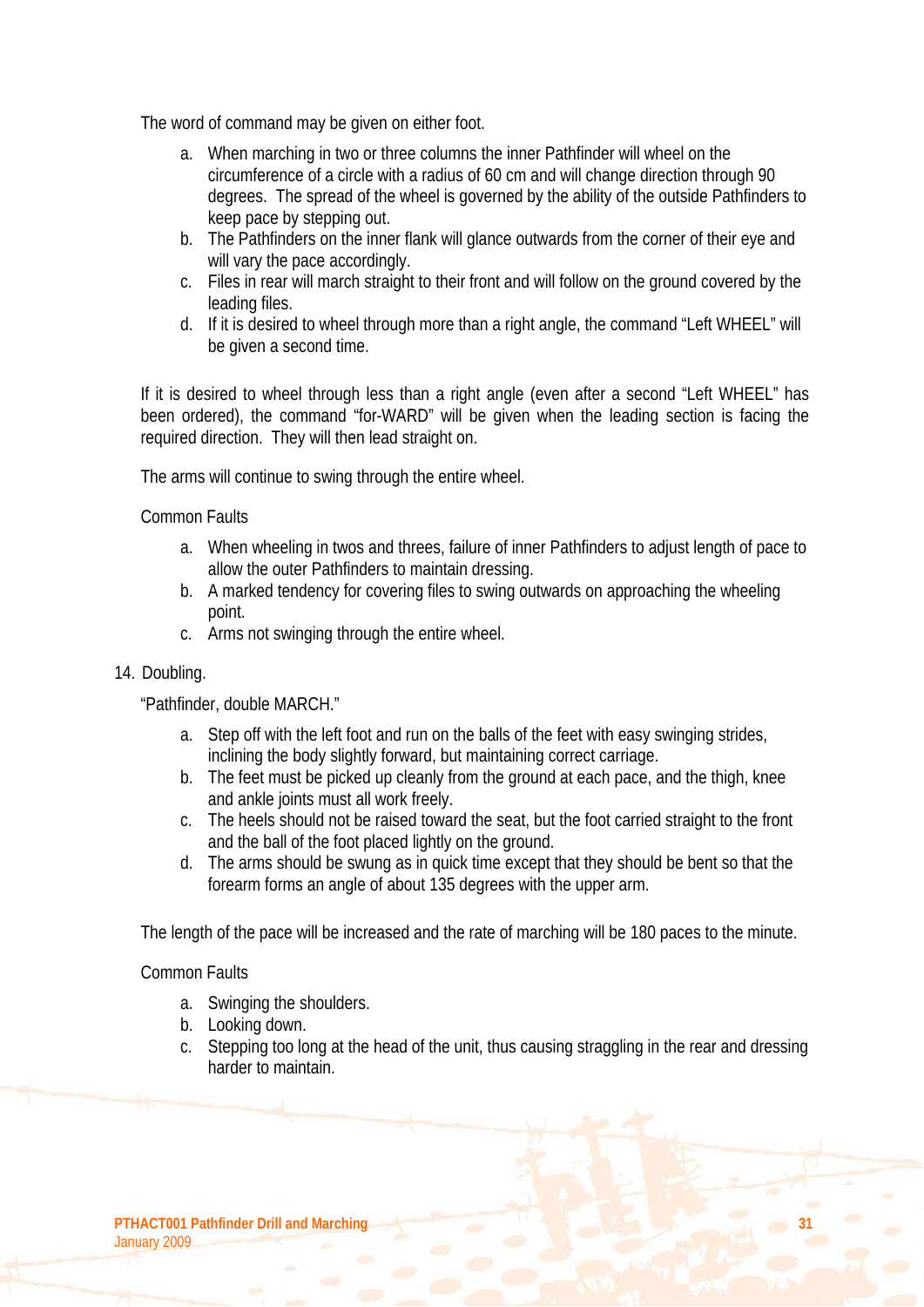15. Halting from Marching in Double Time.

"Pathfinders, HALT."

- a. The order is given on the left foot.
- b. Take a further check pace with the right foot and then the left foot to check forward momentum.
- c. Bring the right foot sharply to the left foot and the arms to the side.

It is normal to break into quick time before ordering "halt".

- 16. Slow March.
	- a. All commands to commence slow marching are ordered when Pathfinders are at the position of "attention".
	- b. "Pathfinders, slow MARCH."
		- On the command:
			- i. Maintain the body erect and the arms steady at the sides;
			- ii. Step off smoothly with the left foot, straightening the knee, with the toe 5 cm from the ground, pointing downward;
			- iii. Raise the right heel off the ground and, with a gliding motion, complete the 50 cm pace, the forward part of the left foot coming to the ground.
			- iv. Bring each foot forward, straight to the front, pointing the toe forward and downward, and continue as detailed in 'b' and 'c'; and
			- v. Retain the dressing by the directing flank.
	- c. "Pathfinders, HALT."

On the command, given as the right foot is forward and on the ground:

- i. Complete a full forward pace with the left foot in slow time; and
- ii. Bring the right foot forward, in quick time, and assume the position of "attention".
- d. The slow march is taught by having the club:
	- i. March along at the rate of 60 paces to the minute;
	- ii. With the toe pointing down, making sure consecutive movements of the feet are smooth and without hesitation.

# **Saluting**

Impress upon Pathfinders the importance of giving compliments. The common method of giving compliments used by people in uniform is the salute.

The procedure varies depending upon the occasion and/or the dress worn by the individual paying the compliment.

1. When to Salute.

Salutes are given to the following persons or on the following occasions:

- a. His/Her Royal Highness King/Queen; other members of the Royal Family, and Members of Reigning Foreign Families; Prime Ministers, Premiers, Presidents and Chiefs of State of Commonwealth and Foreign Countries.
- b. Governors-General of Commonwealth Countries, States and Territories.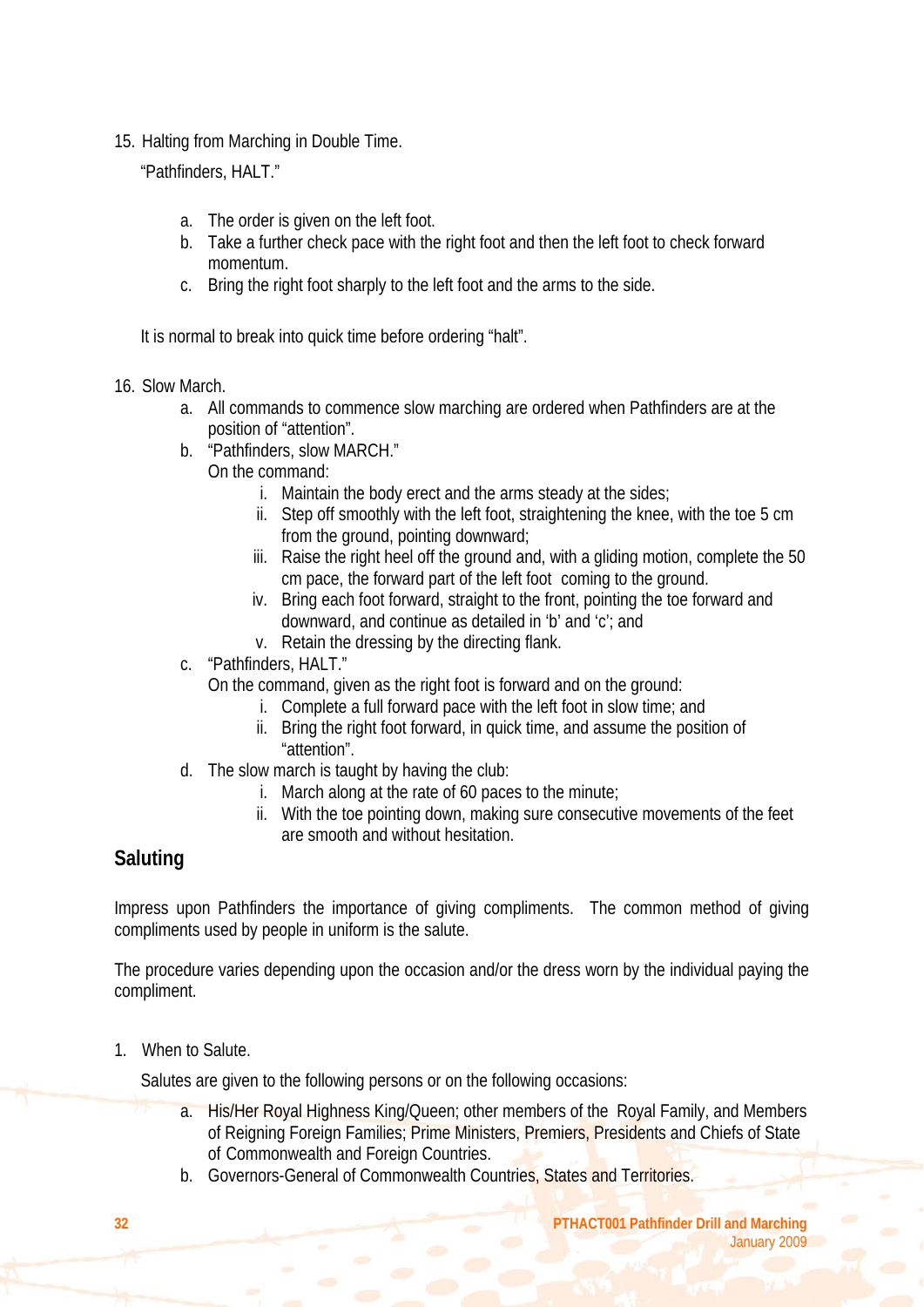- c. When the national flag is raised or lowered.
- d. When "Last Post" and "Reveille" are sounded.
- e. Flag raising or lowering ceremonies.
- f. Receiving or handing back a flag from/to a staff member.
- g. At a funeral when the hearse or coffin passes.
- h. When the national flag of a nation passes (i.e. Anzac day etc.).
- i. At the discretion of the director (e.g. during inspection).
- j. When the national anthem of a country is being played.
- 2. Procedure for Giving the Salute.

Only Pathfinders in uniform and wearing a hat may salute.

The procedure for Pathfinder personnel is as follows:

a. National Anthem

All stand

- i. Spectators in uniform, not in a formed group, and regardless of rank, salute during the actual playing of national anthems.
	- The salute commences with the playing of the first note of music and will be cut away at the end of the last note.
- ii. When in street dress, all ranks stand at attention with headdress removed.
- iii. Formed Pathfinder groups will be called to "attention", and the officer in charge will salute.
- b. Flag Raising

#### All stand

- i. When the national flag is raised or broken on parade the salute is given without a command. The salute is held for the duration of the flag raising.
- ii. When Pathfinders are formed up as an informal group, the most senior ranking person present will give the salute.

In general, Pathfinders will salute in the following circumstances and situations.

3. Saluting to the Front.

"Pathfinders, to the front SALUTE."

- a. The right arm is kept straight, and raised sideways, palm of the hand down, fingers extended and together, thumb close to the forefinger. In the instant the arm becomes horizontal, bend the elbow; with the upper arm steady bring the hand to the head palm out, so that the tip of the forefinger is 25 mm over the right eye. In this position the upper arm is horizontal and at right angles to the right side, the forearm, wrist and fingers in one straight line.
- b. The right hand is cut to the side by forcing the elbow to the side and straightening the arm; the fingers are curled, and the muscles of the forearm are flexed during the downward travel to the position of "attention".
- c. This drill movement can be taught in two parts and is given as "By numbers, salute to the front, Pathfinders, ONE", and the movement is carried out as detailed in 'a'; "-TWO", and the completion of the salute is carried out as detailed in 'b'.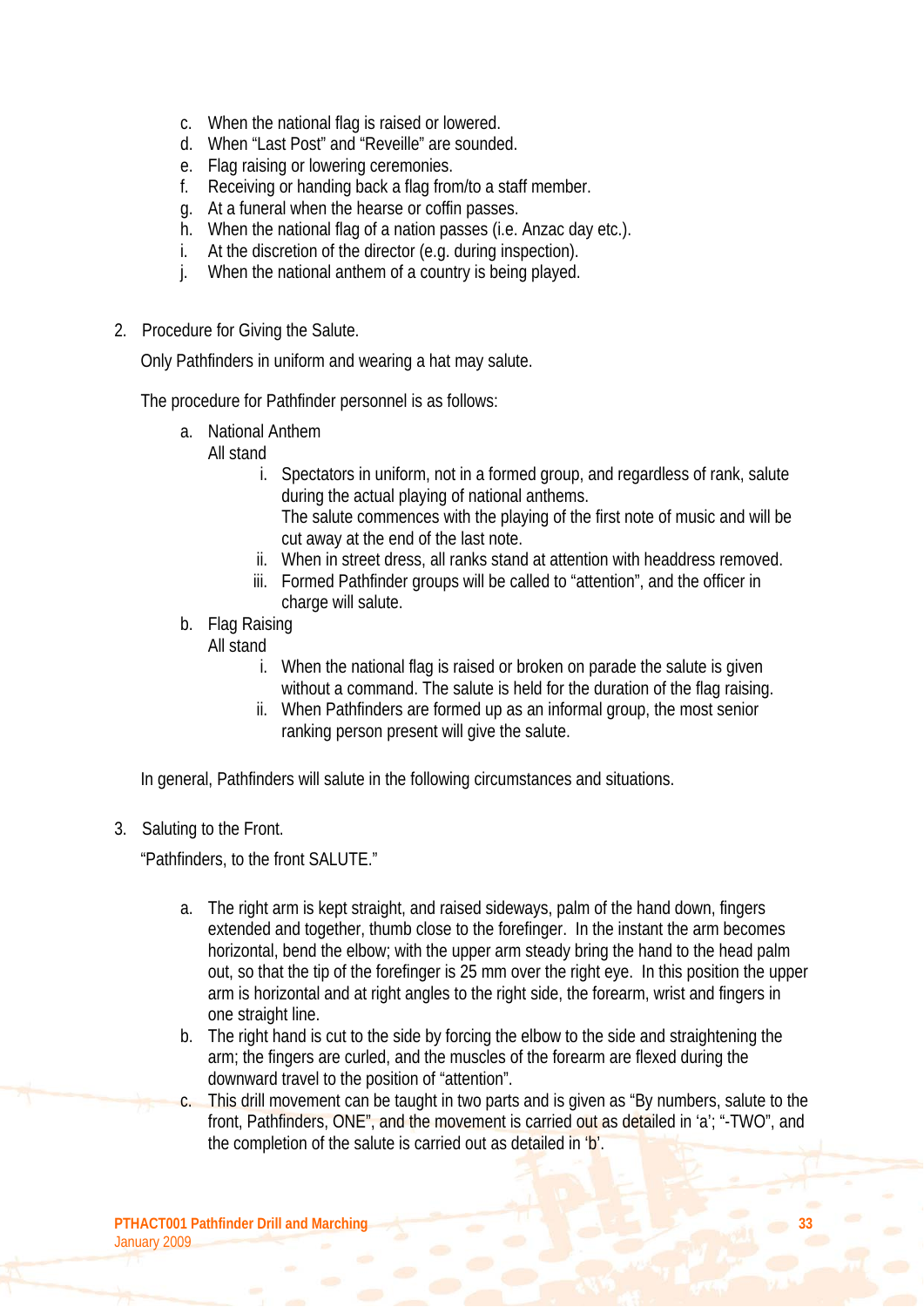When the national flag is raised or broken on parade the salute is given without a command. The salute is held for the duration of the flag raising and/or the playing of the national anthem.

Common Faults

- a. Leaning to the left, straining the muscles, leaning backwards, holding the chin up, or forcing the head forward.
- b. Elbow forward; forearm, wrist and fingers not in a straight line.
- c. Hand too high or too far over toward the centre of the forehead.
- d. Hand tilted forward, fingers not together.
- e. Sliding the hand up in front of the face.
- f. Dropping the hand before dropping the elbow.
- g. Moving the body and the left arm.
- h. Flipping the right hand to the rear before resuming the position of "attention".
- 4. Saluting to the Right at the Halt.

"Pathfinders, to the right SALUTE."

- a. Turn the head and eyes square to the right. In the same instant bring the hand to the position as previously taught for saluting to the front except that the right elbow, forearm, wrist and hand must be drawn slightly to the rear, without turning the body, so that the right eye can look along the palm of the right hand. The eyes are to look
	- i. Their own height from the ground.
	- ii. Into the eyes of the official saluted.
	- iii. Directly at the colour or flag being saluted.
- b. Turn the head and eyes to the front. At the same time cut the right hand to the side.

This drill movement can be taught by numbers with the command "By numbers, salute to the right, Pathfinders ONE", and the movement is carried out as detailed in 'a'; "-TWO", and the completion of the salute is carried out as detailed in 'b'.

Common Faults

- a. Leaning forward, looking along the back of the hand or not looking the officer squarely in the face.
- b. Hand too high.
- c. Left shoulder allowed to come forward.
- 5. Saluting to the Left at the Halt.

"Pathfinders, to the left SALUTE."

- a. Turn the head and eyes square to the left. In the same instant bring the hand to the position as previously taught for saluting to the front except that the right hand must be pushed across to the left in order to adopt the correct position over the right eye. The eyes are to look
	- i. Their own height from the ground.
	- ii. Into the eyes of the official saluted.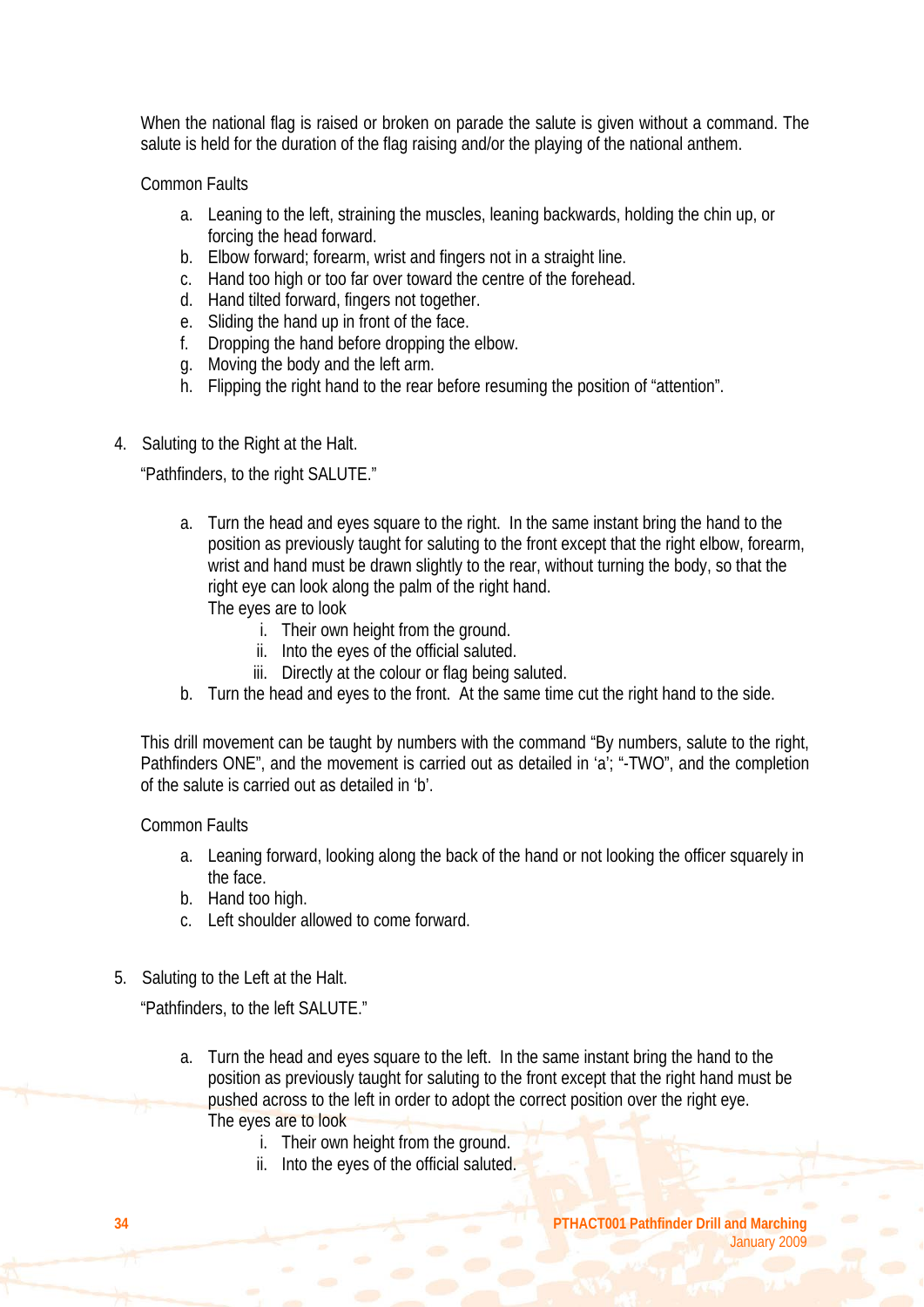- iii. Directly at the colour or flag being saluted.
- b. Turn the head and eyes to the front. At the same time cut the right hand to the side.

This drill movement can be taught by numbers with the command "By numbers, salute to the left, Pathfinders ONE", and the movement is carried out as detailed in 'a'; "-TWO", and the completion of the movement is carried out as detailed in 'b'.

Common Faults

- a. Turning the shoulder to the left and allowing the right shoulder to drop forward.
- b. Not allowing the right hand to move over to its correct position.
- c. Dropping the wrist.
- 6. Saluting on the March.

See "Saluting to the right at the Halt" and "Saluting to the left at the Halt" for drill movement. During the duration of the salute on the march the left arm is held steady by the side throughout.

After completion of the salute the arms will then continue to swing as in the movement for marching.

7. Saluting at the March-past.

During a march-past only the club Director will salute. All Pathfinders and staff except right-hand marker will adopt the "eyes right/left". The right marker (the Pathfinder in front and on the right of the column) will look straight to the front in order to maintain direction.

The colour bearers will present colours. Flag staffs are carried parallel to the ground and flags must not touch the ground during this movement.

The command given is "Eyes RIGHT/LEFT". On this command the Director will salute, the bearers will present colours and the Pathfinders will carry out the command. Guidon bearers, Pathfinders and counsellors continue to swing arms during "eyes RIGHT/LEFT".

The command is given 4 metres before passing the reviewing area. The salute and position is held until the last members of the club have reached a position 4 metres past the reviewing area.

The command then given is "Eyes FRONT". On this command the Director or leading staff member will break the salute, the colour bearers will return to the former positions and the column of Pathfinders will turn their head and eyes to the front. After the completion of the salute the officer saluting will cut both arms to the sides for two paces and then continue to swing in the movement for marching. This order may be given by a staff member marching at the rear of the club and when he is 4 metres past the reviewing area.

#### 8. Eyes Right on the March.

"Pathfinders, eyes RIGHT."

The executive word of command is given as the left foot touches the ground in quick time. The movement is carried out on the next beat of the left foot.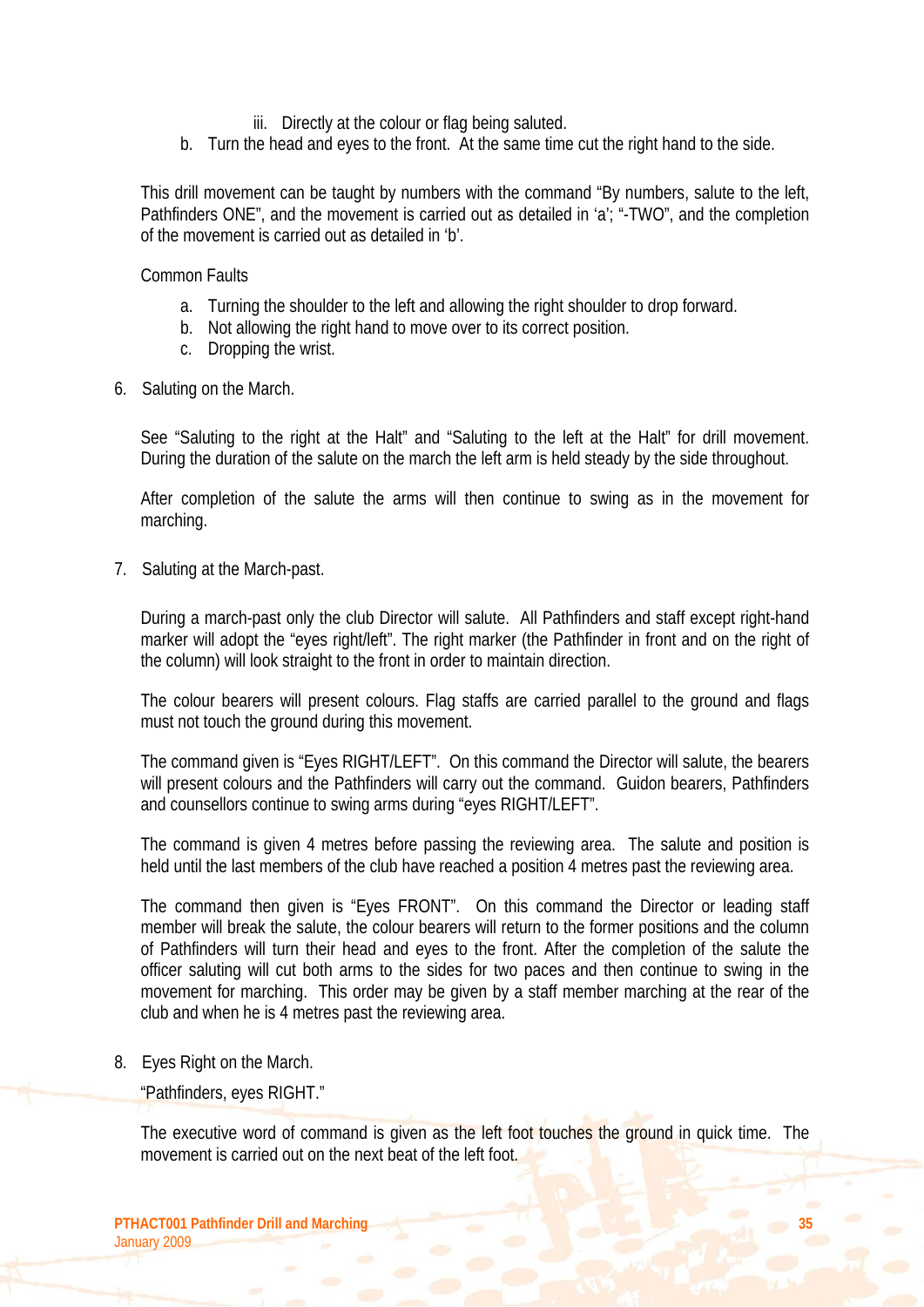Turn the head and eyes to the right; the arms continue to swing. The right marker (the Pathfinder in front and on the right of the column) will look straight to the front in order to maintain direction.

Common Faults

- a. Looking down.
- b. Shortening the pace.
- 9. Eyes Left on the March.

"Pathfinders, eyes LEFT."

The executive word of command is given as the left foot touches the ground in quick time. The movement is carried out on the next beat of the left foot.

Turn the head and eyes to the left; the arms continue to swing. The left marker (the Pathfinder in front and on the left of the column) will look straight to the front in order to maintain direction.

Common Faults

- a. Looking down.
- b. Shortening the pace.
- 10. Eyes Front on the March.

"Pathfinders, eyes FRONT."

The order is given as the left foot touches the ground and the movement is carried out on the next beat of the left foot.

Common Faults

- a. Looking down.
- b. Shortening the pace.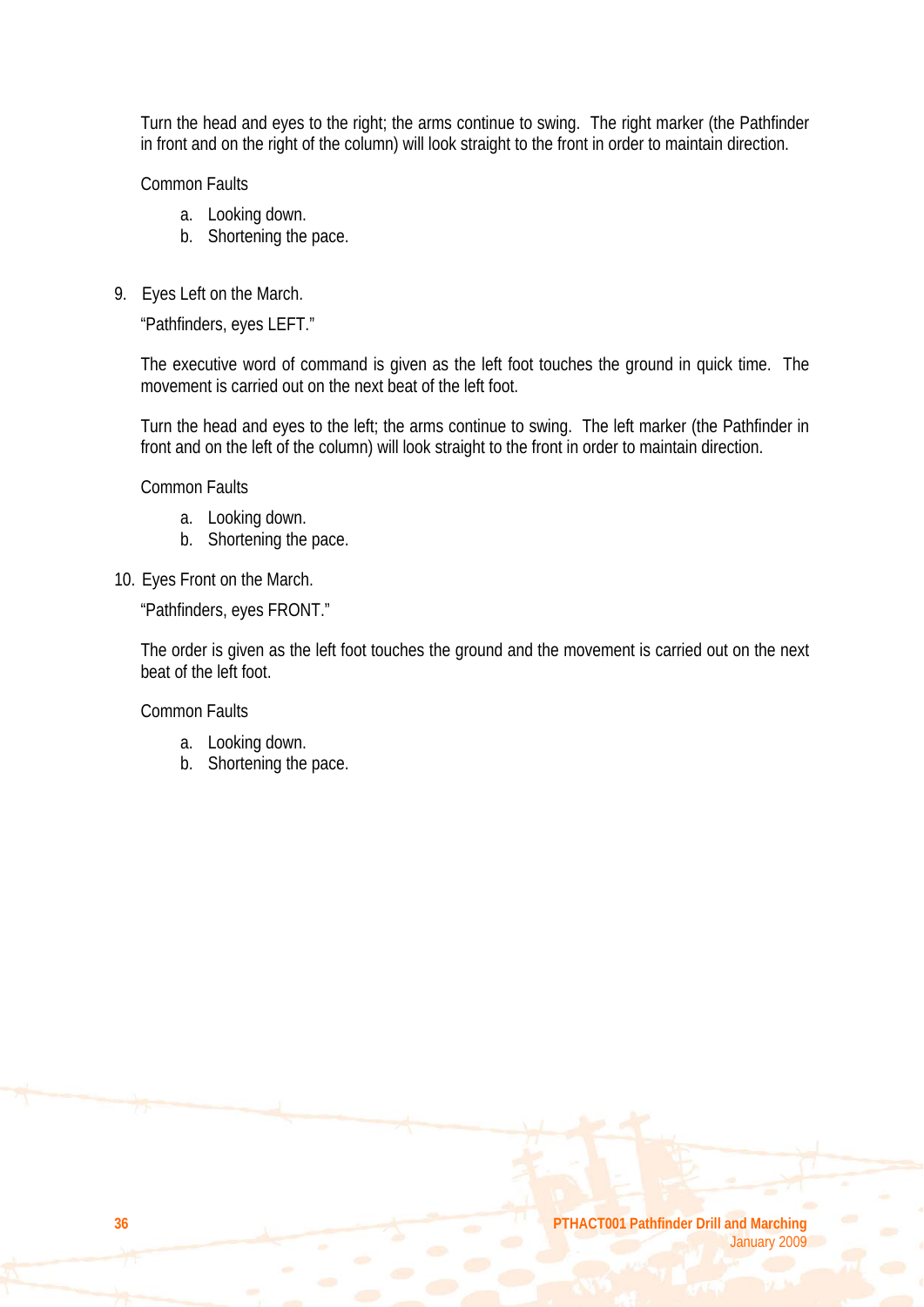# **Sizing a Club**

Sizing is done to enable the Pathfinders to know in which order to fall in.

1. Parade with a Mixed Group of Boys and Girls.

Whether girls or boys form the leading group will be a club decision. This model has the boys leading. The tallest Pathfinder boys are followed by the shortest boys, then the shortest girls, up to the tallest girls. Counsellors fall in at rear of the column, after sizing is completed, ladies first then men. The markers will be preselected and will be the tallest Pathfinder boy and girl.

To size the group the following commands are given (figure 4.1):

- a. "Marker, fall IN". The designated boy marker will come to "attention", march onto the parade ground and halt at a designated spot facing the Director. The marker will remain standing at "attention".
- b. "Tallest on the right, shortest on the left, boys front, girls rear, rank SIZE". The Pathfinders will come to "attention" and march onto the parade ground with the girl marker falling in one pace behind the boy marker. The Pathfinders will form up on the left of the markers and arrange themselves according to size, supervised by the Director. The club remains standing at "attention".
- c. "From the right, by ranks, TELL OFF". The boy marker will call "front", the Pathfinder on his left "centre", the next Pathfinder "rear", and so on down the front rank from right to left. The girl Pathfinder on the far left of the rear rank will tell off without breaking the sequence, and so on from left to right, ending at the tallest girl marker.
- d. "Front rank right turn, rear rank left turn, right and left TURN". The ranks turn in the nominated direction.
- e. "Form three ranks, quick MARCH." The Marker marches forward three paces and halts. The rear rank wheels to the right and follows the front rank. Under the direction of the Director, each Pathfinder moves into the centre, rear or front rank upon arrival in position. Each file, when completed, will turn to the front and remain at "attention". Adjustments to the left flank, in the creation of blank files, will be made during dressing.

#### Common Faults

- a. Talking while sizing in single rank.
- b. Slovenly movements on the march.
- c. Confusion at the point where the Pathfinder moves into the rank allotted.
- d. Lack of coordination when each file turns to the front.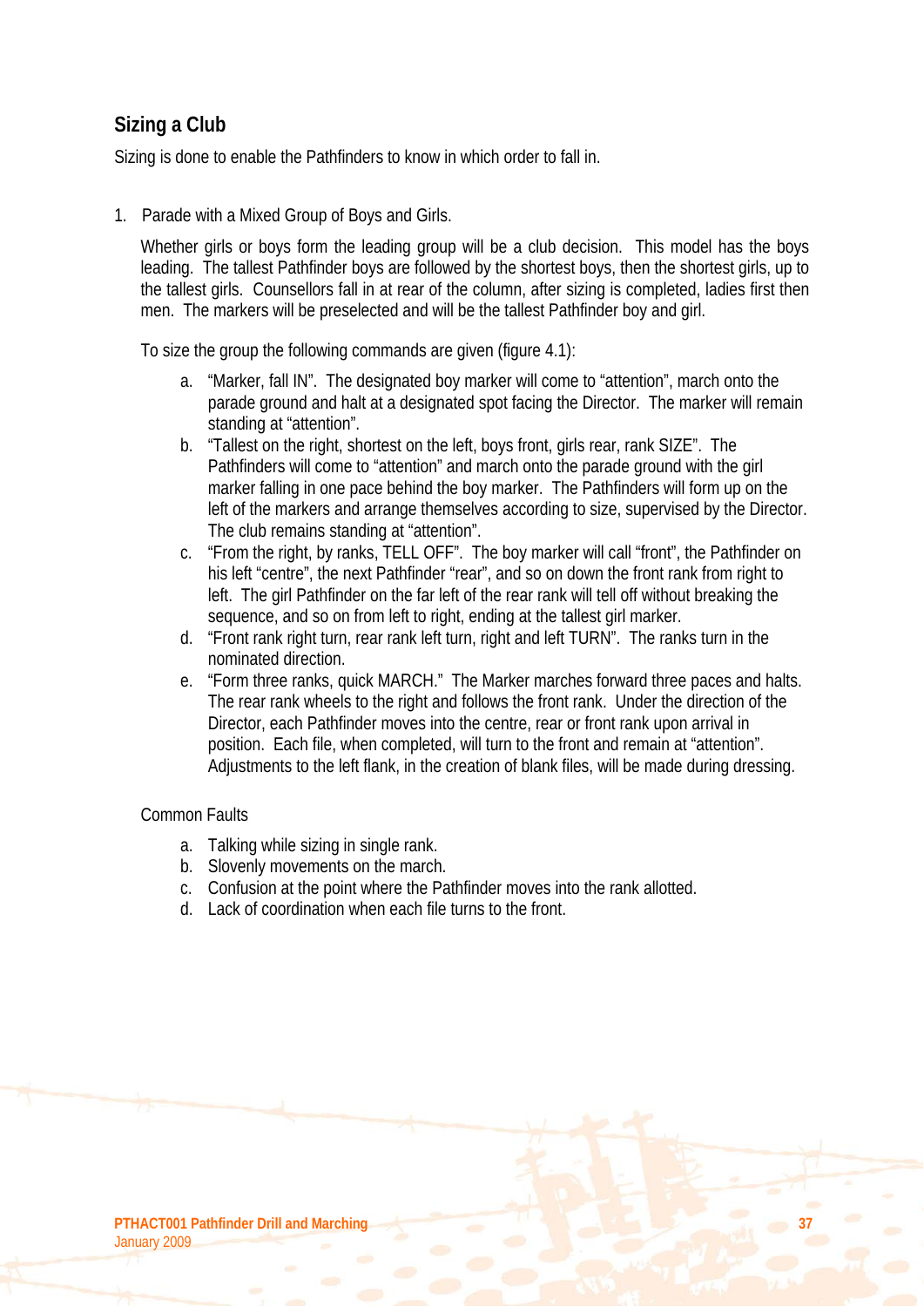

"TELL OFF" R C F C C R F R F R C Girls Marker Girls 1 8 9 5 6 **Boys Marker Boys** Director

# "FORM THREE RANKS, QUICK MARCH"



<sup>11</sup> *South Pacific Division Pathfinder Staff Manual,* Section II, p23

**38 PTHACT001 Pathfinder Drill and Marching** January 2009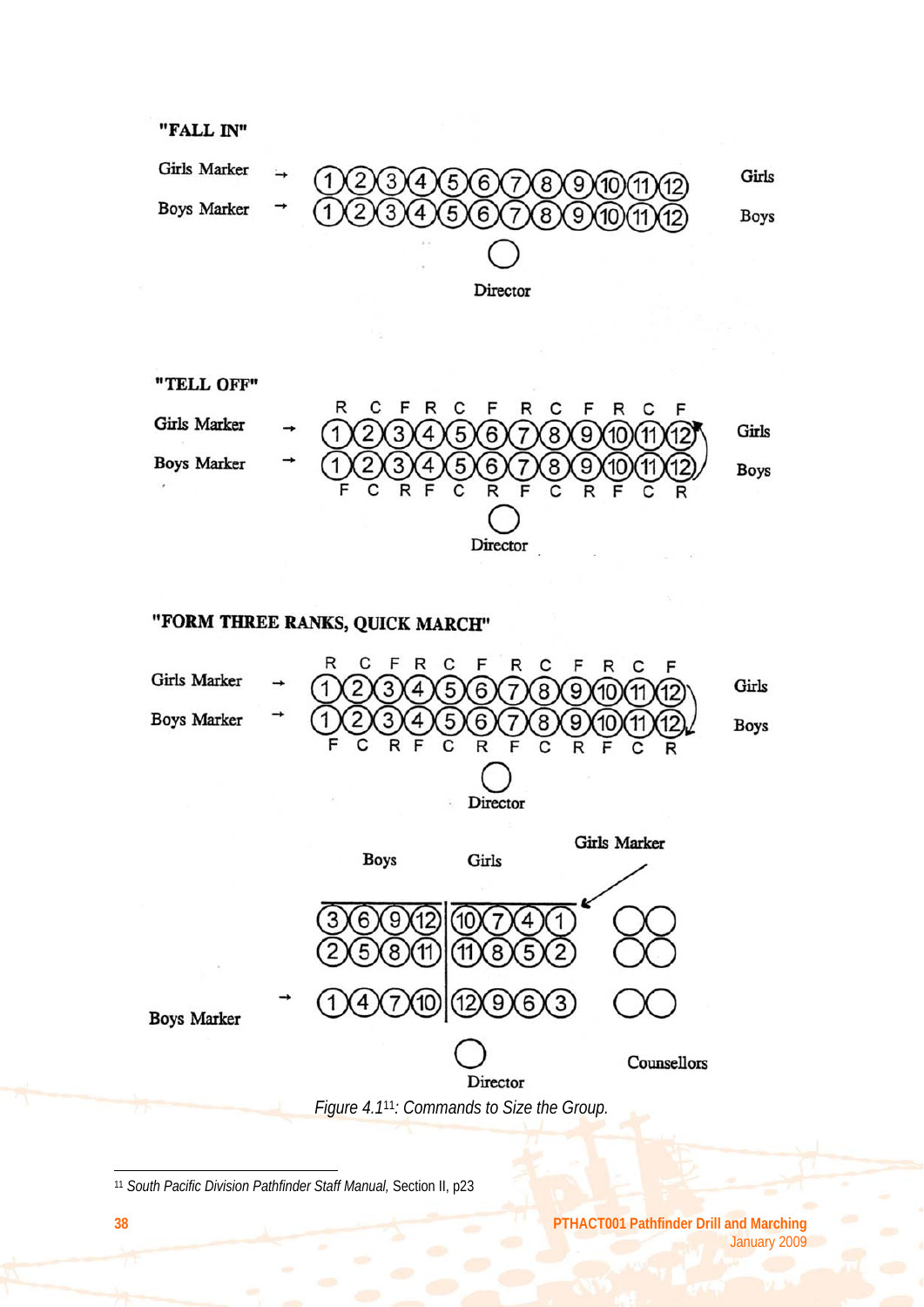2. Parade with Separate Groups of Boys and Girls.

When it is customary for Pathfinder clubs to march in separate groups, i.e. male and female, the method of sizing the club is as follows. Commands are for both boys' and girls' groups.

- a. "Marker, fall IN". The designated marker will come to attention, march onto the parade ground and halt at a designated spot and turn to face the Director. The marker will remain standing at "attention".
- b. "Tallest on the right, shortest on the left, in single rank SIZE". The Pathfinders will come to attention, march onto the parade ground and form up on the left of the marker and arrange themselves according to size, supervised by the Director. When in position they will stand at "attention".
- c. "Pathfinders, NUMBER". The Pathfinders number from right to left. The Director will make sure that the Pathfinders know their number.
- d. "Odd numbers one pace forward, even numbers one pace backward, MARCH". The Pathfinders will take a pace forward or to the rear, in accordance with their numbers.
- e. "From the right, by ranks TELL OFF." The marker will call "front". The Pathfinder on the left will call "centre", the next Pathfinder "rear", and so on down the front rank from right to left. The Pathfinder on the far left of the rear rank will tell off without breaking the sequence, and so on from left to right.
- f. "Front rank right turn, rear rank left turn, right and left TURN". The ranks turn in the nominated directions.
- g. "Form three ranks, quick MARCH." The rear rank wheels to the right and follows the front rank. Under the direction of the Director, each Pathfinder moves into the centre, rear or front rank and upon arrival in position halts. Adjustments to the left flank, in the creation of blank files, will be made during dressing.

### **Commanding a Club on Parade**

- 1. Falling In.
	- a. Teach the club that, prior to falling in, they are to assemble in three ranks at the meeting place or edge of the parade ground and stand "at ease". When the club is assembled, the instructor will designate one Pathfinder to act as marker. The marker detailed then takes up the position of the right-hand Pathfinder of the front rank and stands "at ease".
	- b. On the command "Right MARKER", the Pathfinder detailed as marker
		- i. Comes to "attention"
		- ii. Observes the standard pause
		- iii. Marches in quick time to a position three paces in front of, and facing the instructor, "halts", and
		- iv. Stands "at ease".
	- c. On the command "On PARADE", the right marker comes to "attention" and simultaneously the club will
		- i. Come to "attention"
		- ii. Observe the standard pause
		- iii. March onto the parade ground, and halt on the left of and covering off the marker, and then
		- iv. All stand "at ease".

**PTHACT001 Pathfinder Drill and Marching 39** January 2009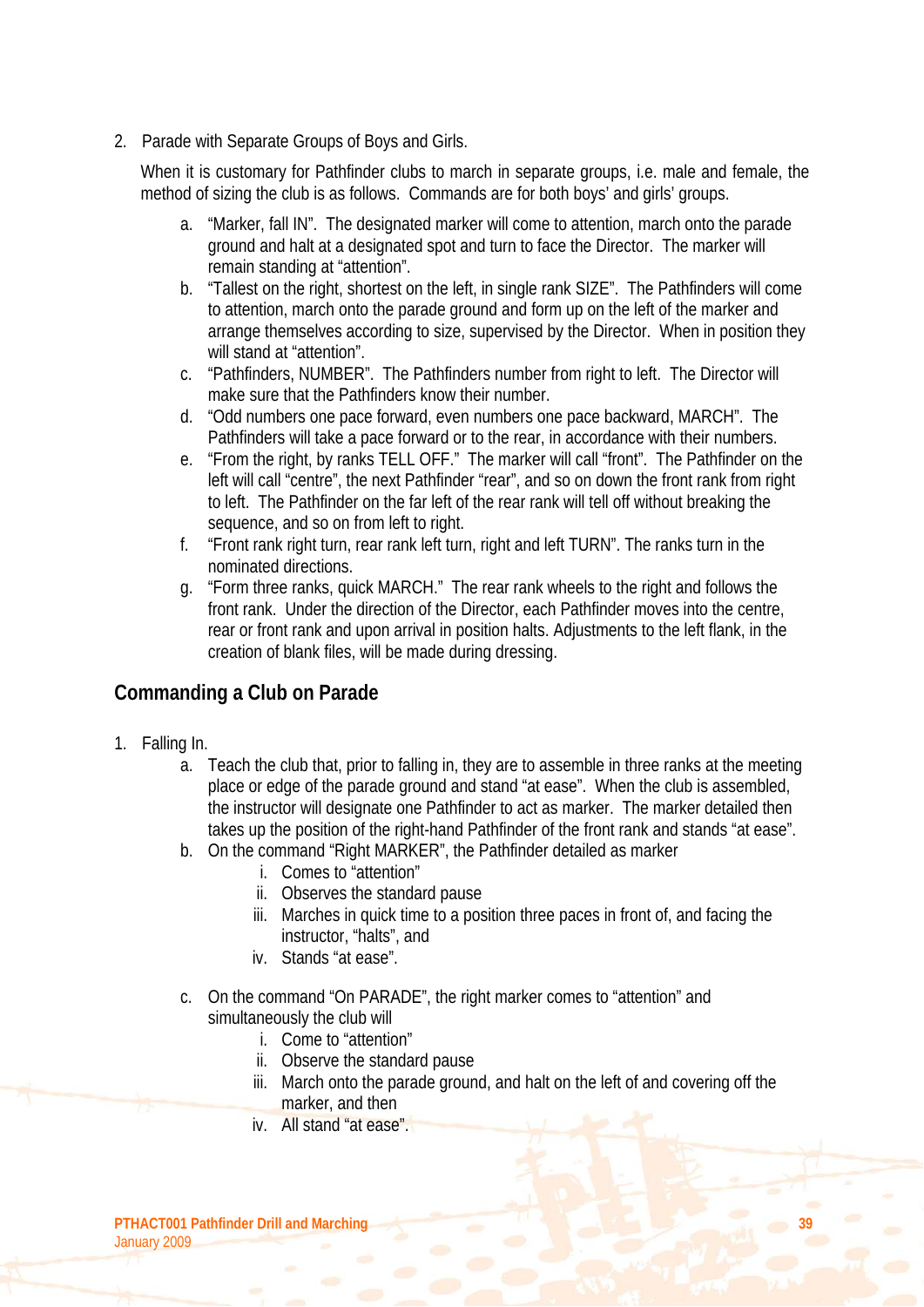- d. The instructor then proceeds as required, i.e. "attention", right dress", "eyes front", "stand at ease".
- 2. Right Dress.

"Pathfinders, right DRESS."

"Eyes FRONT."

- a. The right-hand Pathfinder in each rank stands fast.
- b. The remainder take a half pace forward, turn their head and eyes to the right, keep their shoulders square to the front.
- c. The front rank, except the marker, will raise the right arm to a horizontal position to the right, hand closed, back of the hand uppermost. (Where Pathfinders are close together prior to dressing, the arm is to be raised in front of the Pathfinder on the right, and then drawn back to the correct position).
- d. All except the markers then dress by taking short sharp paces until each can see the lower portion of the face of the Pathfinder two positions away, and until the right shoulder is just touching the knuckles of the Pathfinder on their right.
- e. Each Pathfinder of the centre and rear ranks align themselves until each can see the lower portion of the face of the Pathfinder two positions away; and cover off correctly by glancing out of the corner of the eyes at the person in front of them.
- f. The instructor (or if on parade, the officer in charge) will check and align the dressing of each rank as necessary by nominating the person out of line and ordering them forward or backward until they are realigned correctly.
- g. The regulation pause will be observed between each stage of the movement.
- h. On the command "Eyes FRONT", the head and eyes are snapped to the front, and at the same time the arms of the Pathfinders in the front rank are cut away to the side, under control and without slapping the thigh.

#### Common Faults

- a. Jumping forward with both feet off the ground at once.
- b. Feet and shoulders not held square to the front.
- c. Leaning backwards or forwards from the hips when taking up the dressing.
- d. Bending at the waist when moving the feet.
- e. Incorrect distance, interval and covering.
- f. Slapping the thigh with the hand in "eyes front".
- 3. Open Order.

"Pathfinders, open order MARCH."

If in two ranks, the rear rank will step back two paces. If in three ranks, the rear rank will step back two paces and the front rank will step forward two paces. Arms will be held steady by the sides throughout the movement. Each pace to be 50 cm.

#### Common Faults

- a. Taking too short a pace with the left foot.
- b. Looking down at the ground.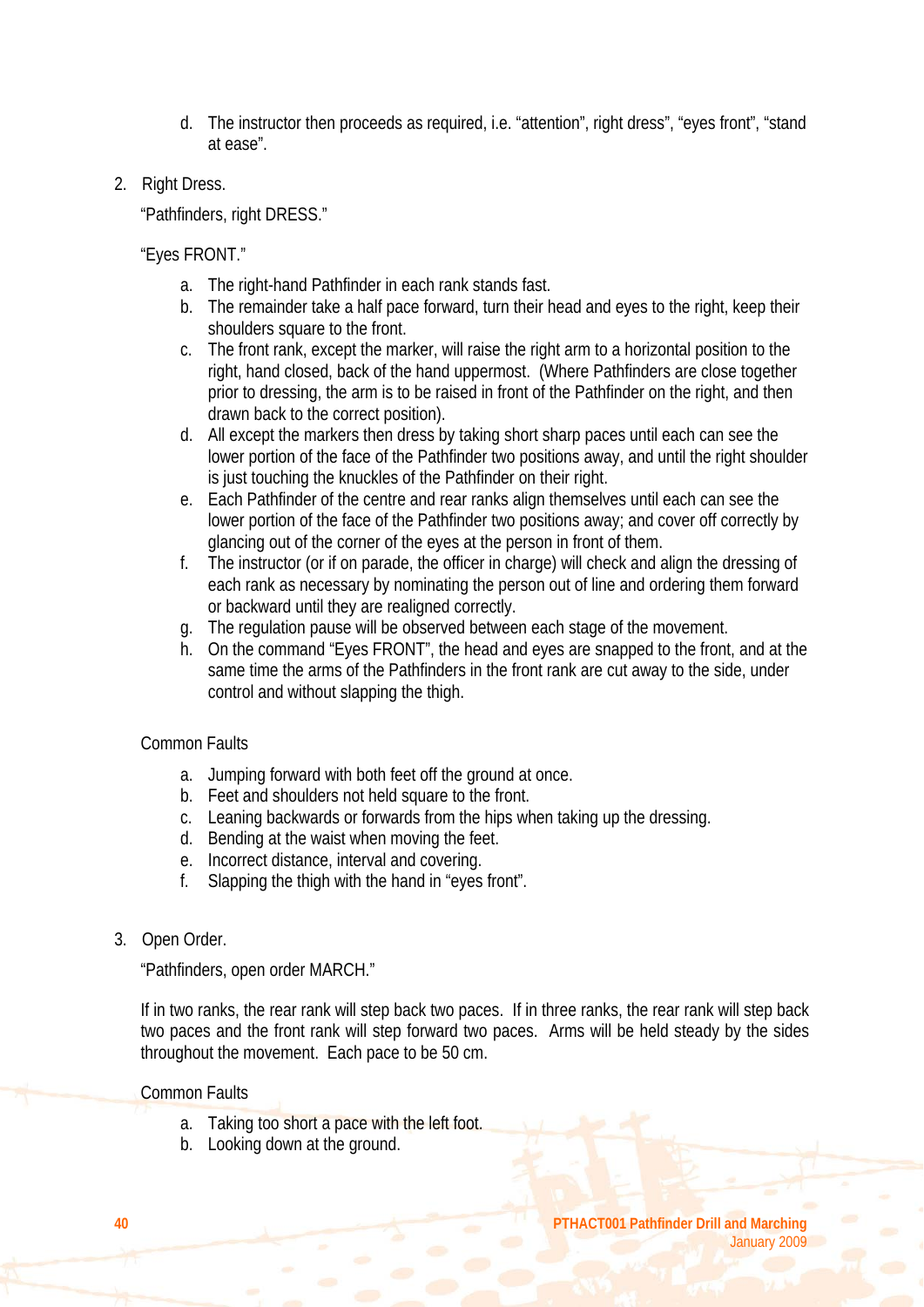4. Close Order.

"Pathfinders, close order MARCH."

The rear rank will march forward two paces and the front rank will step back two paces. Arms will be held steady by the side throughout the movement.

Common Faults

- a. Front rank taking paces that are too long when opening the ranks.
- b. Taking too short a pace with the left foot.
- c. Looking down at the ground.
- 5. Falling Individuals Out of Ranks.
	- a. The command "Fall OUT" is used when one or more individuals are called out of the club.
	- b. On the command "Fall OUT", the nominated Pathfinder comes to "attention", takes a half pace forward, turns to their right, marches along the front of their rank until clear of the unit, and moves off directly to whatever position has been designated.
- 6. Falling Individuals In.

On the command "Fall IN", the individual marches to their unit by the shortest route, passing to the rear of the rank in which they are positioned, halts adjacent to their position, turns right, steps forward into their rank and assumes the same stance as the remainder of the unit, i.e. "at ease" or "attention".

- 7. Falling Colour Guard Out.
	- a. If guidons are used by the club, the guidon bearer is not to be a member of the colour guard.
	- b. On the command "Colour guard, fall OUT", the selected Pathfinders take a half pace forward out of their rank, turn right, march along the front of their rank until clear of the unit and form up at the rear of the club with the escorts on each side of the colour bearer.
	- c. The Director will give the command "Colour guard, left or right TURN. Quick MARCH."
	- d. The colour guard marches in file, by the shortest route (or a route designated by the Director, as commanded), to a position three paces in front of the flag and marks time.
	- e. The Director gives the command "Colour guard, HALT. Left or right TURN."
	- f. The colour guard is halted in rank three paces in front of the flag.
	- g. At the conclusion of the flag ceremony the colour bearer resumes position between the escorts.
- 8. Falling Colour Guard In.
	- a. At the conclusion of the flag ceremony the Director gives the commands "Colour guard, left or right TURN. Quick MARCH."
	- b. The colour guard returns in file by the shortest route (or a route designated by the Director, as commanded). They pass to the rear of the rank in which they are positioned, halt adjacent to their position, turn right together, step forward into their rank together and assume the "attention" position.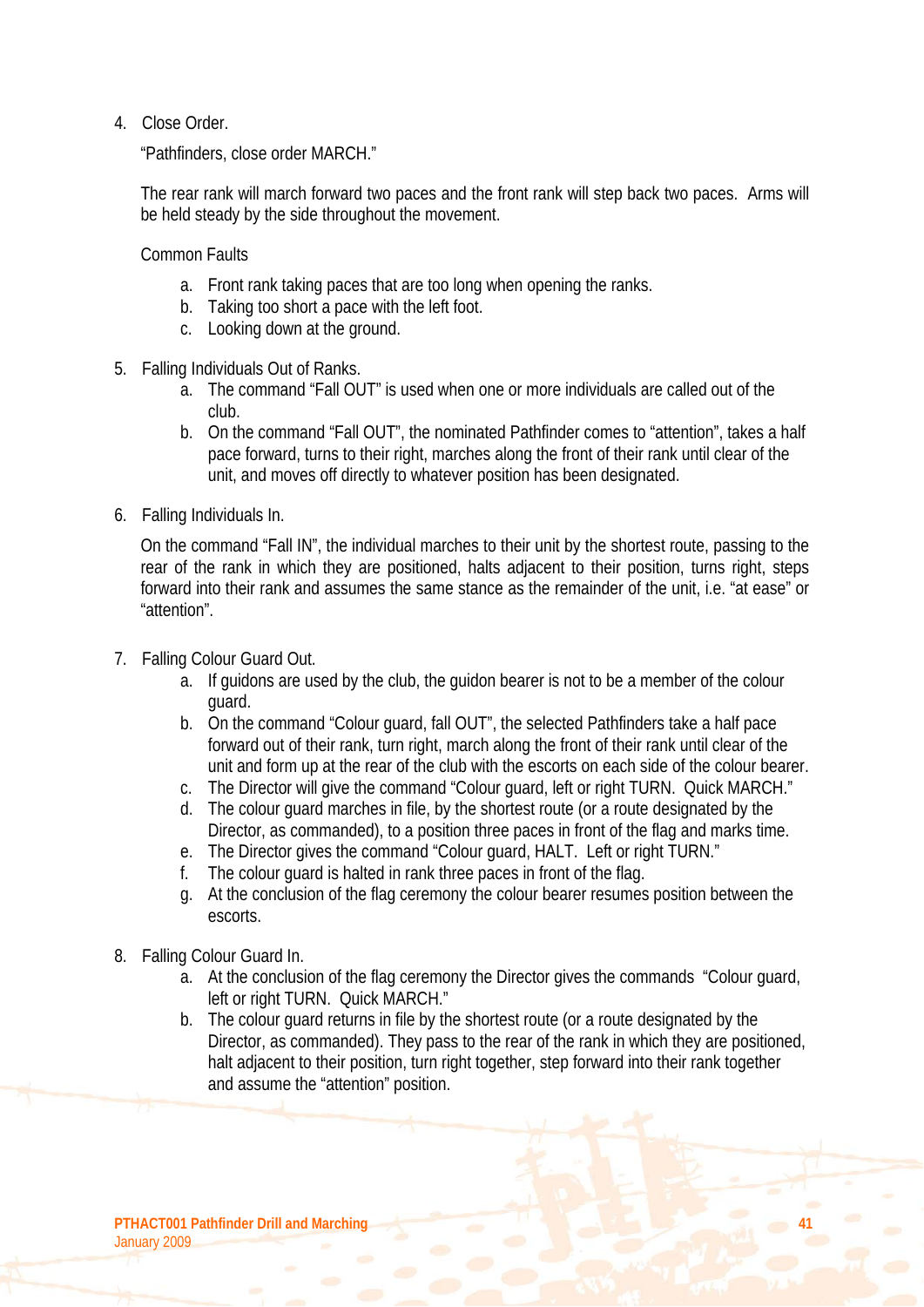- 9. Numbering.
	- a. Numbering is used to designate individuals in the club.
	- b. On the command "Pathfinders, NUMBER", the front rank only will number off from the right to left, the right-hand Pathfinder calling out "one", and the next "two", and so on. The head and eyes remain still. There is no pause between numbers.
	- c. Each Pathfinder in the centre and rear determines his number by taking the number of the front rank Pathfinder he is covering.
	- d. When an error in numbering occurs, the command "As you were" will be given followed by the last correct number called out. The Pathfinder designated repeats his number and the drill of numbering continues. The command "As you were, Pathfinders, NUMBER" may be ordered, and the club will renumber from the beginning.
- 10. Dismissing the Club.
	- a. The command "Dismiss" signifies the end of a parade, period of instruction, etc. The club will be in line and at "attention" when dismissed.
	- b. On the command "Dis-MISS", the club
		- i. Turns right
		- ii. Counts four beats of quick time
		- iii. Disassembles and moves from the place of parade

# **Leading a Pathfinder Club Opening Parade**

The ceremonies set out here are examples only. The formation of the units, the use of a colour bearer other than the captain, and other options may be chosen by individual clubs, depending on the size and shape of the meeting hall, and the number of Pathfinders in the club.

NOTE: Where a club has a national flag this should be at the masthead, cased or unbroken, before the ceremony commences. The Pathfinder flag should similarly be in position and ready before the parade.

# **Club Opening and Closing Parades**

There follows a suggested format for an opening and closing parade.

All commands are to be given from the "attention" position.

It should be noted that between each part in the execution of the command there is a pause, known as the "Regulation pause", which is equivalent to two beats of quick time.

Before the commencement of the parade, the units will take up their positions just off the parade area and stand at ease informally, i.e. not rigidly.

The Director will take up his/her position adjacent to the flag staff/pole and come to attention.

### **Opening Parade**

Director: "Pathfinders, right mar-KER."

- (The Right Marker is the Pathfinder at the extreme right of the rank).
- The Marker comes to attention and marches forward an uneven number of paces to a designated spot on the parade area, halts and stands at ease.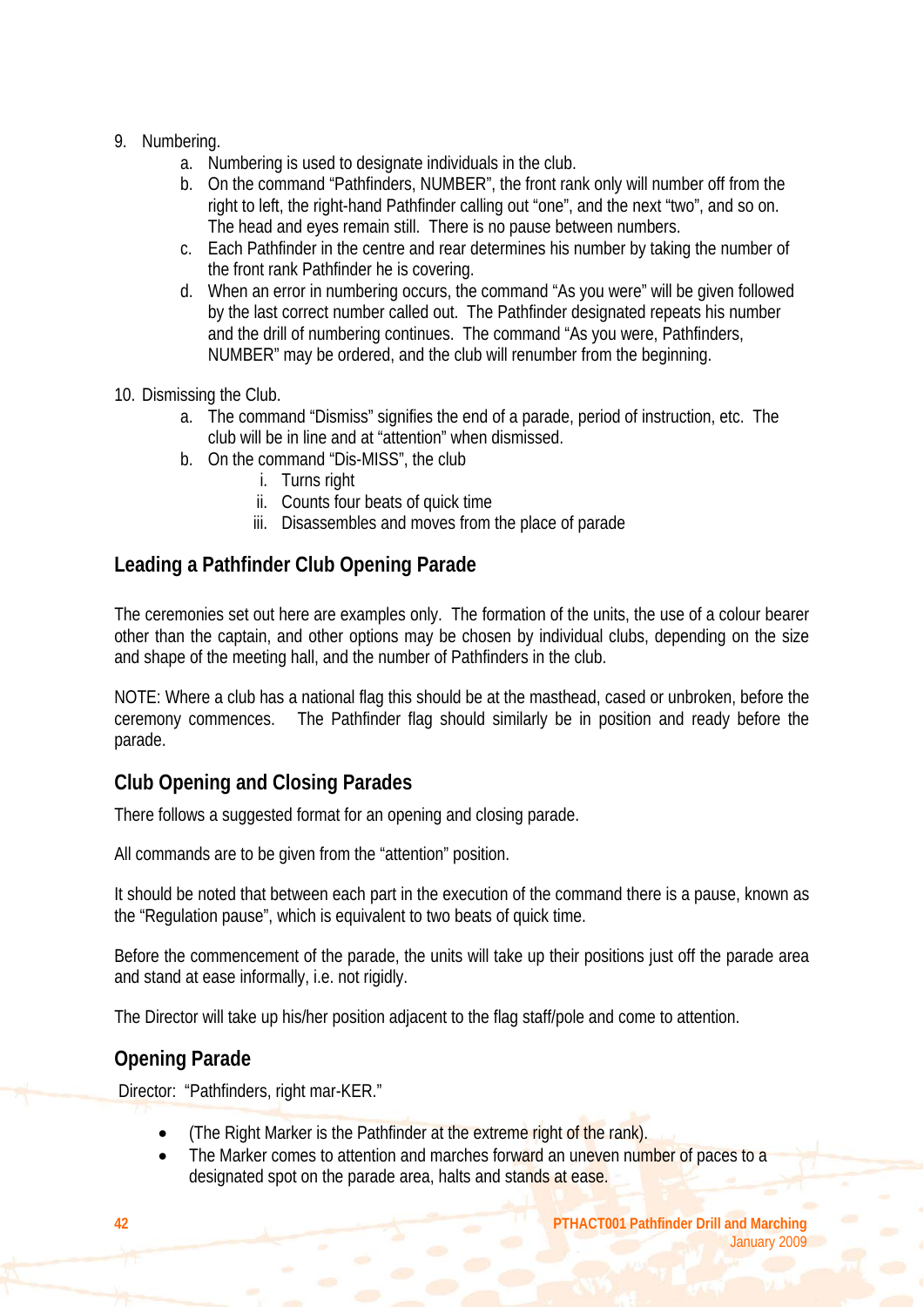Director: "Pathfinders, on par-ADE."

- All Pathfinders, including the Marker, come to attention.
- The Marker stands fast and the rest of the unit marches onto the parade area and forms a rank on the left of the Marker.
- The whole unit then stands at ease.

Director: "Pathfinders, atten-TION."

- The parade comes to attention.
- Pray is now offered.
- Any men or boys on parade will remove their hat with their right hand and hold the hat in the same hand.
- At the conclusion of the prayer the hat is replaced on the head and the parade resumes the "attention" position.

Director: "Colour Guard, take POST."

- The Colour Guard of previously nominated Pathfinders (which will not include the Guidon Bearer, if used) take one pace forward out of their rank, turn to the right and then march to the designated position, usually at the edge of the parade area opposite the flag staff/pole.
- When they arrive there they will form up in a file facing the right flank and stand at attention.

Director: "Colour Guard, quick MARCH."

• The Colour Guard will march, via a designated route, to a point two paces from the national flag staff/pole and mark time.

Director: "Colour Guard, HALT."

- (This command is given as the left foot comes to the floor).
- The Colour Guard halts.

Director: "Colour Guard, right TURN."

- The Colour Guard turns right.
- Without further command the Colour Bearer steps forward two paces to the flag staff/pole, grasps the halyards and breaks open the national flag and secures the halyards.
- If the flag is unfurled on a staff in a holder, the Colour Bearer grasps the staff and lifts it clear of the holder, about turns, and faces the parade.

Director: "Pathfinders, to the flag, sal-UTE"

- All Pathfinders and staff who are on parade and wearing a hat, excepting the Colour Guard, salute turning their heads and eyes towards the flag.
- Those without hats stand fast.
- Following the salute and without further command the Colour Bearer comes to attention and steps back into position between the escorts.
- If a flag staff is used, the Colour Bearer about turns and replaces the flag staff into its holder before stepping back into position between the escorts.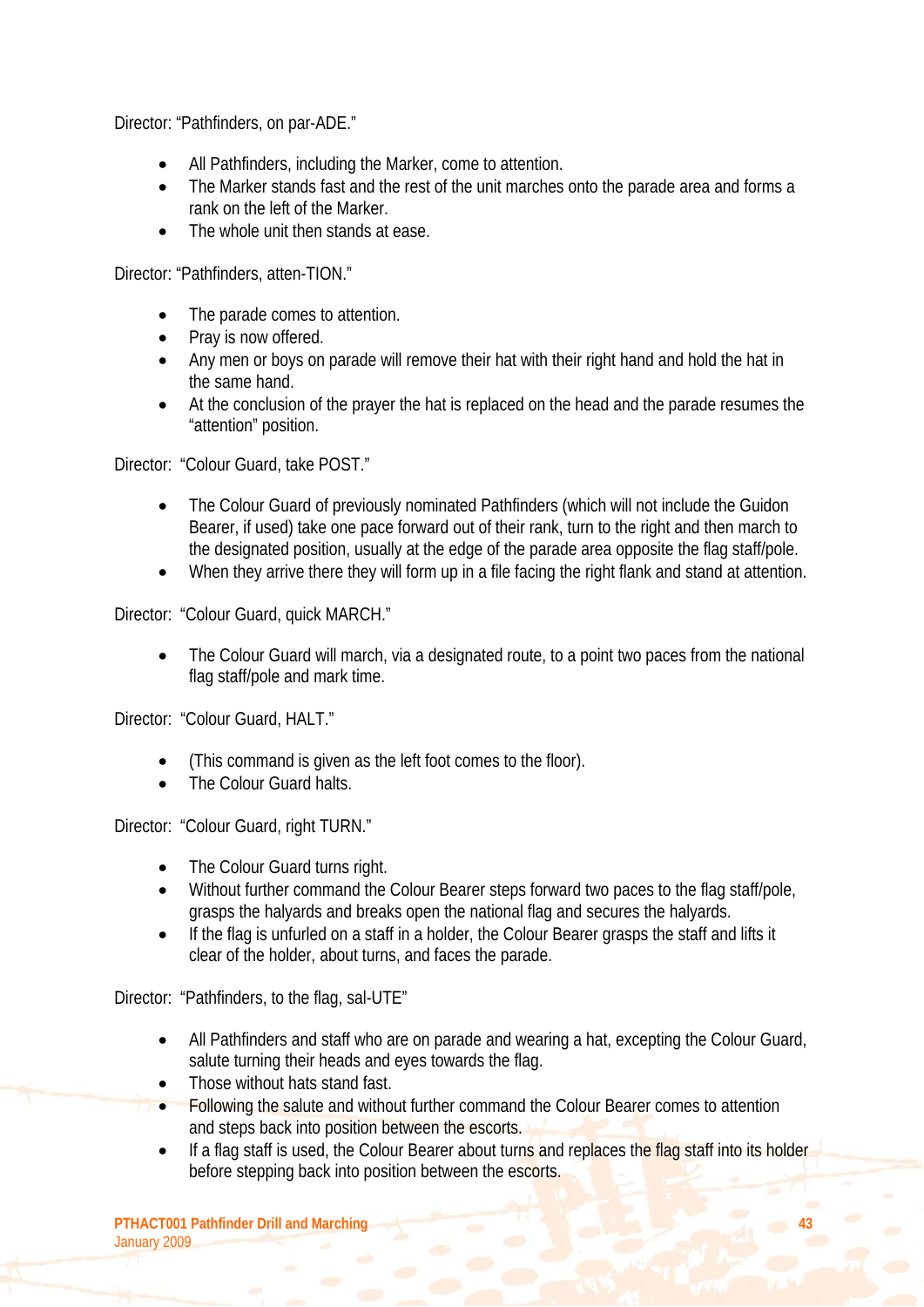Director: "Colour Guard, right TURN."

• The Colour Guard turns to the right.

• Director: "Colour Guard, quick MARCH."

> • The Colour Guard will march to a point two paces from the Pathfinder flag staff/pole and mark time.

Director: "Colour Guard, HALT."

- (This command is given as the left foot comes to the floor).
- The Colour Guard halts.

Director: "Colour Guard, left TURN."

- The Colour Guards turns right.
- Without further command the Colour Bearer steps forward two paces to the flag staff/pole, grasps the halyards and breaks open the Pathfinder flag and secures the halyards.
- If the flag is unfurled on a staff in a holder, the Colour Bearer grasps the staff and lifts it clear of the holder, about turns, and faces the parade.

Director: "Pathfinders, Pledge and LAW."

- All on parade repeat the Pledge and Law.
- During the recitation of the Pledge the right hand is held vertically, fingers extended, palm facing forward with the elbow held close to the side.
- Guidon Bearers stand fast.

Director: "Colour Guard, to your unit, quick MARCH."

• The Colour Guard march directly to their unit, peeling off as they near the unit and halt, without command, behind the unit facing in the direction they were travelling. They turn right and step forward into their rank.

Director: "Pathfinders, stand at EASE."

- All on parade stand at ease.
- This is a time when announcements about the meeting's activities can be given, fees gathered, (if taken each meeting) and the roll called.
- When the roll is called, the named Pathfinder will come to attention and answer "present" and then stand at ease.
- If it is planned to hold an inspection of uniform, this is the time during the parade to do it.
- Announce a period of, say, three minutes to prepare for the inspection.
- At the end of the preparation period the person conducting the inspection will approach the first unit.
- At the approach the Captain of the unit calls the unit to attention and, if wearing a hat, salutes the inspector and accompanies the inspector on the inspection. At the end of the inspection the Captain salutes the departing inspector, resumes their former position and stands the unit at ease.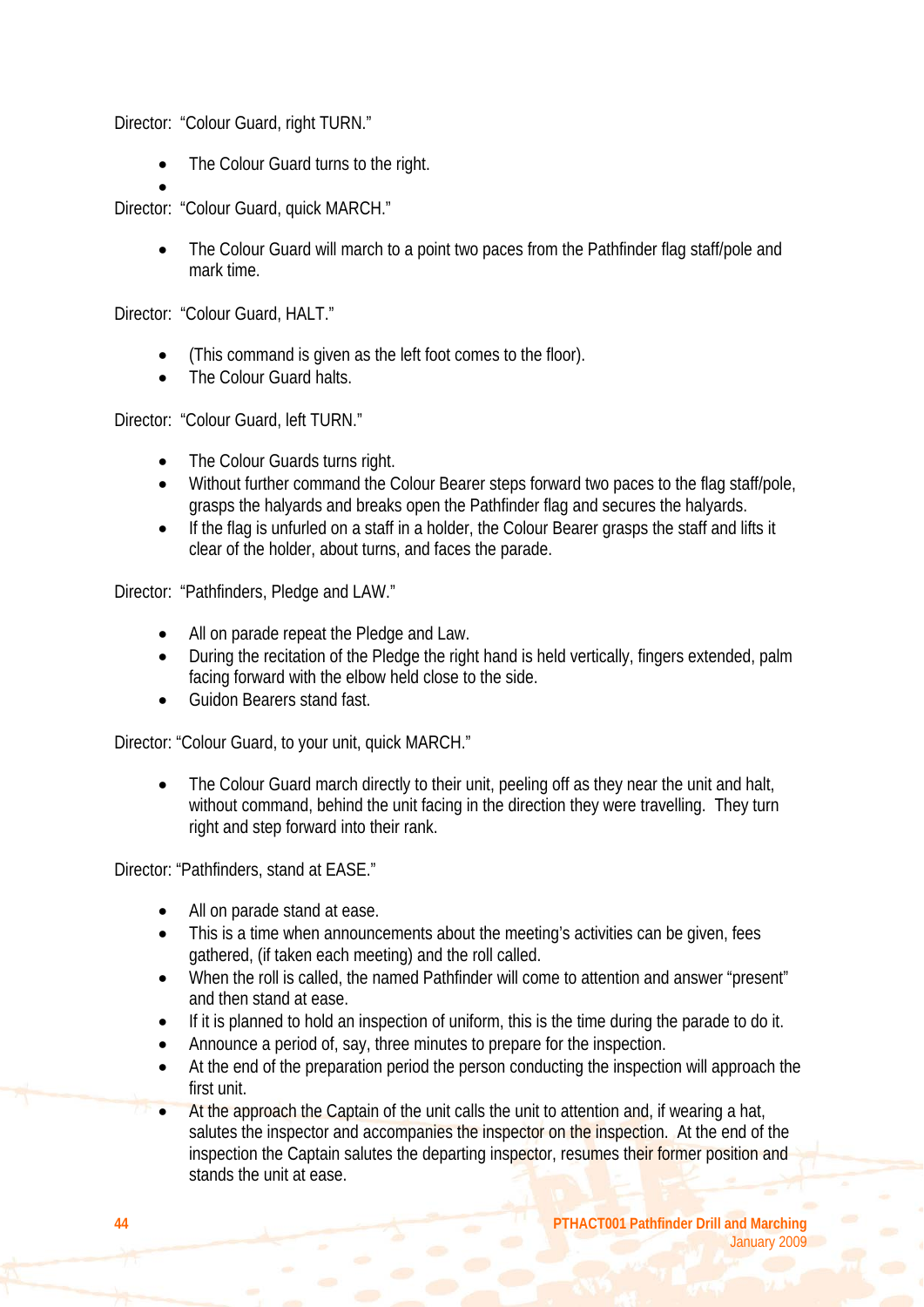- This procedure will be followed by all units.
- All units on parade will stand at ease before and after their inspection.
- At the conclusion of the inspection the inspector will return to the front of the parade and make comments as necessary about the standard of dress and turn-out.

Director: "Pathfinders, atten-TION."

- The parade will come to attention.
- At this point instructions are given relative to the next activity on the program and what action the Pathfinders will take at the conclusion of the parade.

Director: "Pathfinders, to your activities, dis-MISS."

- All Pathfinders turn to the right, salute (if wearing a hat), count to four and then march off the parade area to their next activity.
- The salute is returned by the Director or whoever is conducting the parade.

### **Closing Parade**

The Closing Parade follows the same format as the Opening Parade with the following exceptions:

- The breaking out of the flag
- The salute of the flag

The recitation of the Pledge and Law

- If the flag is lowered and folded, the flag is lowered slowly and received and folded by the escorts while the Colour Bearer secures the halyards to the flag pole.
- The Colour Bearer takes the flag from the escorts and surrenders it to the Director.
- The Colour Guard then return to their unit.
- Final announcements are made.

Director: "Pathfinders, atten-TION."

- The parade comes to attention.
- A closing prayer is now offered with hats removed and replaced as for the opening prayer.

Director: "Pathfinders, dis-MISS."

• When the Pathfinders have cleared the parade area, the parade is finished.

### **Alternative to Suggested Opening Ceremony**

- 1. Flag on a Staff or on a Flagpole
	- First whistle is given by the Director.
	- Pathfinders cease activities and stand still.
	- Unit captains collect their quidons and take up positions.
	- Second whistle is given.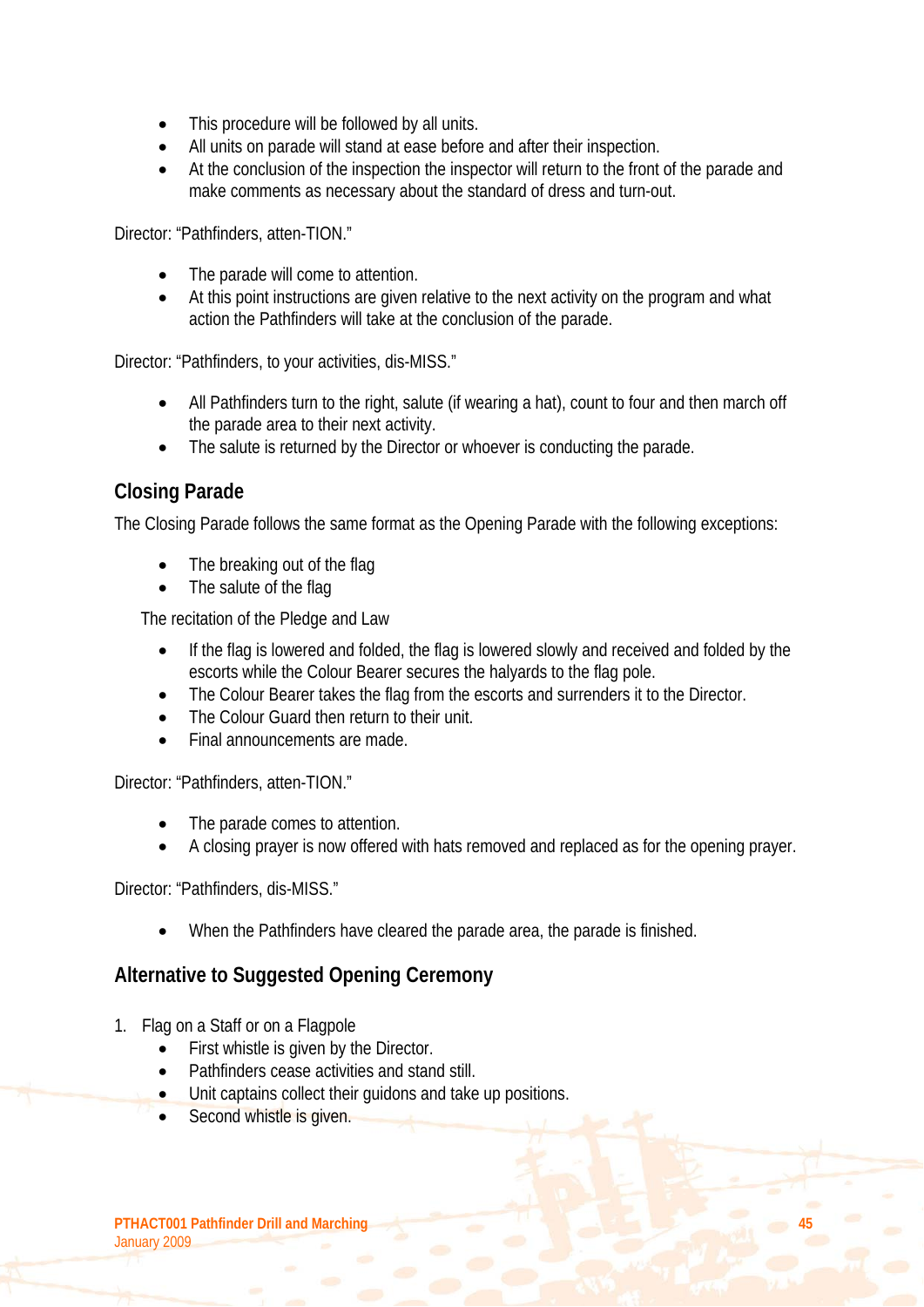Director: "Pathfinders, on PARADE."

- Pathfinders take up positions in rank two paces behind the captain.
- The captain is centred in front of the unit.
- Pathfinders take dressing without command, from the Pathfinder on the right.
- Unit then stands "at ease".

Director: "Pathfinders, atten-TION."

• Sing the Pathfinder Song or other opening song.

Director: "Boys, remove HATS."

Prayer is offered.

Director: "Boys, replace HATS. The honour unit for this week is the … unit. Prepare to form the colour guard."

• Captain gives guidon to a remaining unit member.

Director: "Colour guard, fall OUT."

• Colour bearer (unit captain) need not move. The two escorts take two paces forward, and form up each side of the colour bearer.

Director: "Colour guard, left or right TURN. Quick MARCH."

• Colour guard marches in file, by the shortest route (or a route designated by the director, as commanded), to a position three paces in front of director and marks time.

Director: "Colour guard, HALT. Left or right TURN."

The colour guard is halted in rank three paces in front of the flag.

Director: "Colour bearer, to the FLAG."

- Colour bearer steps forward and lifts the flagstaff from its bracket, steps back into position between escorts, lowers flag to horizontal position, and turns to enable Director to uncase flag.
- As flag is uncased, colour bearer holds unfurled flag erect and remains facing the Director.

*FOR FLAG ON A FLAGPOLE: Colour escorts step to flagpole and untie halyard. Colour bearer attaches flag. Colour escorts take one step back. Colour bearer raises flag to masthead.* 

The colour bearer makes fast the slack halyard by winding it around the cleat, then *resumes position between the colour escorts.* 

*(IF FLAG IS TO BE BROKEN AT THE MASTHEAD, the flag is correctly folded, attached to the halyards and raised to the masthead before the ceremony commences.*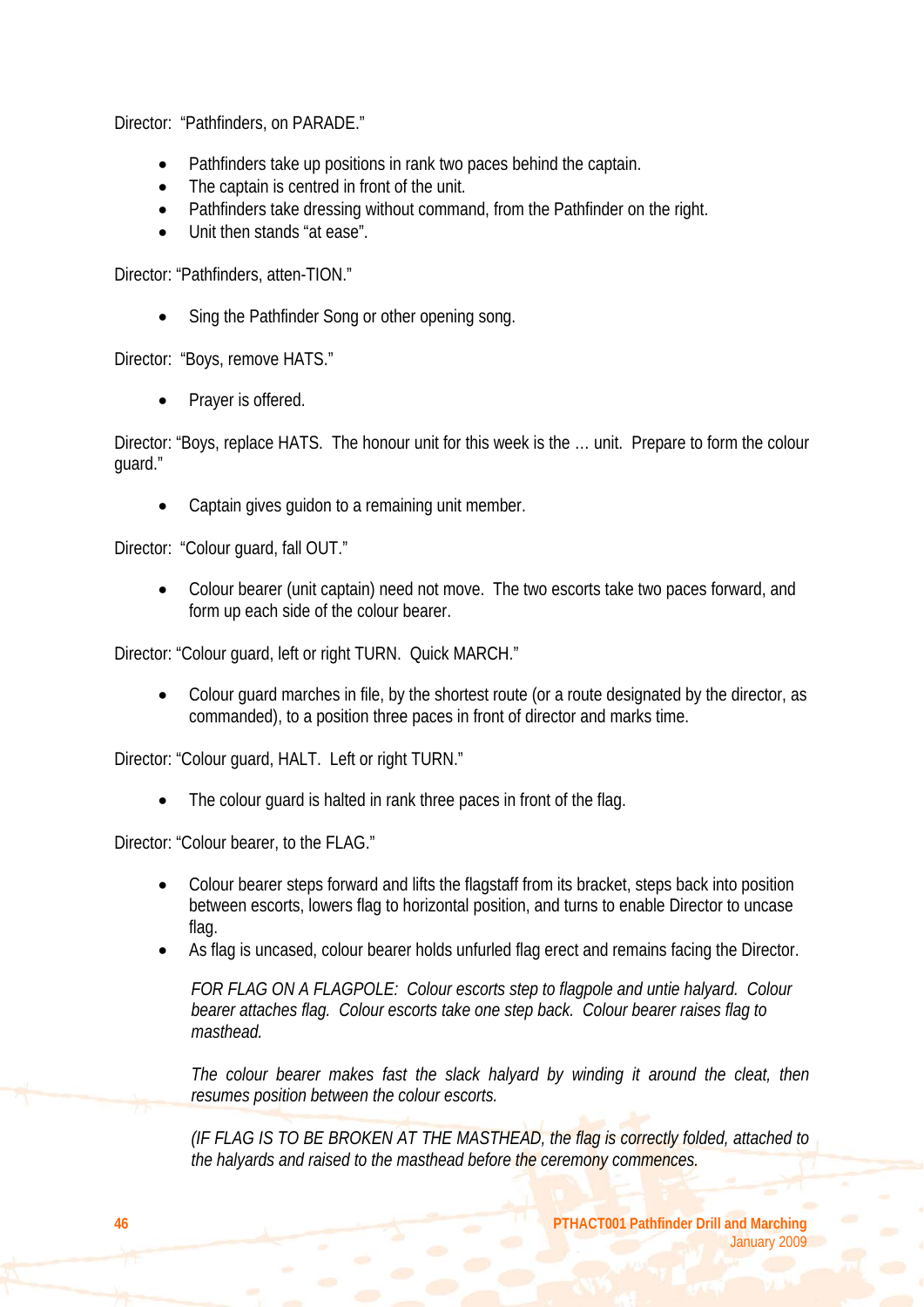*Colour guard marches direct to within three paces of flagpole. Colour bearer only steps forward to pull on halyard to unfurl flag, then steps back between escorts.)* 

Director: "Pathfinders, repeat the Pledge and Law."

Director: "Colour bearer, post your FLAG."

- (This command is used only for flag-on-a-staff ceremony)
- Colour bearer posts Pathfinder flagstaff in its bracket, and steps back into position between escorts.

Director: "Colour guard, left or right TURN. Quick MARCH."

• Colour guard returns in file, by the shortest route (or a route designated by the director, as commanded), to the front of the unit and marks time.

Director: "Colour guard, HALT. Fall IN."

- Colour guard takes original position and stands at attention.
- (Unit captain regains guidon before standing at attention.)

Director: "Pathfinders, stand at EASE."

• Various activities may follow, such as inspections, guest speaker, etc.

#### **Alternative to Suggested Closing Ceremony**

- First whistle is given by the director.
- Pathfinders cease activities and stand still.
- Unit captains collect their guidons and take up positions.
- Second whistle is given.

Director: "Pathfinders, on PARADE."

- Pathfinders take up positions in rank two paces behind the captain.
- The captain is centred in front of the unit.
- Pathfinders take dressing without command, from the Pathfinder on the right.

Director: "Pathfinders, atten-TION. Prepare to form the colour guard."

• Captain gives guidon to unit member.

Director: "Colour guard, fall OUT."

- Colour bearer (unit captain) need not move.
- The two escorts take two paces forward, and form up each side of the colour bearer.

Director: "Left or right TURN. Quick MARCH."

Colour guard marches in file, by the shortest route (or a route designated by the director, as commanded), to a position three paces in front of director and marks time.

**PTHACT001 Pathfinder Drill and Marching 47 47** January 2009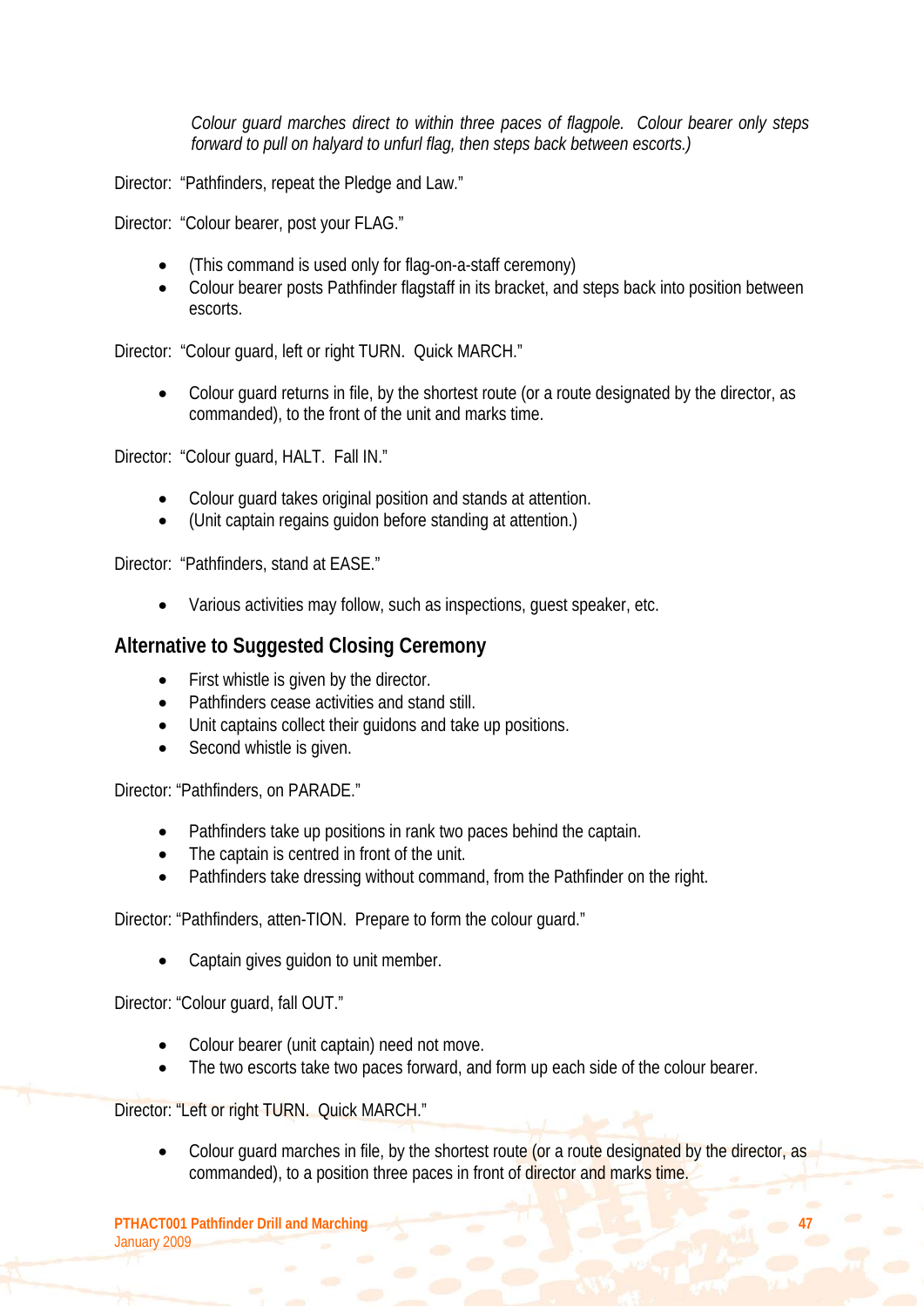Director: "Colour guard, HALT. Left or right TURN."

The colour guard is halted in rank three paces in front of the flag.

Director: "Colour bearer, to the FLAG."

- Colour bearer steps forward and lifts the flagstaff from its bracket.
- With the assistance of escorts the colour bearer furls and cases the flag, then steps to director, salutes and hands over flag and staff, salutes again then steps back between escorts.

*FOR FLAG ON A FLAGPOLE: Colour bearer steps to flagpole and unties halyard and lowers flag. At the same time, colour escorts step forward and gather flag up so that it does not touch the ground. Escorts fold flag while colour bearer ties halyard to pole. Colour bearer marches to the Director, salutes, hands the flag to him/her, takes one pace backward, salutes again, then steps back between the escorts.* 

Director: "Colour guard, left or right TURN. Quick MARCH."

• Colour guard returns in file, by the shortest route (or a route designated by the director, as commanded), to the front of the unit and marks time.

Director: "Colour guard, HALT. Fall IN."

- Colour guard takes original position and stands at attention.
- (Unit captain regains guidon before standing at attention.)

Director: "Pathfinders, stand at EASE."

Make any announcements.

Director: "Pathfinders, atten-TION. Boys, remove HATS."

Benediction is offered.

Director: "Boys, replace HATS. Pathfinders, dis-MISS."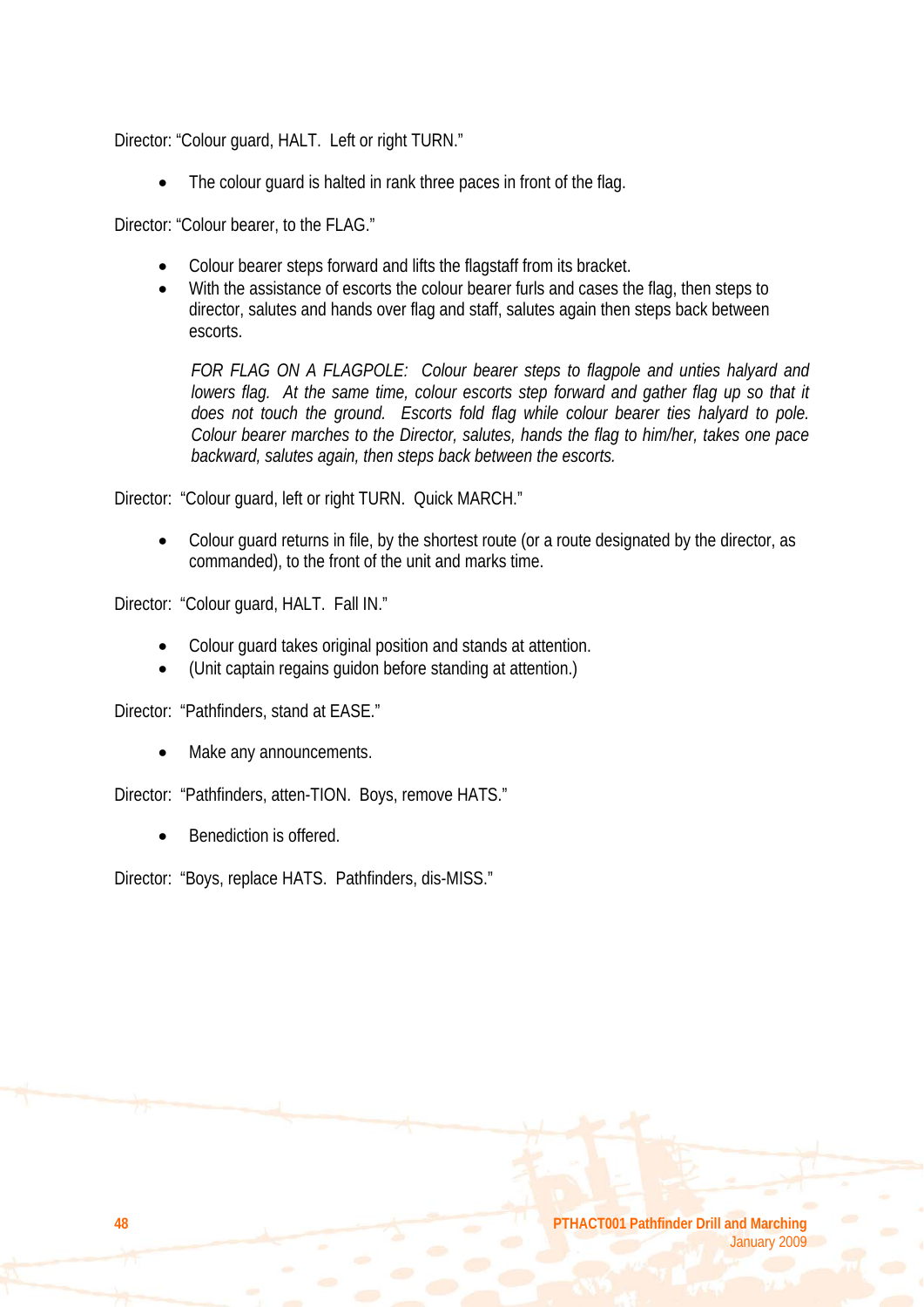

*Figure 4.2*12*: The Hollow Square Parade Formation.* 

 $\overline{a}$ 12*South Pacific Division Pathfinder Staff Manual,* Section II, p55

**PTHACT001 Pathfinder Drill and Marching 49** January 2009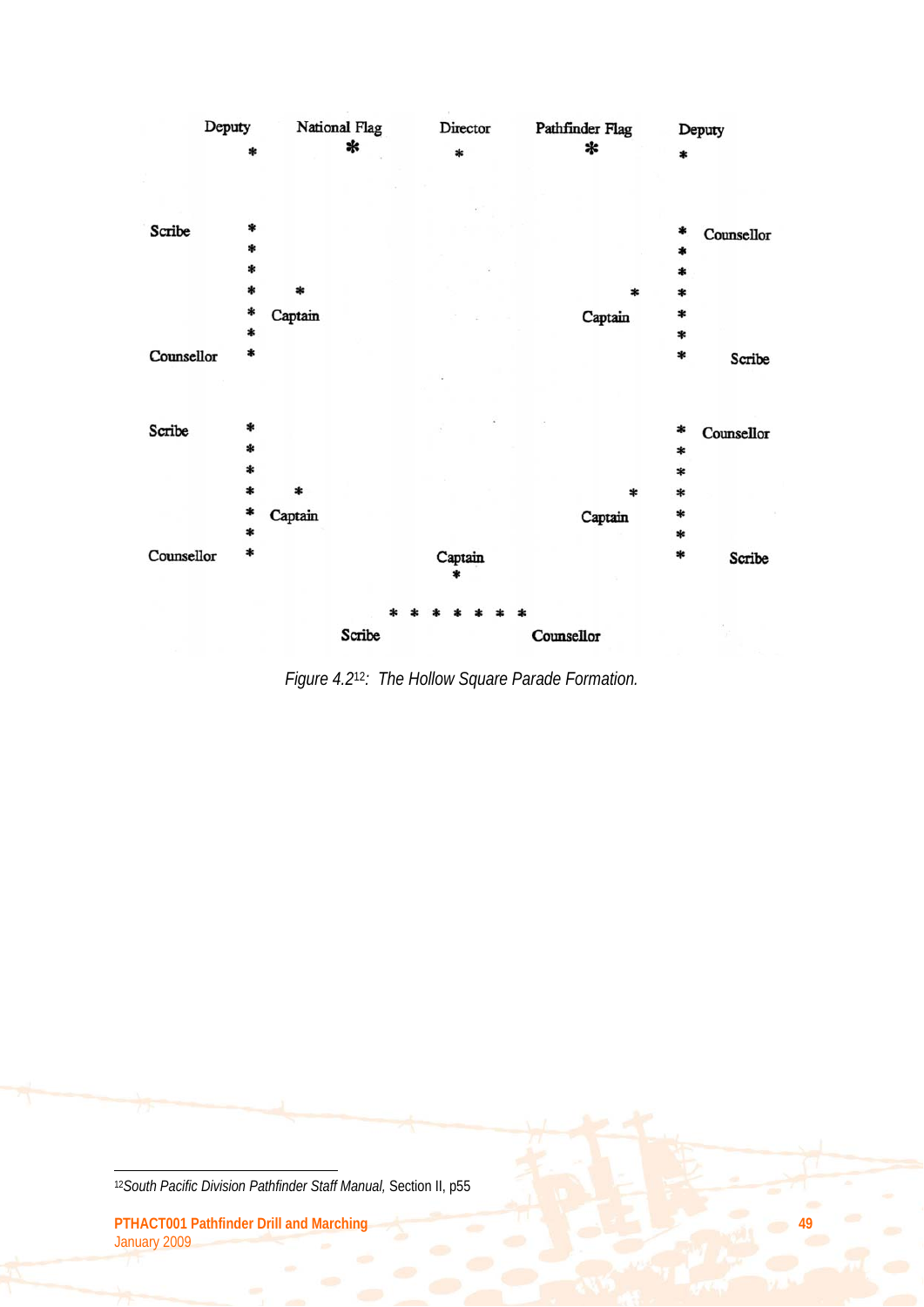# Bibliography

Crystal, David. *The Cambridge Biographical Encyclopaedia*. Cambridge University Press, 1994.

*The Macquarie Dictionary*. New Budget Edition, Herron Publications, Westend, Queensland, 1987.

Adventist Youth Ministries of the South Pacific Division. *South Pacific Pathfinder Staff Manual,* Signs Publishing Company, Warburton, Victoria, 1993.

*Encyclopaedia Britannica* 2000.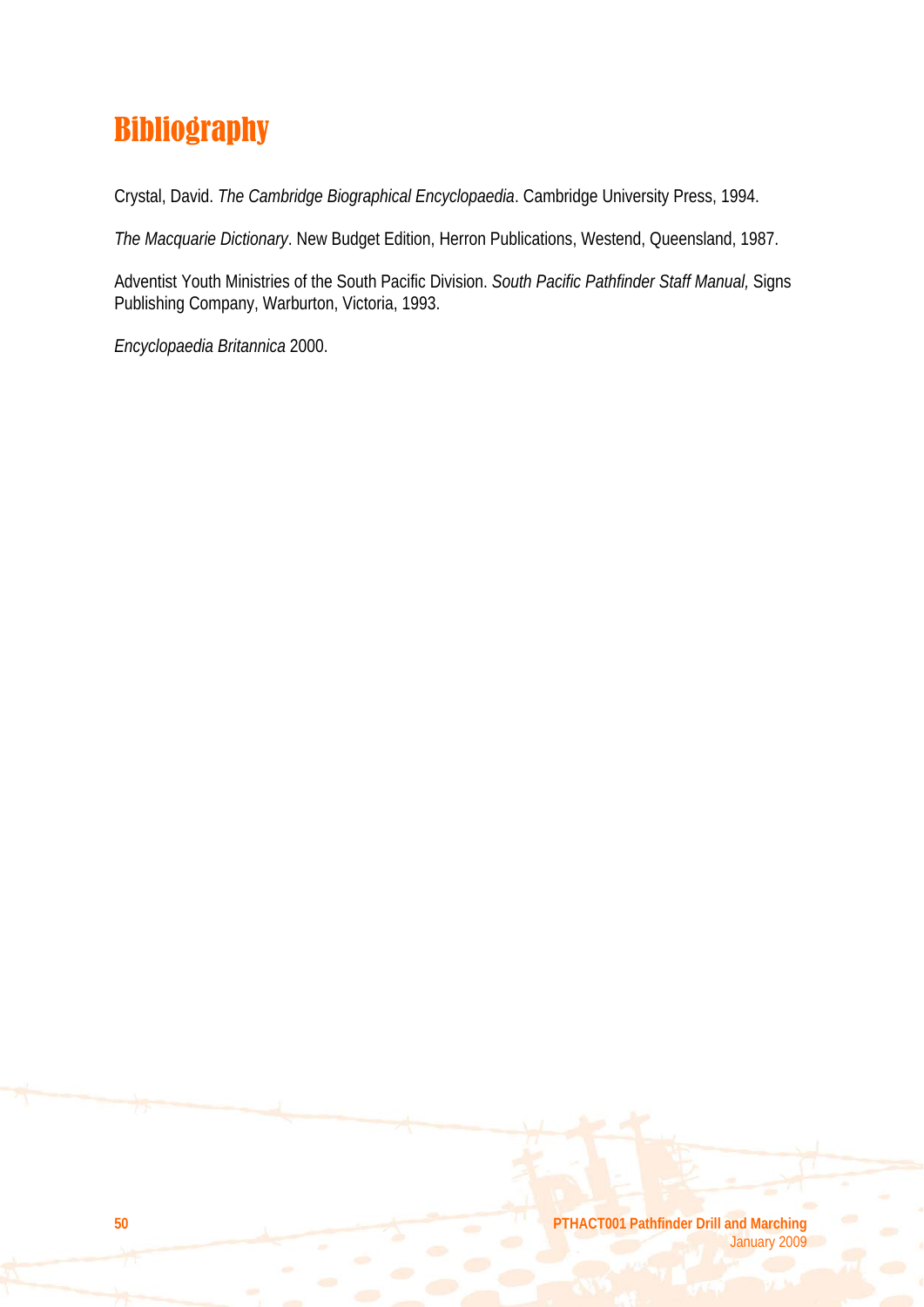# **Notes**

| 77                                                           |    | <b>Lot</b> |                 |
|--------------------------------------------------------------|----|------------|-----------------|
|                                                              |    | ٠          |                 |
|                                                              | 9f |            |                 |
|                                                              |    |            | ä,<br><b>CO</b> |
|                                                              |    |            | <b>CO</b>       |
| PTHACT001 Pathfinder Drill and Marching<br>January 2009<br>Σ | œ  |            |                 |